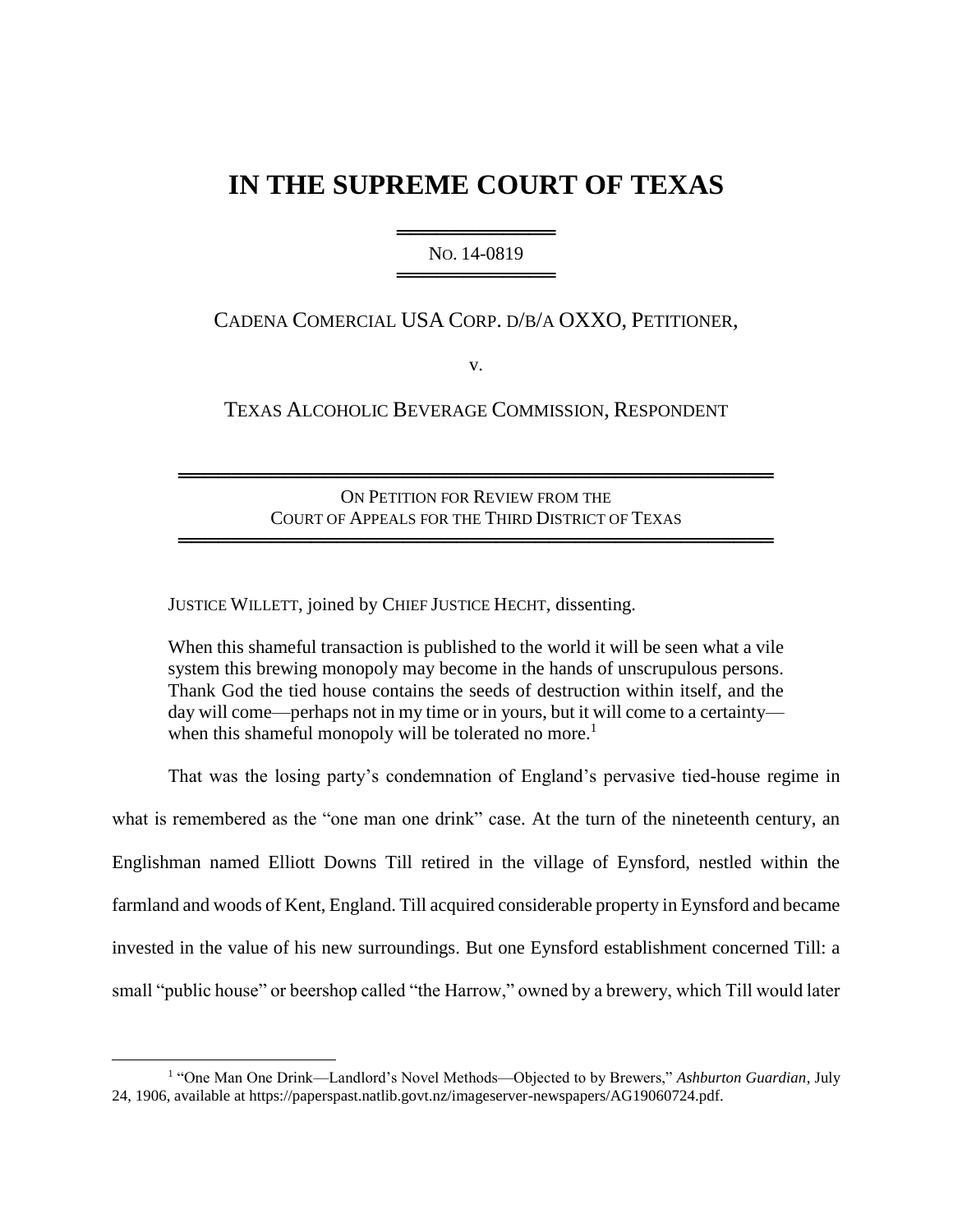describe as "a place [that] encouraged drunkenness."<sup>2</sup> Till believed the establishment was better suited as "a proper place of accommodation" for travelers, so he contracted with the brewery to transform the Harrow into a country hotel called the Castle Inn.<sup>3</sup> After completing renovations, Till entered into a 50-year lease with the brewery, promising to keep the Castle Inn open "on the greatest number of days and hours that the law allowed," one of the "usual tied-house conditions."<sup>4</sup> He additionally pledged to "deal exclusively" with the brewery "for all porter, stout, beer, ale, or other malt liquors, whether draught or bottle, which should be sold or consumed" at the Castle Inn.<sup>5</sup> But Till abhorred promiscuous drinking and wanted the Castle Inn to focus less on plying liquor and more on welcoming hotel guests. So Till tried to limit consumption at the Inn, imposing a semi-teetotaling "one man, one drink" policy. The brewery successfully sued, contending the liquor limits breached the lease.

Till's story was one that would be replicated throughout England, and ultimately America. Tied houses, saloons owned by or under exclusive contracts with producers, saturated pre-Prohibition America. But once the Twenty-First Amendment ended what President Hoover called the "noble experiment," the federal government and the states enacted sweeping legislation aimed at eliminating tied houses.

<sup>2</sup> "One Man One Drink," *Timaru Herald*, Vol. LXXXIII, Issue 13006, June 20, 1906, available at https://paperspast.natlib.govt.nz/newspapers/THD19060620.2.40.

<sup>3</sup> The Castle Inn was renamed the Castle Hotel and remains open today. *See* http://www.castlehotelkent.com (copy in case file).

<sup>4</sup> "One Man One Drink—Landlord's Novel Methods—Objected to by Brewers," *Ashburton Guardian*, July 24, 1906, available at https://paperspast.natlib.govt.nz/imageserver-newspapers/AG19060724.pdf.

<sup>5</sup> *Dartford Brewery Co. Lim. v. Till and Godfrey* (1907) 95 L.T. 1, 643.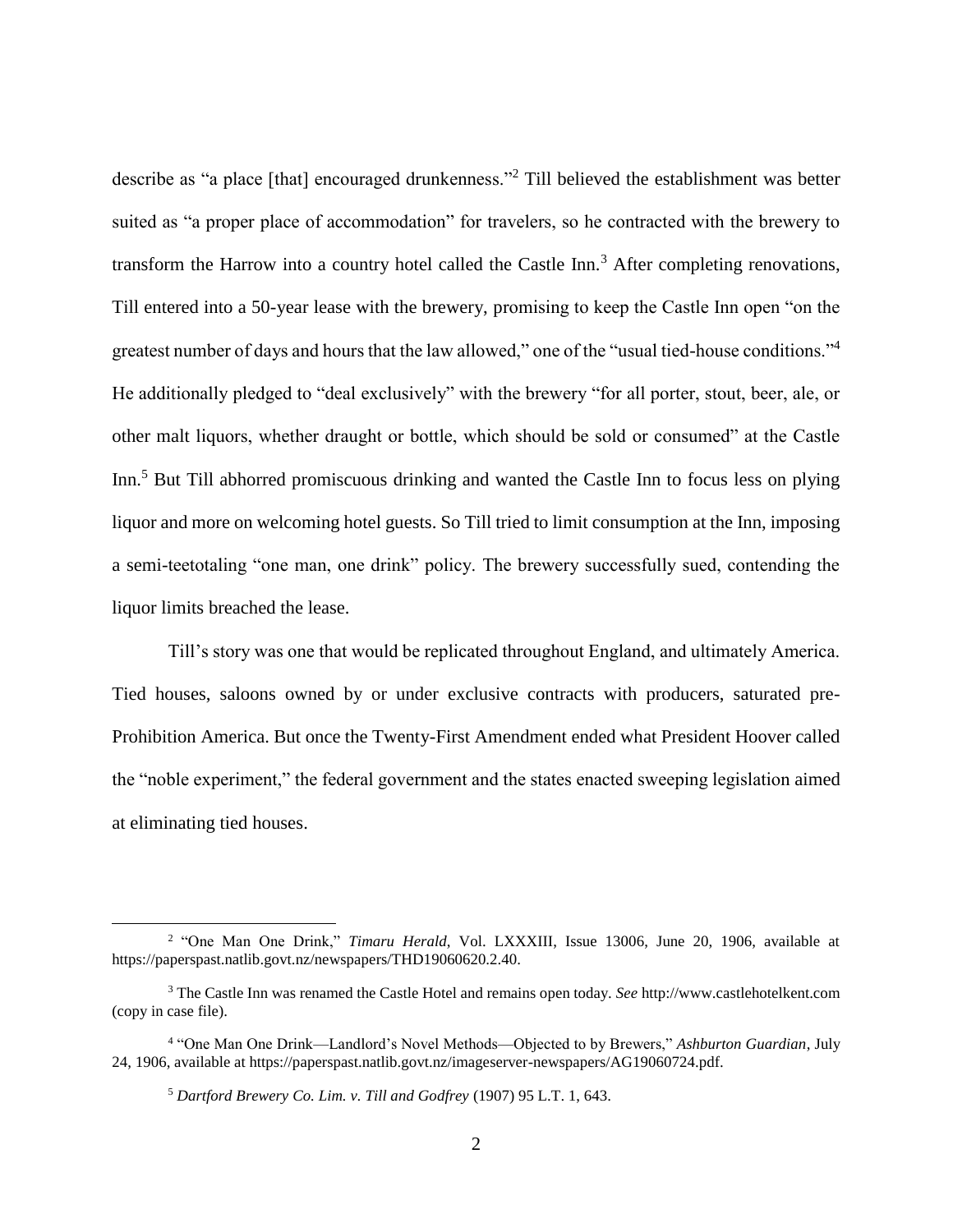Texas enacted its own tied-house prohibitions in the 1930s and has amended them repeatedly since then. The key provision in today's case is section 102.07(a)(1) of the Alcoholic Beverage Code, which states "no person who owns or has an interest in the business of a . . . brewer ... may ... own or have a direct or indirect interest in the business of a ... retailer."<sup>6</sup>

The Texas Alcoholic Beverage Commission denied Cadena Comercial's application for a retailer's permit because Cadena's publicly traded parent company, FEMSA—several levels of intermediate ownership removed from Cadena—owns a 20 percent stock interest in and can appoint 20 percent of the board members of two holding companies—several levels of intermediate ownership removed from FEMSA—that, in turn, own three foreign Heineken breweries. TABC claimed that granting Cadena's application would violate section 102.07(a)(1) because FEMSA would have an interest in both the business of a retailer (Cadena) and the business of a brewer (Heineken).

The court of appeals sided with TABC, holding that "interest" as used in section 102.07(a)(1) "broadly encompasses any commercial or economic interest that provides a stake in the financial performance of an entity engaged in the manufacture, distribution, or sale of alcoholic beverages."<sup>7</sup> Applying this expansive, zero-tolerance standard, the court of appeals held the Code is violated *any* time *any* person owns *any* interest—even one share of stock, apparently—in two companies engaged in different tiers of the industry. Cross-ownership of "any financial interest"

 $6$  TEX. ALCO. BEV. CODE § 102.07(a)(1).

<sup>7</sup> *Cadena Comercial USA Corp. v. Tex. Alcoholic Beverage Com'n*, 449 S.W.3d 154, 166 (Tex. App.—Austin 2014).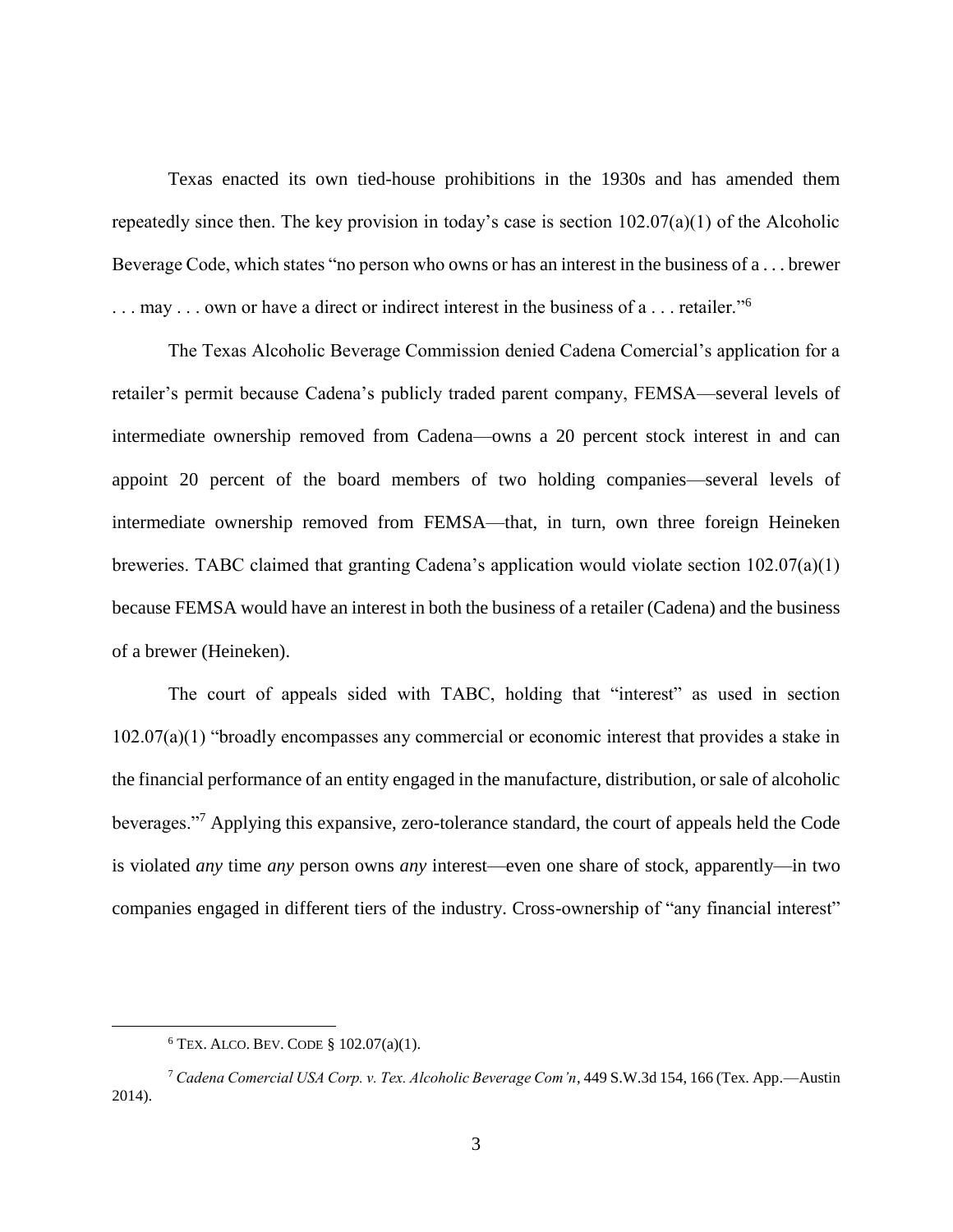and any "potential for influence" violates section  $102.07(a)(1)$ , said the court of appeals.<sup>8</sup> concluding that FEMSA has a forbidden interest overlapping the retailer (Cadena) and brewer (Heineken) tiers.

Distilled down, the issue is simply stated: What is a prohibited "interest" under section 102.07(a)(1)? Does Texas law forbid *any* degree of commercial connectedness, however trifling and attenuated, or are only certain cross-tier relationships prohibited, namely those that raise the specter of marketplace influence or coercion?

I would reverse and hold that FEMSA, Cadena's far-removed parent, does not have an "interest" in the business of a brewer within the meaning of section  $102.07(a)(1)$ . Reading the statute neither nonliterally nor hyperliterally, but contextually, as we must, it is apparent that "an interest" cannot mean "any interest" or "an interest of any kind"—two all-encompassing formulations used elsewhere in the Code. Texas tied-house law expressly proclaims the overriding objective of the three-tier system: "to assure the independence of members of the three-tier system."<sup>9</sup> This is the textually manifest "public policy," enshrined into the Code itself. The Legislature used a specific term with a specific meaning: "independence," defined by *Black's Law Dictionary* as "[t]he state or condition of being free from dependence, subjection, or control."<sup>10</sup> We need not deduce when we can derive. The most textually plausible interpretation is that "interest" connotes the ability to control, coerce, or influence business operations in another tier.

8 *Id*.

 $9$  TEX. ALCO. BEV. CODE § 102.75(c).

<sup>10</sup> *Independence*, BLACK'S LAW DICTIONARY (http://thelawdictionary.org/independence/).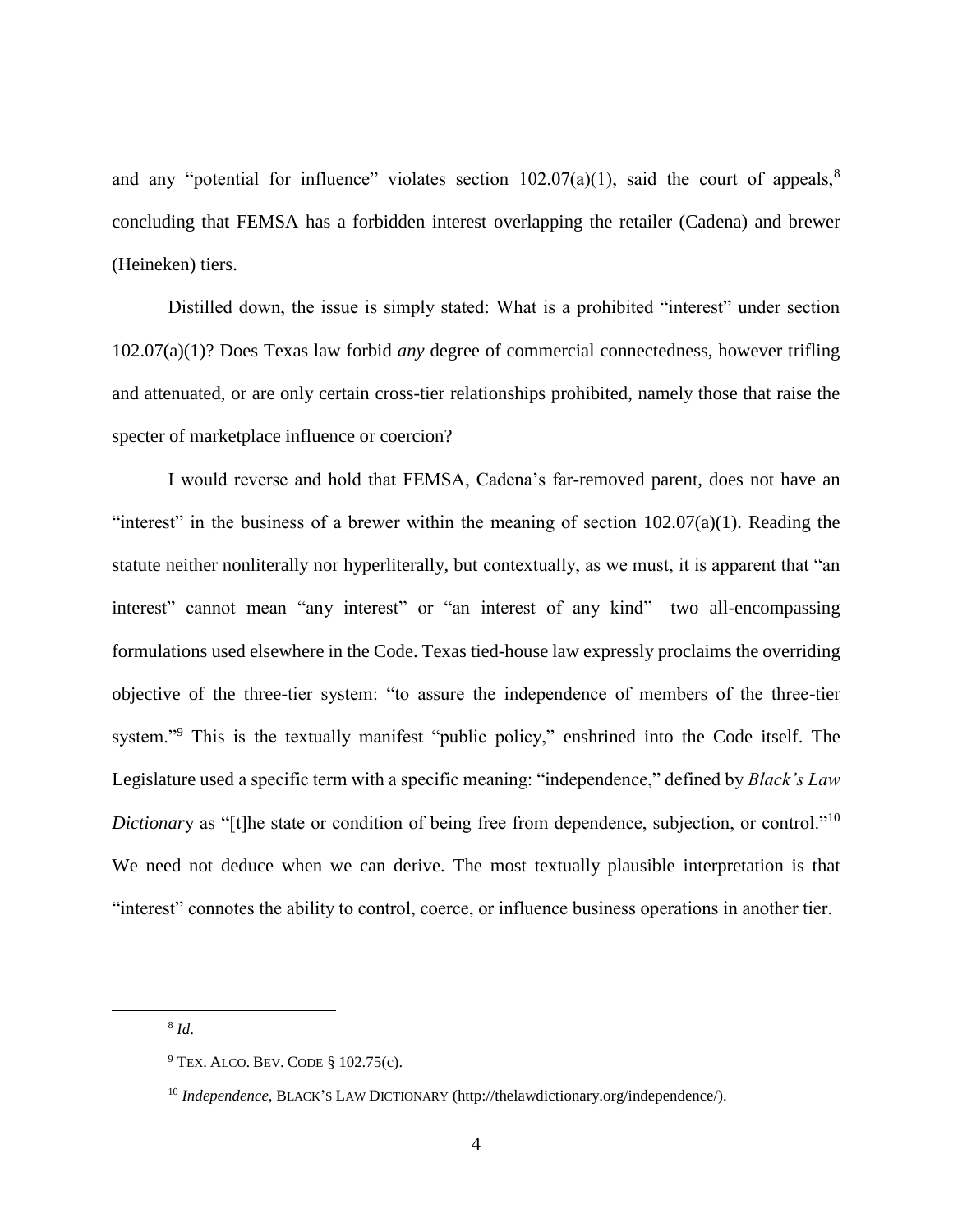This record is devoid of any such cross-tier subjection. The corporate actors here remain independent, incapable of flexing monopolistic tendencies. The Corporate Governance Agreement expressly denies FEMSA "any right or control or influence or consultation right or other form of cooperation" relating to the Heineken Holding Companies.<sup>11</sup> There is no verboten cross-tier coercion, or otherwise-illicit retailer-manufacturer overlap that amounts to a tied-house violation—not unless corporate structures are discounted, company agreements are disbelieved, and contextual statutes are disregarded.

Because the Court holds otherwise, I respectfully dissent.

## **I. THE HISTORY OF LIQUOR REGULATIONS LEADING TO TIED-HOUSE STATUTES**

#### **A. England's Licensing Scheme and the American Pre-Prohibition Era**

Tricking, treating, and prostitution.<sup>12</sup> History has regarded saloons and public houses with no small measure of disdain, deeming them places of ill repute where society's seediest subjects ply their trades on innocent passersby. Regardless, the industry has been around for millennia. And so, the industry has been regulated for millennia.

<sup>&</sup>lt;sup>11</sup> Corporate Governance Agreement § 19.10(a).

<sup>&</sup>lt;sup>12</sup> "Probably when we use the word 'saloon' most of the public understands it as a place where there can be unlimited excessive drinking in a place called a 'tied-house.' Unlimited excessive drinking because as a result of the high cost of his wares the saloon keeper would use every trick and device to encourage sales, such as treating, prostitution and so forth." David Fogarty, *From Saloon to Supermarket: Packaged Beer and the Reshaping of the U.S. Brewing Industry*, Vol. 12 CONTEMP. DRUG PROBS. 541, 564–65 (1985) [hereinafter Fogarty].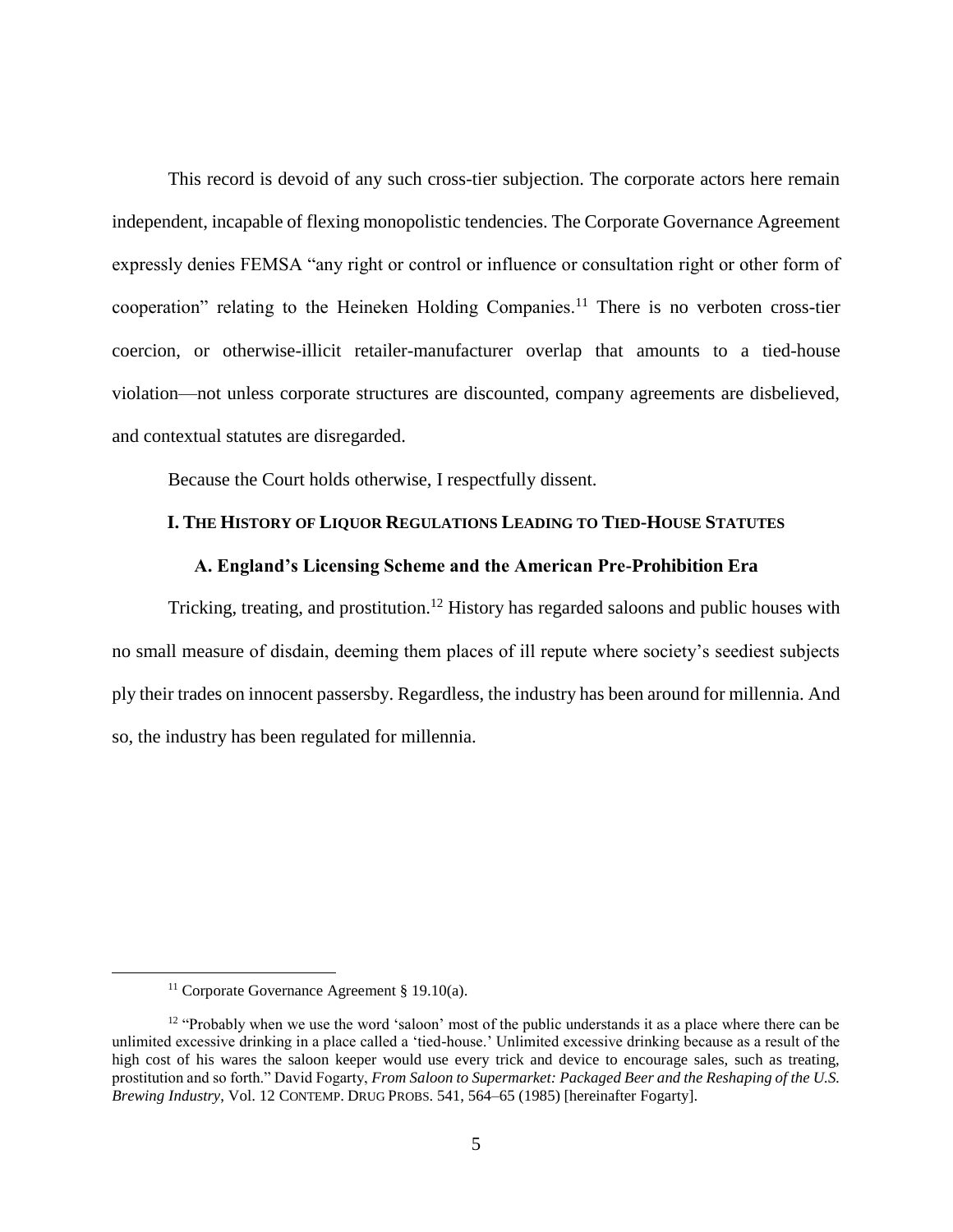Some of the first recorded alcohol regulations took the form of criminal penalties for intoxication.<sup>13</sup> In the year 1000, governments began taxing the import of liquor.<sup>14</sup> But the real uniformity in regulation began in the 16th and early 17th centuries during the reigns of English monarchs Edward VI and Elizabeth I. In 1552, Edward decreed that ale makers must receive permission to sell their wares within the empire.<sup>15</sup> The new system was rife with corruption, however, and led to monopolies that the justices of the peace had little authority to curb.<sup>16</sup> In the early 1600s, Parliament, fed up with the corruption, passed laws giving the justices power to enforce the regulations. Incremental legislation eventually led to the Licensing Act of 1627, which required makers and sellers of "spirits" to obtain a bona fide license from the governing authority.<sup>17</sup> "An irrevocable monopoly was now being brought more and more into subservience to royal authority."<sup>18</sup> These licenses were typically only granted to taverns and inns and were for the sole purpose of offering refreshment to travelers.<sup>19</sup> Retailers were brought into the licensing scheme in

<sup>16</sup> *Id.*

 $\overline{a}$ 

<sup>18</sup> Johnson, *supra* note 13, at 216, n.83 (cleaned up).

<sup>13</sup> Frederic A. Johnson and Ruth R. Kessler, *The Liquor License System—Its Origin and Constitutional Development*, 15 N.Y.U. L. Q. REV. 210, 210 (1983) [hereinafter Johnson] (citing the Decrees of Hlothhere, Eadric, and King Ine in 673, 685, 686, and 688).

<sup>&</sup>lt;sup>14</sup> AGNES JANE ROBERTSON, THE LAWS OF THE KINGS OF ENGLAND § 2 (1925) (citing the 4th Series of the Laws of Aethebred).

<sup>15</sup> Johnson, *supra* note 13, at 214–15 (citing WILLIAM SEARLE HOLDSWORTH, HISTORY OF ENGLISH LAW (3d ed.) 222, 357–58.).

<sup>&</sup>lt;sup>17</sup> Act of 1 CHARLES I, c. 4  $\S$  2 (1627) (formally titled "An Act for the better Suppressing of unlicensed Alehouse keepers").

<sup>&</sup>lt;sup>19</sup> *Id.* at 218 ("These acts were designed to prevent the inns, ale-houses or victualling houses from fostering drunkenness and becoming centers of disorder. . . . No one might be served with intoxicants, except travellers and a limited class of persons whose business brought them to such places.").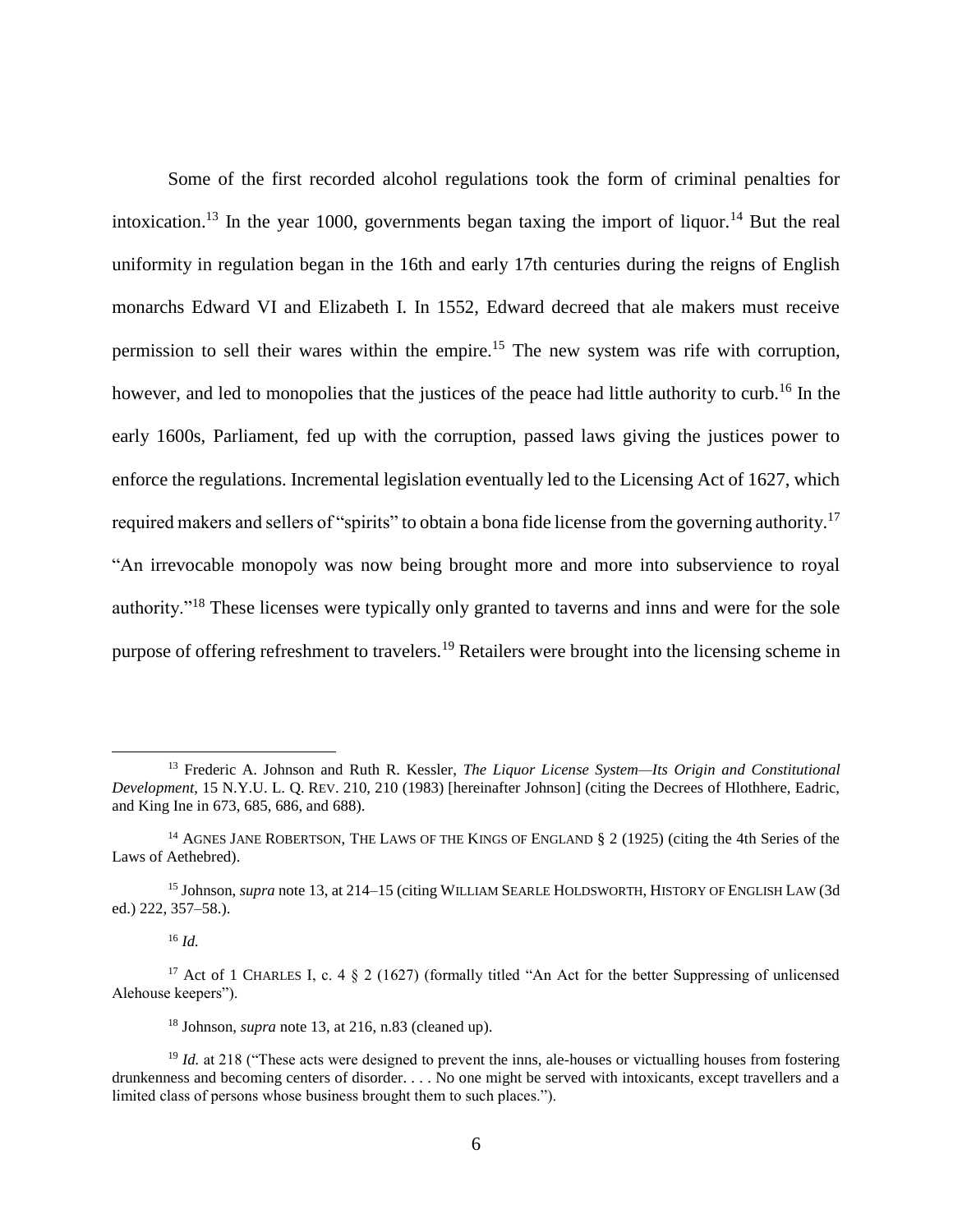1737.<sup>20</sup> Under the first tied-house-type statute, the "Gin Act of 1751," monetary penalties were assessed against distillers found to also be selling their own product.<sup>21</sup>

As the regulatory noose tightened on consumers and producers alike, justices of the peace began requiring proof of suitable premises before issuing licenses.<sup>22</sup> Eventually, this forced wouldbe tavern owners to seek loans to underwrite these "suitable premises"; breweries were all too eager to fill in this financial gap, buy the property, and lease it to the license applicant.<sup>23</sup> The price for this good deed? Not much. The lessee need only agree to sell their benefactor's products—and only those products.<sup>24</sup> "This was the purchase of public houses. When one big firm suddenly realized the profit that it would be possible to make by buying public houses and keeping them under managers of their own for the sale of their own beer only the others rushed in madly."<sup>25</sup> And "madly" well describes the speed with which privately owned public houses were transformed into tied houses. As one scholar noted in 1895, under the tied-house system, "It is safe to say that not more than twenty-five per cent of the inns and beerhouses are free from the brewers."<sup>26</sup> And thus

<sup>20</sup> Act of 10 GEO. II, c. 17 (1736–37).

 $\overline{a}$ 

<sup>22</sup> Sidney Webb and Beatrice Webb, *History of Liquor Licensing in England Principally from 1700 to 1830*, 88–89 (1903).

<sup>23</sup> George Ranken Askwith, *British Taverns: Their History and Laws*, 68, 72-75 (1928); D.M. Knox, *The Development of the Tied House System in London*, 10 OXFORD ECONOMIC PAPERS, NEW SERIES, no. 1, 1958, at 67 [hereinafter Knox].

<sup>24</sup> *See generally* Knox, *supra* note 23, at 66 (detailing the high levels of tavern ownership by English breweries).

<sup>25</sup> *Chancellor Won Point in War on English 'Pubs'*, THE SUN, May 30, 1915, sec. 5, at 3.

<sup>26</sup> Edward Porritt, *Five Centuries of Liquor Legislation in England*, 10 POLITICAL SCIENCE QUARTERLY, No. 4, at 624 (Dec. 1895).

<sup>21</sup> Act of 24 GEO. II, c. 40 §11 (1751).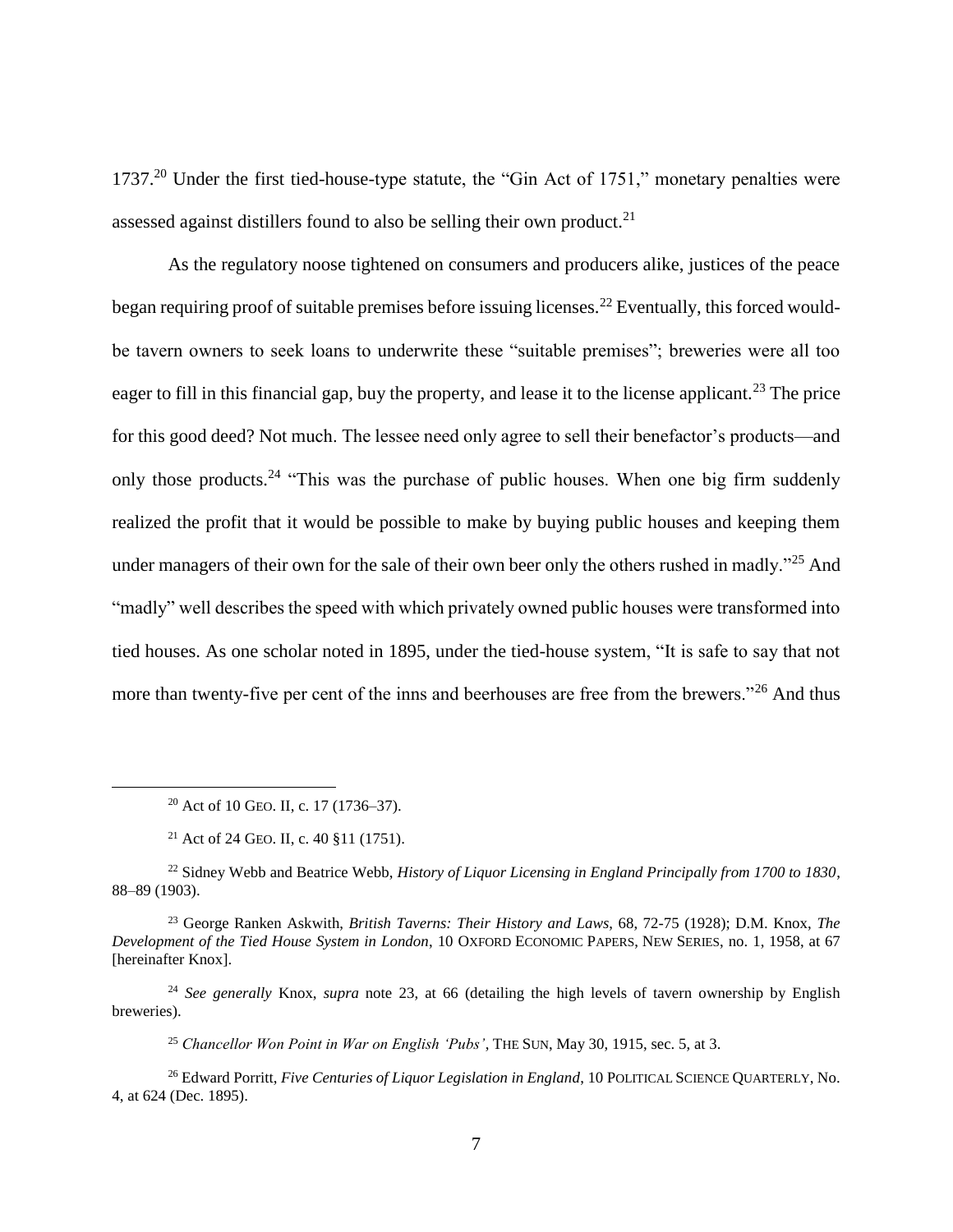the regulatory effort designed to dispose of monopolies in the alcohol trade led to the creation of the English tied-house system.

In America, too, the tied-house system figured prominently in the pre-Prohibition era. In the early 1900s, beer consumption reached a then-historic high of 21 gallons per capita annually.<sup>27</sup> More than 150,000 saloons existed in the United States to facilitate that consumption.<sup>28</sup> Even so, Americans exhibited an air of superiority and contempt regarding England's tied-house system. A 1905 article in the *San Francisco Call* reported on and lambasted an Englishman's "Turn[] on [the] Purity Movement He Supported to Lease Them to Brewers."<sup>29</sup> The man had previously worked with a movement that promoted the end of the tied-house system—in the author's words, a scheme whereby public houses "should not be owned by the large breweries, whose interests necessarily lie in selling as much beer as possible."<sup>30</sup> The man later replaced tenants at one of his own public houses with a brewery, effectively transforming those houses into tied houses. This, the article disdainfully noted, was "a striking example of the sacrifice of principle to profit by no means rare in the British aristocracy."<sup>31</sup> An article published in 1892 entitled "To Stop Beer Wars" gave one

<sup>27</sup> Fogarty, *supra* note 12, at 548. *Cf.* Roberto A. Ferdman, *Where the Biggest Beer, Wine, and Liquor Drinkers Live in the U.S.*, WASH. POST (July 29, 2014), *available at* https://www.washingtonpost.com/ news/wonk/wp/2014/07/29/where-the-biggest-beer-wine-and-liquor-drinkers-live-in-the-u-s/ (explaining that many states experience alcohol consumption rates as high as 40 gallons per capita) (copy in case file).

<sup>28</sup> Fogarty, *supra* note 12, at 548; *see also* Ken Burns, *Prohibition*, Episode 1: A Nation of Drunkards, PBS (2011) (describing the nature of the American alcohol trade leading up to Prohibition—and stating more than 300,000 saloons and taverns dotted the country at the turn of the 20th century).

<sup>29</sup> *Earl Makes Big Profit from Saloons He Owns*, SAN FRANCISCO CALL, Jan. 15, 1905, at 20.

<sup>30</sup> *Id.*

<sup>31</sup> *Id.*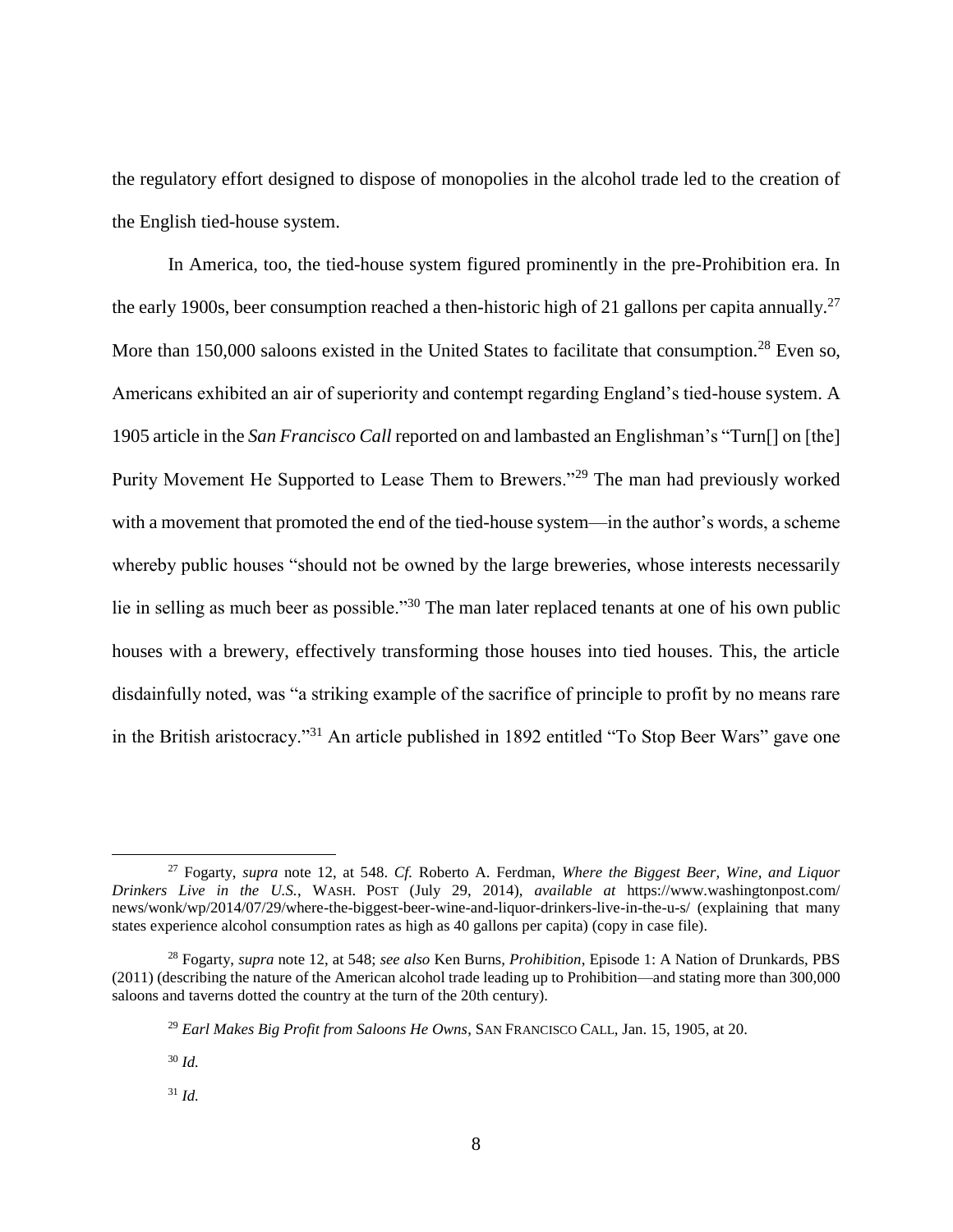of the first glimpses into what Chicago could experience under a tied-house system.<sup>32</sup> The article explained that two English brewing companies had invested \$6 million in new Chicago enterprises. According to a "director" (presumably a representative of one of the companies), "In England 99 per cent of the places selling Bass or Bullard's or Guinness beer are controlled by the brewer . . . and we propose to stop beer wars by owning saloons."<sup>33</sup> The most important part, in the director's view, was "that all the 'tied houses' we secure will be our customers for all time; [they] will be unaffected by beer wars and cannot be taken away from us by keener competition."<sup>34</sup>

## **B. American Prohibition and Its Aftermath**

Concerns grew and public sentiment eventually turned against saloon owners. The temperance movements waged a focused and organized war—and would settle for nothing less than complete abolition of liquor. One of the movement's chief tactics was to put up members of pro-temperance groups as candidates for office. This was particularly helpful on a national scale. For example, in 1913, the Congress overrode President Taft's veto of the Webb-Kenyon Act by a vote of 246 to 95.<sup>35</sup> The Act had prohibited the importation of alcohol into states that had already decided to prohibit alcohol within its borders. The Temperance Movement was suddenly much more than a religious movement out to save souls—it was a powerful political machine with a sudden big victory in its pocket.

<sup>32</sup> *To Stop Beer Wars*, THE ARIZONA REPUBLICAN, Sept. 14, 1892, at 1.

<sup>33</sup> *Id.*

<sup>34</sup> *Id.*

<sup>35</sup> Daniel Okrent, "Wayne B. Wheeler: The Man Who Turned Off the Taps," *Smithsonian Magazine* at 1–3. (May 2010) [hereinafter Okrent].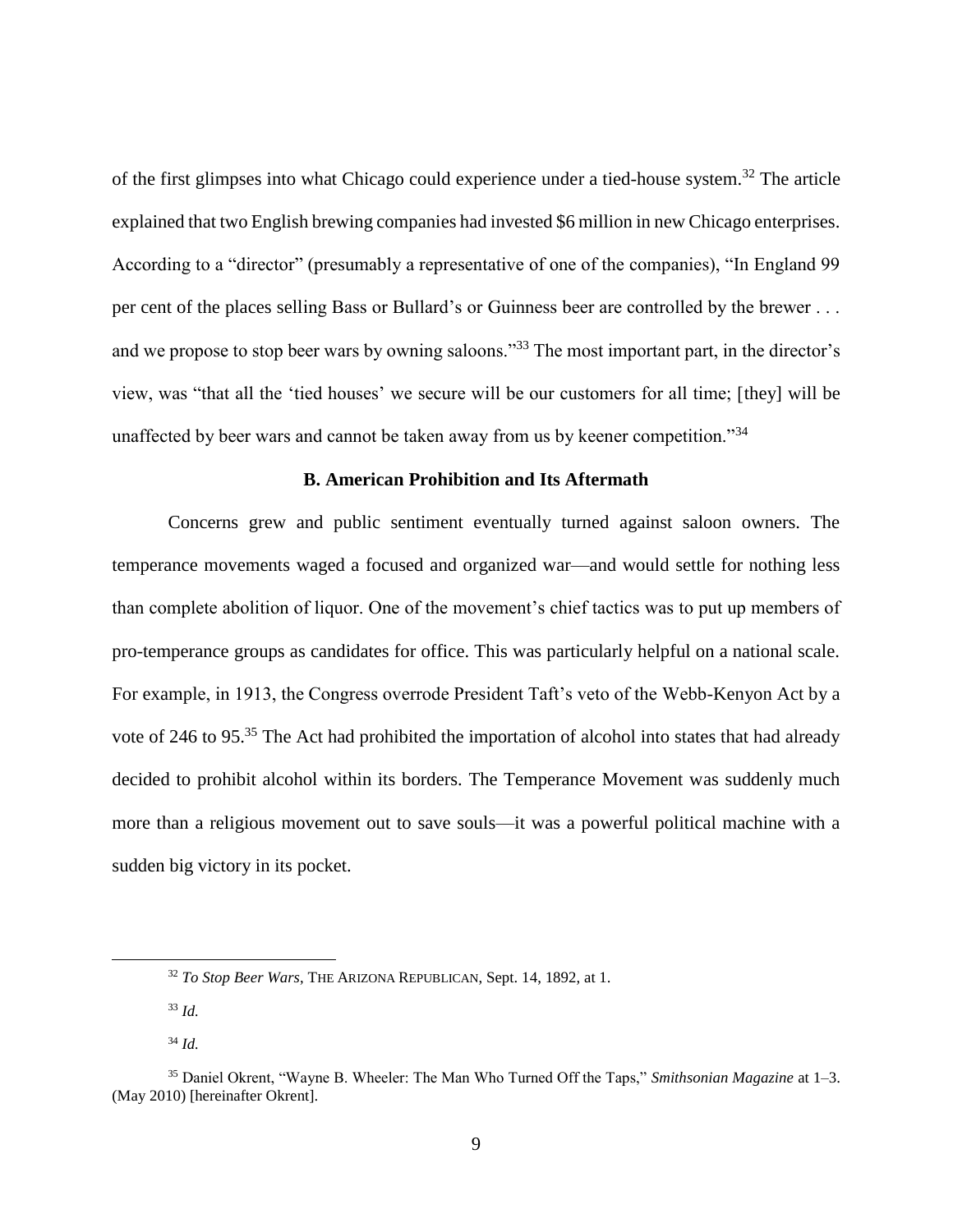Emboldened by the movement's sudden success, Wayne Wheeler, leader of the powerful lobbyist group the Anti-Saloon League, moved to Washington for the express purpose of convincing members of Congress to enact a prohibition amendment.<sup>36</sup> Bankrolled by John D. Rockefeller, Jr. and other pro-temperance industrialists, the League dominated the movement in the early 1900s, achieving prohibition in 30 states by 1919. And in 1913 the League declared support for a federal constitutional prohibition. Amending the Constitution is a heavy lift, requiring a two-thirds majority vote from each house of Congress and then adoption of the amendment by 36 of the then 48 state legislatures.<sup>37</sup> In 1914, a resolution calling for an amendment to the Constitution passed out of the House committee and reached the floor for the first time in history.<sup>38</sup> Most House members voted for the amendment, but supporters failed to muster the two-thirds necessary to pass it out of the chamber.<sup>39</sup> The close vote, however, reinvigorated the movement and steeled its leaders' determination to win the war by electing enough members to Congress so that next time, the amendment would pass. And pass it did. In 1917, after the 1916 election swept temperance members into office across the country, Texas Senator Morris Sheppard led the newly

<sup>36</sup> *Id.* at 3 (citing the New York *Evening News* which called Wheeler "the legislative bully before whom the Senate of the United States sits up and begs").

<sup>&</sup>lt;sup>37</sup> U.S. CONST. art. V. ("The Congress, whenever two thirds of both houses shall deem it necessary, shall propose amendments to this Constitution . . . which . . . shall be valid to all intents and purposes, as part of this Constitution, when ratified by the legislatures of three fourths of the several states.").

<sup>38</sup> Similar bills had been introduced nearly every legislative session since 1876 but had never made it out of committee. Okrent, *supra* note 35, at 3.

<sup>39</sup> *See* 52 CONG. REC. 603, 616 (1914) (recording the votes on the constitutional amendment on December 22, 1914 as 197 "for" and 190 "against").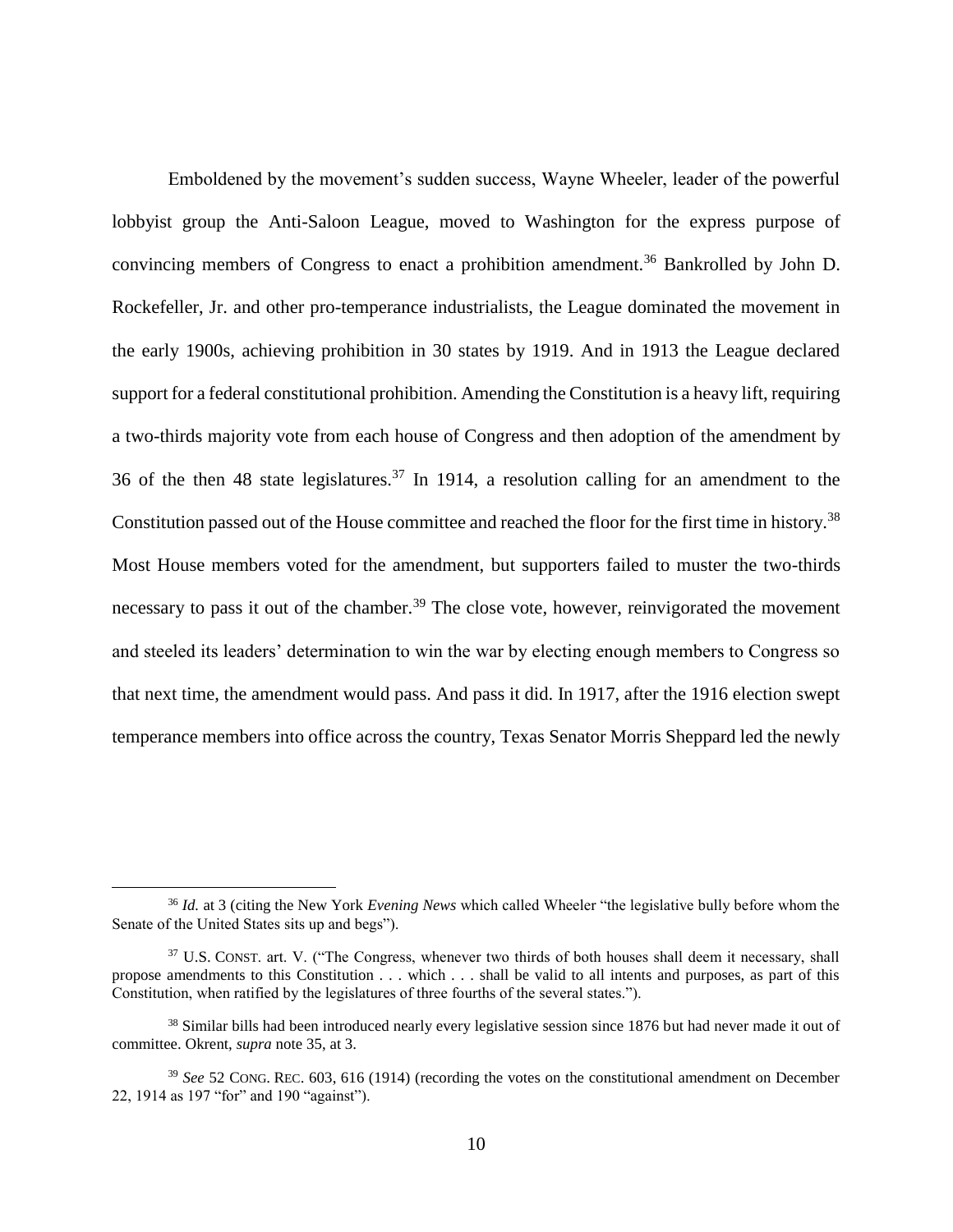elected Congress to the overwhelming approval of the prohibition resolution that would become the Eighteenth Amendment.<sup>40</sup> The necessary state ratification followed in quick succession.

But the ingenuity of the American people would eventually defeat Senator Sheppard, Wheeler, the temperance movement, and the Eighteenth Amendment. Citizens resorted to any means—legal or illegal—to gain access to alcohol. The gains of the 1920s eroded as organizedcrime syndicates rose in power, in part by providing illegal liquor to the masses.<sup>41</sup> And then came the Great Depression. By the early 1930s, the country was in disarray, and enforcement of Prohibition laws was not the foremost priority of the federal and state governments. The mass disobedience and rampant lawlessness spurred Rockefeller, a teetotaling member of the temperance movement, saying:

In the attempt to bring about total abstinence through prohibition, an evil even greater than intemperance resulted—namely, a nation-wide disrespect for the law, with all the attendant abuses that followed in its train. That this intolerable situation should be done away with has seemed to me even more important for the moment than the promotion of temperance. $42$ 

<sup>&</sup>lt;sup>40</sup> "Prohibition Wins in Senate, 47 to 8," N.Y. TIMES, Dec. 19, 1917. Interestingly, the secondary story accompanying this headline story remarked on the Texas Legislature's intention to ratify the amendment as soon as possible. "The pending amendment to th[e] Federal Constitution will be ratified by the Legislature of Texas at a special session, to be held in the early part of the coming year. Although the session will be called for other specific purposes by Governor Hobby, there is no doubt that favorable action upon the amendment will be taken." "Texas to Act at Once," N.Y. TIMES, Dec. 18, 1917.

<sup>41</sup> 1 *Organized Crime: Federal Law Enforcement Perspective: Hearing Before the President's Commission on Organized Crime*, State Dept. (Nov. 29, 1983) at 9–10 (statement of William French Smith, United States Attorney General) (detailing the rise of criminal elements determined to "distribute liquor throughout the country.").

<sup>42</sup> John D. Rockefeller, Jr., *Foreword* to RAYMOND B. FOSDICK AND ALBERT L. SCOTT, TOWARD LIQUOR CONTROL at vii–viii (1933).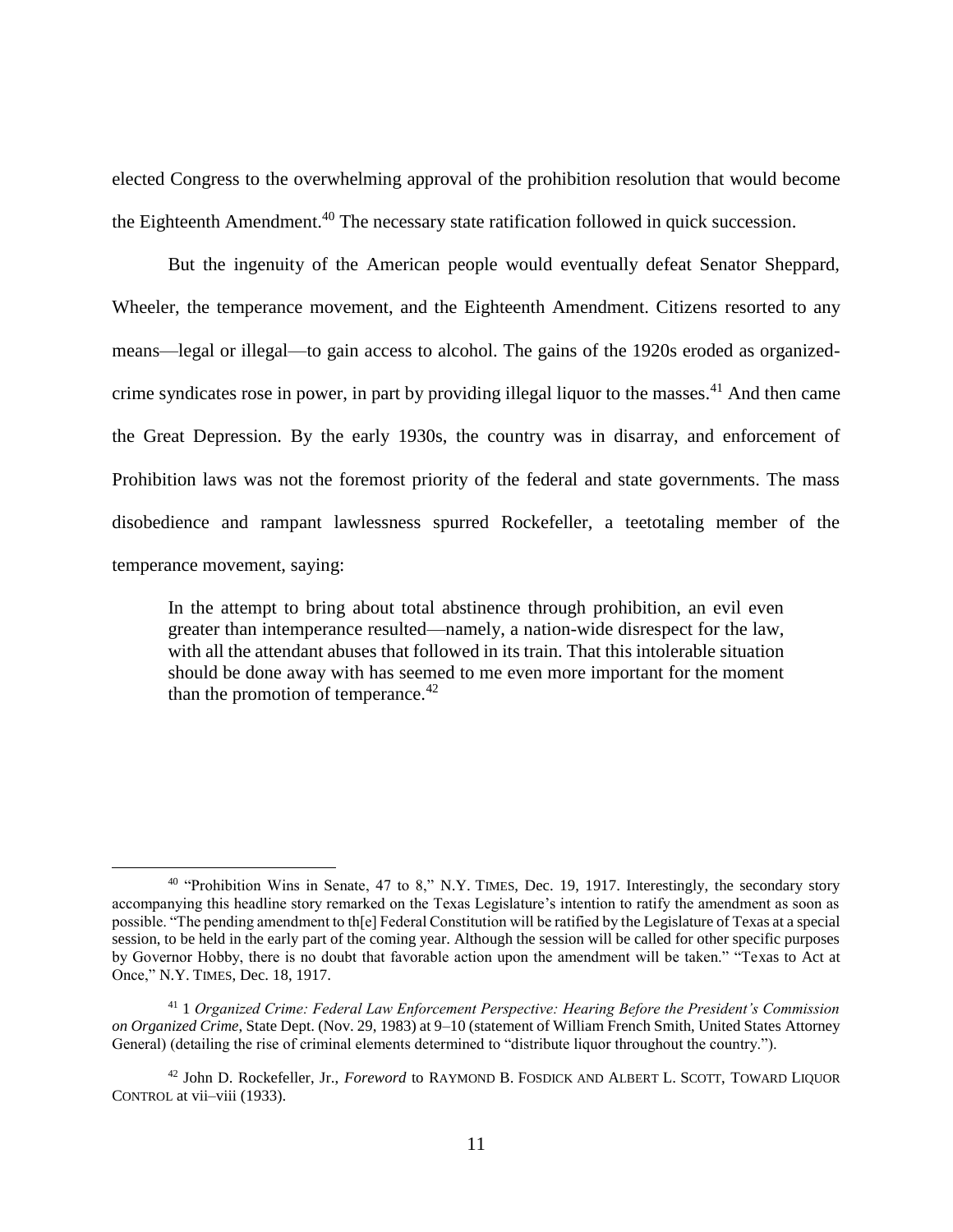President Roosevelt urged passage of the Twenty-First Amendment, promising that taxes from alcohol sales would benefit the nation.<sup>43</sup> The amendment sailed through both houses of Congress and was ratified by the states in a flurry reminiscent of the Amendment it repealed.

Rockefeller, while favoring repeal, believed the end of Prohibition would not be the end of America's "liquor problem,"<sup>44</sup> saying, "If carefully laid plans of control are not made, the old evils against which prohibition was invoked can easily return.<sup>345</sup> But he saw the writing on the wall regarding the Twenty-First Amendment and commissioned a report on the nation's impending liquor regulation.<sup>46</sup> *Toward Liquor Control*, written by scholars Raymond Fosdick and Albert Scott, attempted to be the first study to get in front of the problem of how states should grapple with Prohibition's repeal.<sup>47</sup> *Toward Liquor Control* was highly influential, leading to model legislation for states regarding the manufacture and sale of alcoholic beverages.<sup>48</sup> Fosdick and Scott suggested two post-Prohibition systems of regulation: (1) a monopoly approach (which they strongly preferred) that managed all alcohol sales through the government, or (2) licensing the alcohol industry under the auspices of a state regulatory board.<sup>49</sup>

<sup>46</sup> *Id.* at xiii.

<sup>43</sup> Campaign Address on Prohibition, 1 PUB. PAPERS. 690 (August 27, 1932).

<sup>44</sup> Harry Gene Levine, *The Alcohol Problem in America: From Temperance to Alcoholism*, 4 British J. of Addiction 79, 110 (December 1984).

<sup>45</sup> *Foreword*, *supra* note 42, at vii.

<sup>47</sup> RAYMOND B. FOSDICK AND ALBERT L. SCOTT, TOWARD LIQUOR CONTROL 1–3 (1933) [hereinafter FOSDICK].

<sup>48</sup> *Id.*

<sup>49</sup> *Id.* at 24–60.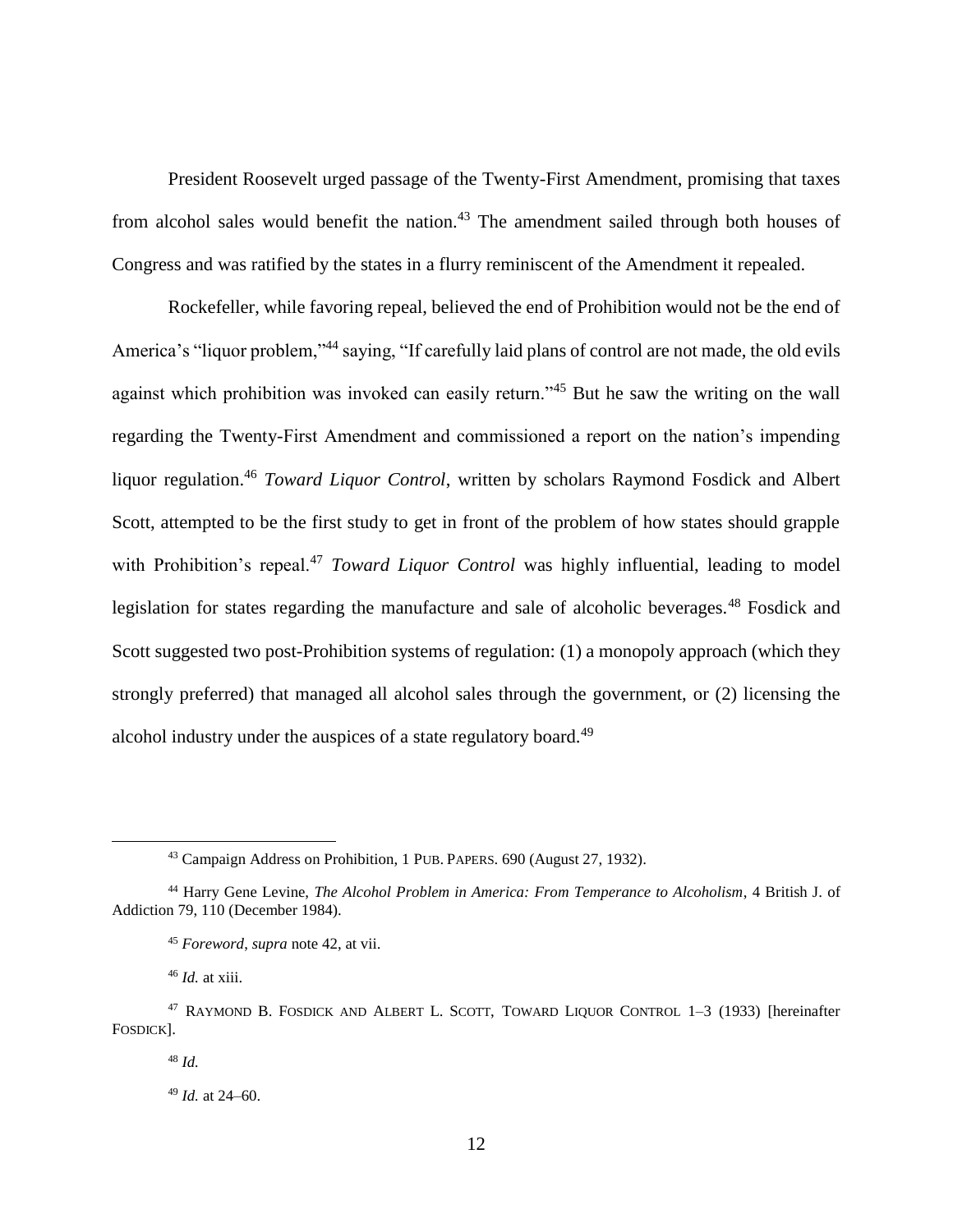As Prohibition's repeal took hold, President Roosevelt encouraged the states to enact sensible liquor legislation.<sup>50</sup> Most states adopted some version of state licensure, abiding *Toward Liquor Control*'s admonition to guard against tied houses by keeping the tiers of the industry separate from one another.<sup>51</sup> States implemented what has come to be known as the "three-tier" system,"<sup>52</sup> licensing manufacturers, distributors, and retailers separately, and barring a firm in one tier from owning a firm in another. Businesses must operate only within their assigned tier. Today, 17 states use the monopoly-control model, while 33 states plus the District of Columbia have a licensing system.<sup>53</sup>

As in England, America's tied-house legislation took aim at the monopolistic tendencies of the brewer-retailer relationship. Connecticut's courts recognized the design of its tied-house laws, remarking the law codified an intention "to circumvent the concentration of tremendous power and inordinate control in the hands of wholesalers and manufacturers, who, by reason of economic superiority and the extension of generous business credit, might well be so circumstanced as to throttle the retail dealer and monopolize the retail market."<sup>54</sup>

The resulting tied-house legislation, however, was not solely the product of concerned legislators. To the contrary, *brewers* drafted the initial federal tied-house legislation on which

<sup>52</sup> *Id.*

<sup>50</sup> Presidential Proclamation, Dec. 5, 1933.

<sup>51</sup> *See Maxwell's Pic-Pac, Inc. v. Dehner*, 739 F.3d 936, 939 (6th Cir. 2014) (noting most states chose the recommended three-tier system in regulating the alcoholic-beverage industry).

<sup>53</sup> *See The Control Systems*, NAT. ALCO. BEV. CONTROL ASS'N, *available at* http://www.nabca.org /States/States.aspx (last visited Apr. 21, 2017).

<sup>54</sup> *Kantrowitz v. Liquor Control Comm'n*, 13 Conn. Supp. 248, 253 (Conn. C.P. 1945).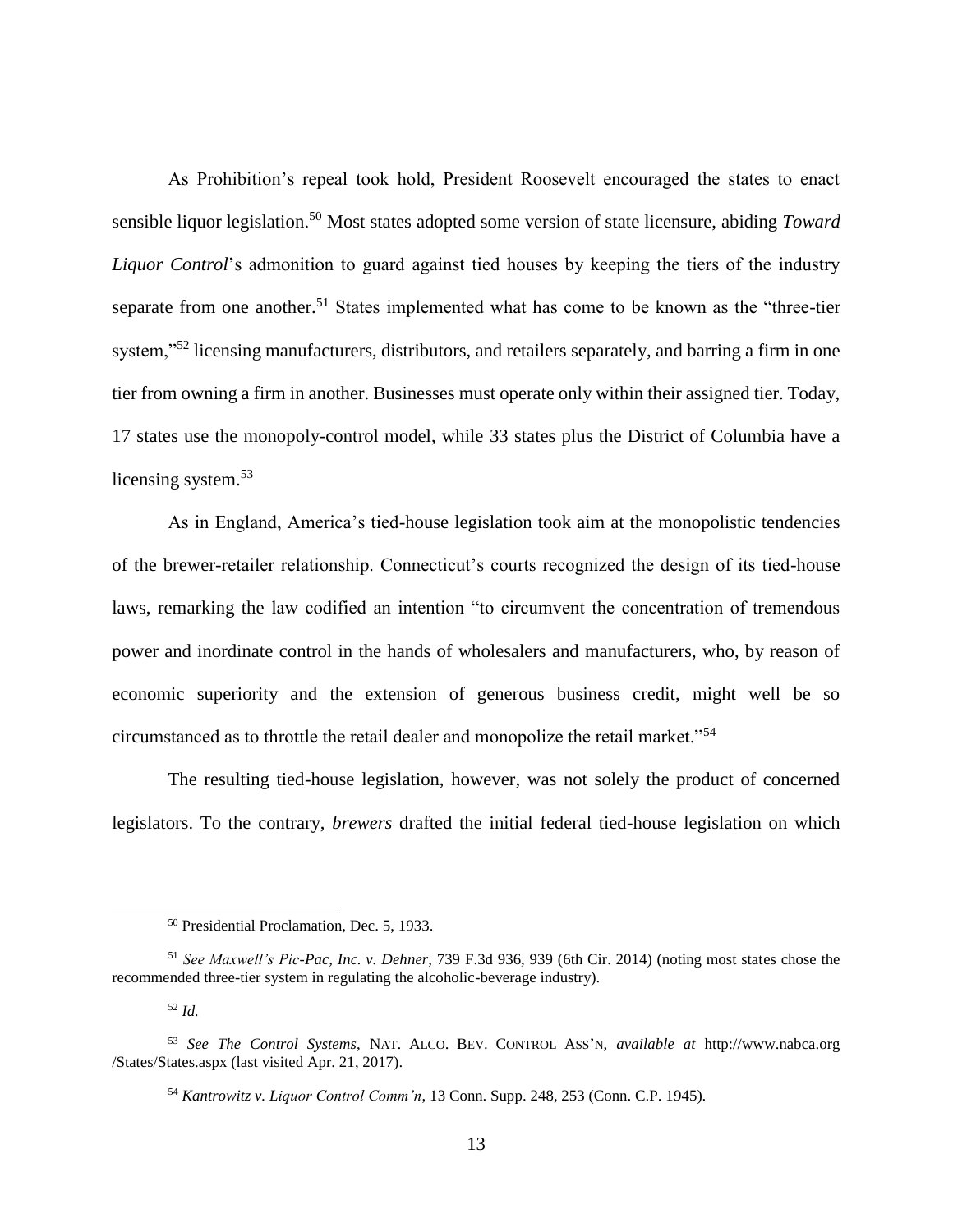much of the subsequent state legislation would be based. Self-interest existed on all sides. The refrains of the temperance movement and a general desire to cure society of the evils of alcohol may have prompted the legislation. But the brewers, too, understood that strict tied-house prohibitions would reduce competition among brewers—no more would there be endless vying for new real estate and saloon acquisitions because tied-houses would be prohibited. The brewers also knew that tied-house prohibitions would allow them some degree of plausible deniability regarding the negative public perception of saloons.<sup>55</sup> Brewers that owned saloons in a tied-house system were, in a sense, directly connected to and responsible for any perceived drunkenness and debauchery. But under a tied-house-less system, brewers can sell their goods, while disclaiming any participation in or responsibility for the happenings in the saloons. Indeed, the U.S. Brewers Association attempted to use this precise argument regarding many brewers' lack of ownership of saloons. The Association disclaimed "a popular misconception" that brewers often owned all the rights in saloons.<sup>56</sup> To the contrary, said the Association, brewers typically only lend money to saloon owners or take mortgages on saloon property; they don't own the saloons themselves. Therefore, the Association concluded, brewers largely cannot be considered responsible for saloons.<sup>57</sup>

<sup>&</sup>lt;sup>55</sup> And it was important for brewers to distance themselves here because saloon owners constantly battled the sensitivities of those in civilized circles that "saloon" was synonymous with "drunkenness." These feelings harkened back to the English's scorn of activities within the public houses, which one newspaper colorfully described as, "squalid English public house[s], where no customer is welcome unless he stands up and keeps drinking constantly as long as he can maintain his standing posture, where the serving of anything but intoxicating drinks is sternly discouraged, and where, in short, the British workingman is encouraged in every possible way to make himself a sot[.]" *Chancellor Won Point in War on English 'Pubs,'* THE SUN, May 30, 1915, sec. 5, at 3.

<sup>56</sup> Fogarty, *supra* note 12, at 550.

*<sup>57</sup> Id.*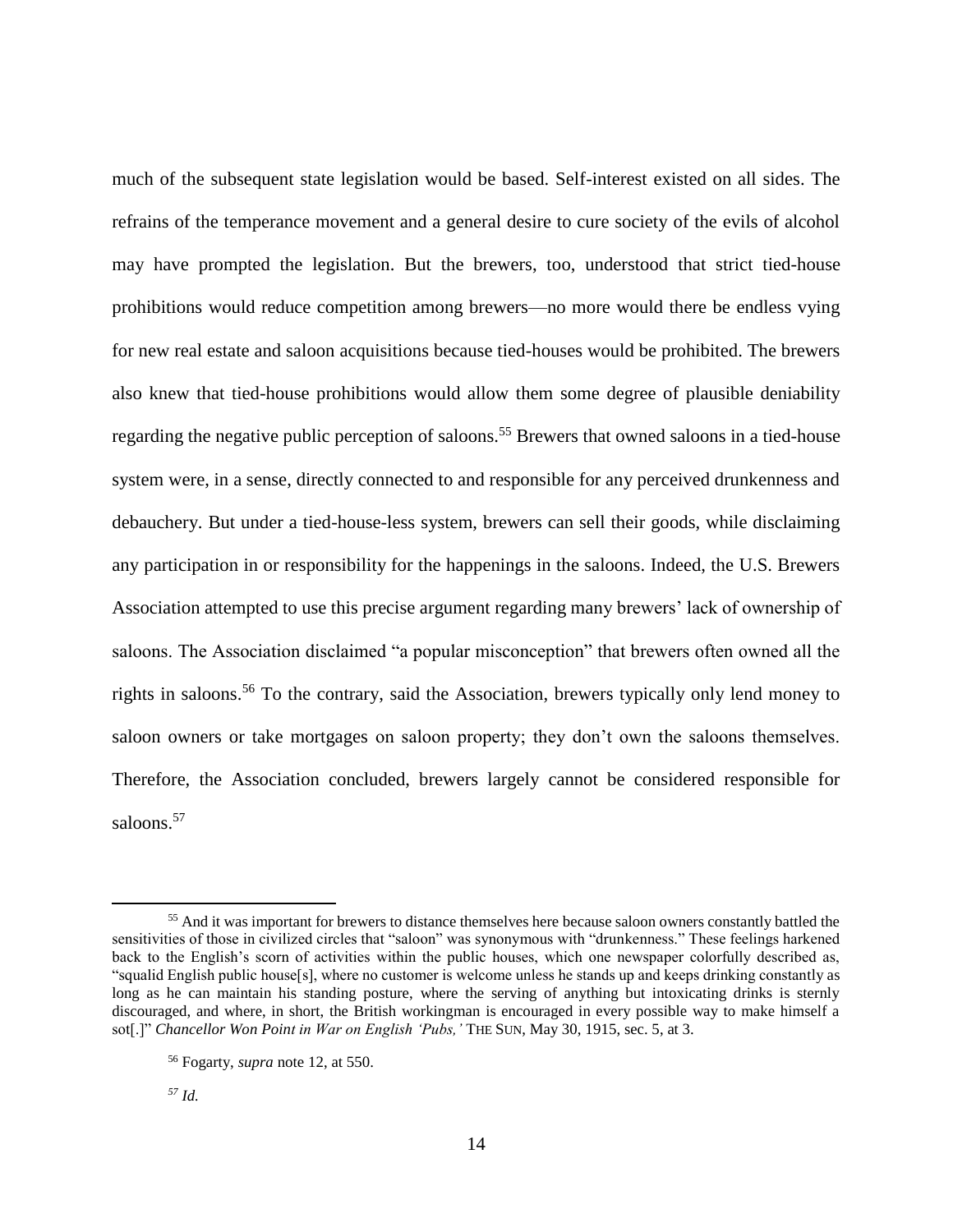## **C. The Promulgation of Liquor Regulations in Texas**

The temperance movement was as prevalent in Texas as it was elsewhere in the nation. Some sources place the Texas membership of groups such as the Sons of Temperance at 3,000 by the late 1840s.<sup>58</sup> Concerned citizens urged their representatives to pass laws providing for the regulation and elimination of intoxicating beverages. In 1854, the Legislature introduced a ballot measure that ordered the governor to hold an election in which the individual counties would vote on the prohibition of saloons or any other entity selling liquor in quantities less than a quart.<sup>59</sup> Though a majority of the counties voted not to issue licenses to liquor salesmen, we held the law unconstitutional, and it was never enforced. $60$  Undaunted, anti-liquor groups like the United Friends of Temperance, Bands of Hope, the Women's Christian Temperance Union, and the Grange, among others, flocked to Texas and waged war on Texas saloons. Collectively, these temperance groups were called "Drys," in reference to their desire to turn the State of Texas "dry" from alcohol. $61$ 

Despite losing several referendum elections in which the Drys attempted to convince Texas citizens and legislators to prohibit alcohol, their numbers grew. And with each battle, the pro-Prohibition crowd drew support. Incremental changes came to the state's liquor laws. Though not

<sup>58</sup> 3 GAMMEL'S LAWS OF TEXAS 1560.

<sup>59</sup> JACQUES BAGUR, ANTEBELLUM JEFFERSON, TEXAS: EVERYDAY LIFE IN AN EAST TEXAS TOWN 558 (2012).

<sup>60</sup> *State v. Swisher*, 17 Tex. 441, 448–49 (1856).

<sup>61</sup> Austin K. Kerr, "Prohibition," *Handbook of Texas Online* (2010), available through the Texas State Historical Association at https://tshaonline.org/handbook/online/articles/vap01 (copy in case file).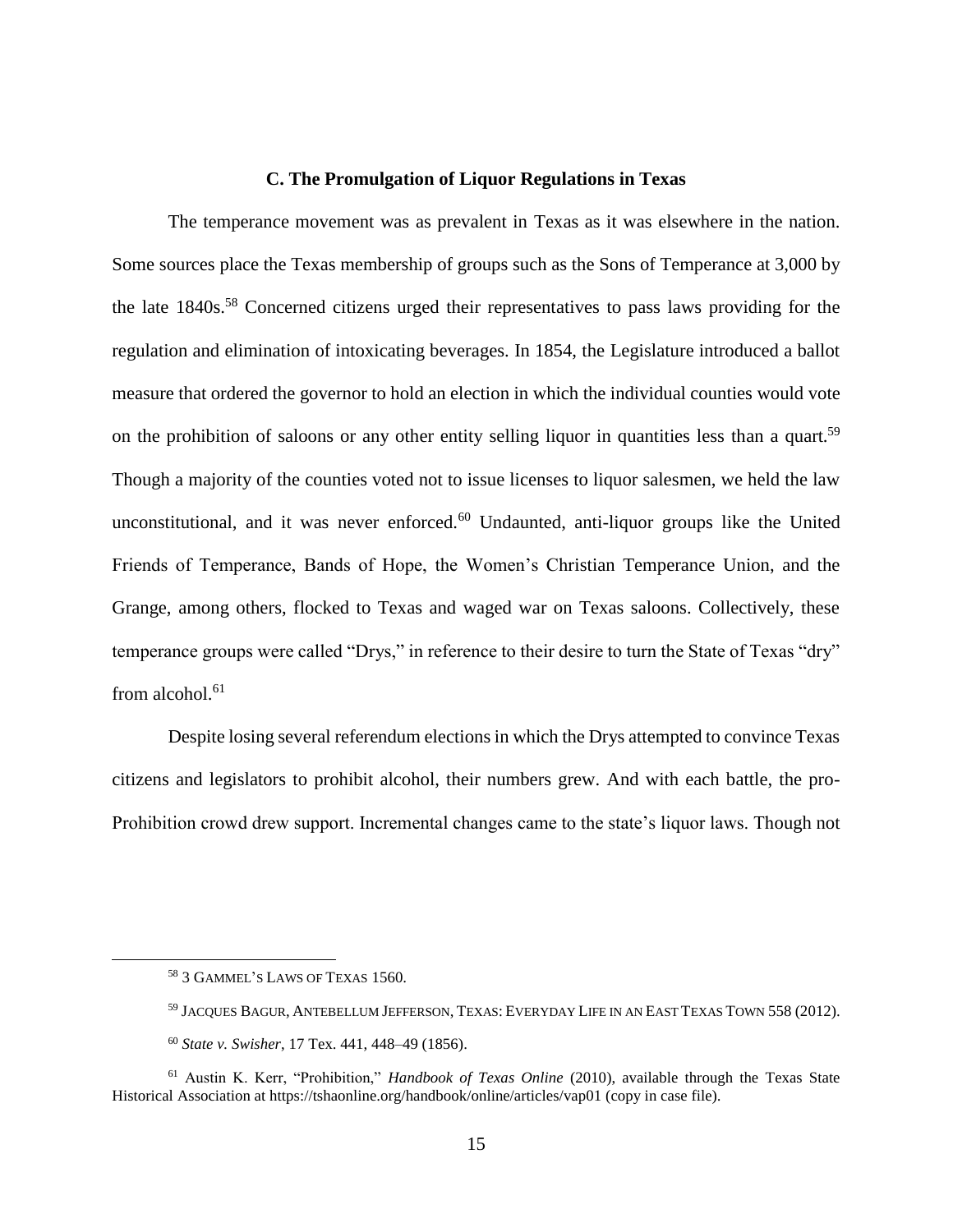outright bans, regulations greatly reduced the role of the saloon in Texas.<sup>62</sup> The new Constitution of 1876 adopted local-option laws, where individual communities and counties could permit or prohibit the sale of alcohol. Finally, in 1918, the Texas Legislature adopted the language of the proposed national prohibition amendment. As across the nation, sweeping Prohibition legislation was enacted, including the Dean Law, which banned the manufacture of any liquor for any purpose.<sup>63</sup>

The year 1933 brought the end of Prohibition across the nation. In response to the repeal of the Eighteenth Amendment, the Texas Legislature passed the Texas Liquor Control Act and Texas voters adopted an amendment to the Texas Constitution legalizing the sale of beer. Nevertheless, 199 of the state's 254 counties chose to utilize the local-control option and maintained a complete prohibition of the sale of alcohol; only 10 counties were free from any form of regulation. After the Twenty-First Amendment repealing Prohibition took effect in December 1933, the Texas Legislature submitted another amendment to the Texas Constitution that would completely repeal the vestiges of statewide prohibition. Texas voters approved the amendment in 1935,<sup>64</sup> restoring the right of individual communities and counties to decide whether alcohol could be sold within their respective borders. Also in 1935, the Legislature created the Texas Liquor Control Board (renamed the Texas Alcoholic Beverage Commission in 1970) to administer and

<sup>62</sup> *See, e.g.*, *Ex Parte Bell*, 6 S.W. 197, 198 (Tex. App. 1887) (holding that a saloon's owner could be denied a liquor license when he did not provide the appropriate bond because the Legislature possessed absolute authority to regulate saloons).

<sup>63</sup> TEX. ALCOHOLIC BEVERAGE COMM'N, THE HISTORY OF THE TEXAS ALCOHOLIC BEVERAGE COMMISSION 1 (2005), available at https://www.tabc.state.tx.us/about\_us/history/70HistoryBook.pdf (copy in case file).

<sup>64</sup> TEX. CONST. art. XVI, § 20.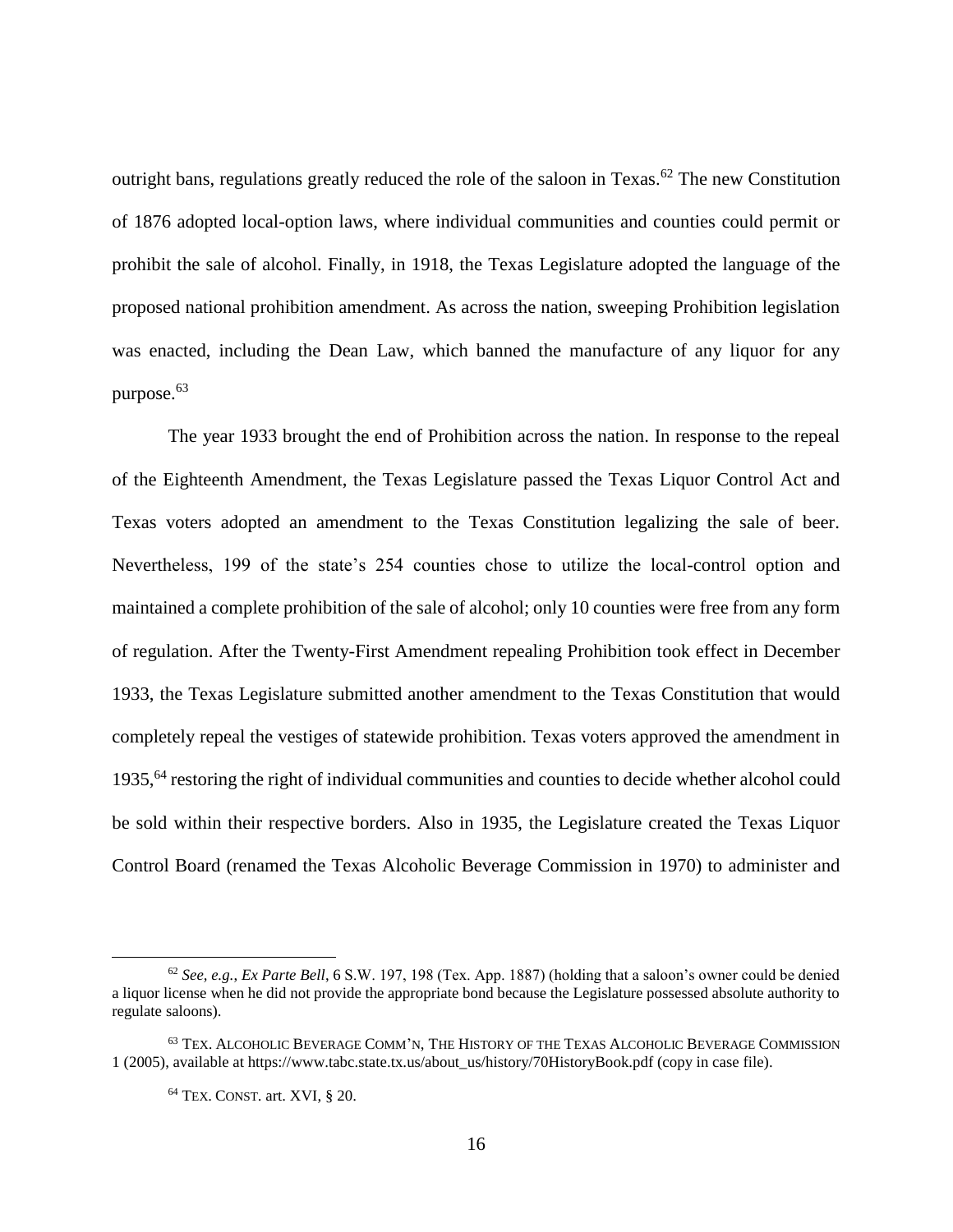enforce the Liquor Control Act.<sup>65</sup> The Act governed all alcohol-related transactions from its inception in 1933 until 1977, when it was superseded by the Texas Alcoholic Beverage Code.<sup>66</sup>

The State adopted the three-tier system to ensure the independence of retailers, manufacturers, and distributors and to prevent the re-creation of tied-houses that Prohibition had largely eliminated. The Liquor Control Board was tasked with supervising and regulating every phase of the state's alcoholic-beverage industry. As one court put it shortly after the Board's creation, the Legislature delegated to the Board "certain functions, among which are determining in the first place to whom and when shall certain privileges be extended to persons to sell liquors, and second, whether or not such persons so favored have breached the conditions under which the privilege has been granted."<sup>67</sup> The Board's overall mission and purpose mirrored the stated purpose of the Liquor Control Act, which preceded our current Alcoholic Beverage Code.<sup>68</sup> Currently, TABC's mission includes a charge to "ensure fair competition within the alcoholic beverage industry [and] ensure consistent, predictable, and timely enforcement of [the Code]."<sup>69</sup>

# **II. FACTUAL OVERVIEW**

Petitioner Cadena Comercial USA Corp. ("Cadena"), a Texas corporation, organized to own and operate convenience stores in the state under the Mexican brand "OXXO," wants to sell beer and wine. Cadena is a wholly owned subsidiary of Fomento Económico Mexicano, S.A.B. de

<sup>65</sup> THE HISTORY OF THE TEXAS ALCOHOLIC BEVERAGE COMMISSION at 1–2.

<sup>66</sup> *Id.* at 1.

<sup>67</sup> *Tex. Liquor Control Bd. v. Floyd*, 117 S.W.2d 530, 534 (Tex. Civ. App.—Fort Worth 1938, no writ).

<sup>68</sup> *See Flowers v. Shearer*, 107 S.W.2d 1049, 1054 (Tex. Civ. App.—Amarillo 1937, writ dism'd) (stating the intent of the Act was to ensure effective laws and regulations in the traffic of liquor).

<sup>69</sup> TEX. ALCO. BEV. CODE § 5.31(b)(3)–(4).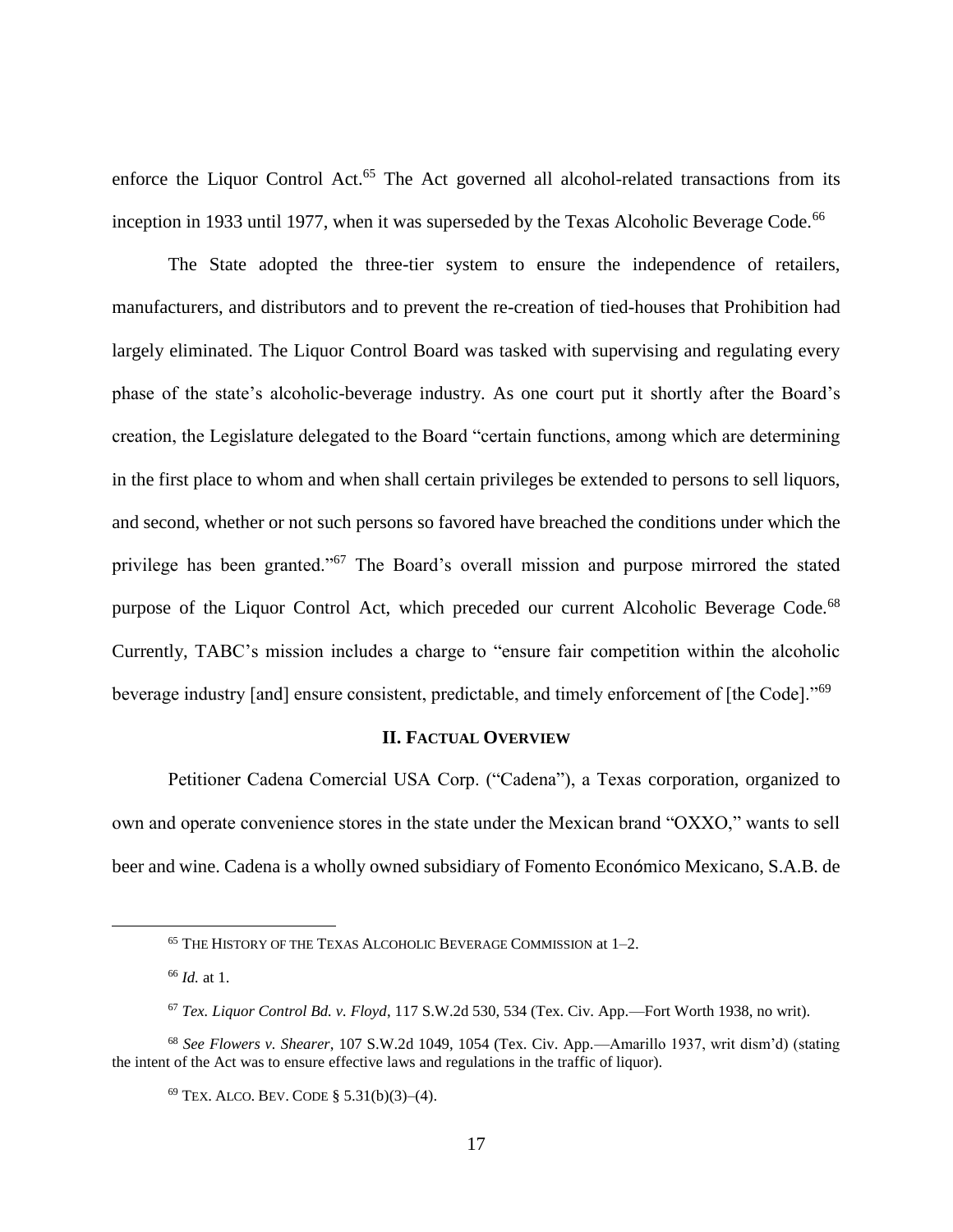C.V. ("FEMSA"), a publicly traded company that owns Cadena through several intermediary Mexican holding companies. FEMSA also, via various intermediary holding companies in the United Kingdom, holds a combined twenty-percent stock interest in Heineken NV and Heineken Holding NV ("Heineken Holding Companies"). The two publicly traded Heineken Holding Companies, through its own series of intermediary companies, own three foreign Heineken brewers ("Heineken Brewers"). The TABC issued non-resident permits to each of the Heineken Brewers, allowing them to manufacture beer at foreign breweries, but none of the Heineken Brewers has a brewery in Texas. The business structures are complicated, to put it mildly, as the detailed chart attached to this opinion illustrates.

It is undisputed that Cadena has no direct interest in the Heineken Brewers (or in any other entity involved in the alcoholic beverage industry). Similarly, the Heineken Brewers have no interest in Cadena (or in any other entity within the FEMSA corporate family). When FEMSA obtained its twenty-percent stock interest in the two Heineken Holding Companies, it entered into a Corporate Governance Agreement that, among other things, entitles FEMSA to appoint one of Heineken Holding, N.V.'s five directors and two of ten members of the Supervisory Board of Heineken N.V.<sup>70</sup> L'Arche Green, the controlling-interest holder of the Heineken Holding Companies, was obligated to sponsor FEMSA's choice for board members, but the Corporate

 $70$  According to Heineken's records, Heineken Holding, N.V. is managed by a six-member board of directors—FEMSA's chairman holds a non-executive position on this board. Heineken N.V. is managed by a twomember Executive Board (the current members of this board are Heineken's CEO and CFO). The Executive Board is the "primary decision-making body within Heineken" and is supervised by the eleven-member "Supervisory Board." The Supervisory Board advises the Executive Board "on an on-going basis," but the Executive Board makes a majority of the decisions for the company. FEMSA holds two seats on this board—its chairman (who also sits on the Heineken Holding, N.V. board of directors) is Vice-Chairman of the Supervisory Board, and another FEMSA executive holds the second seat.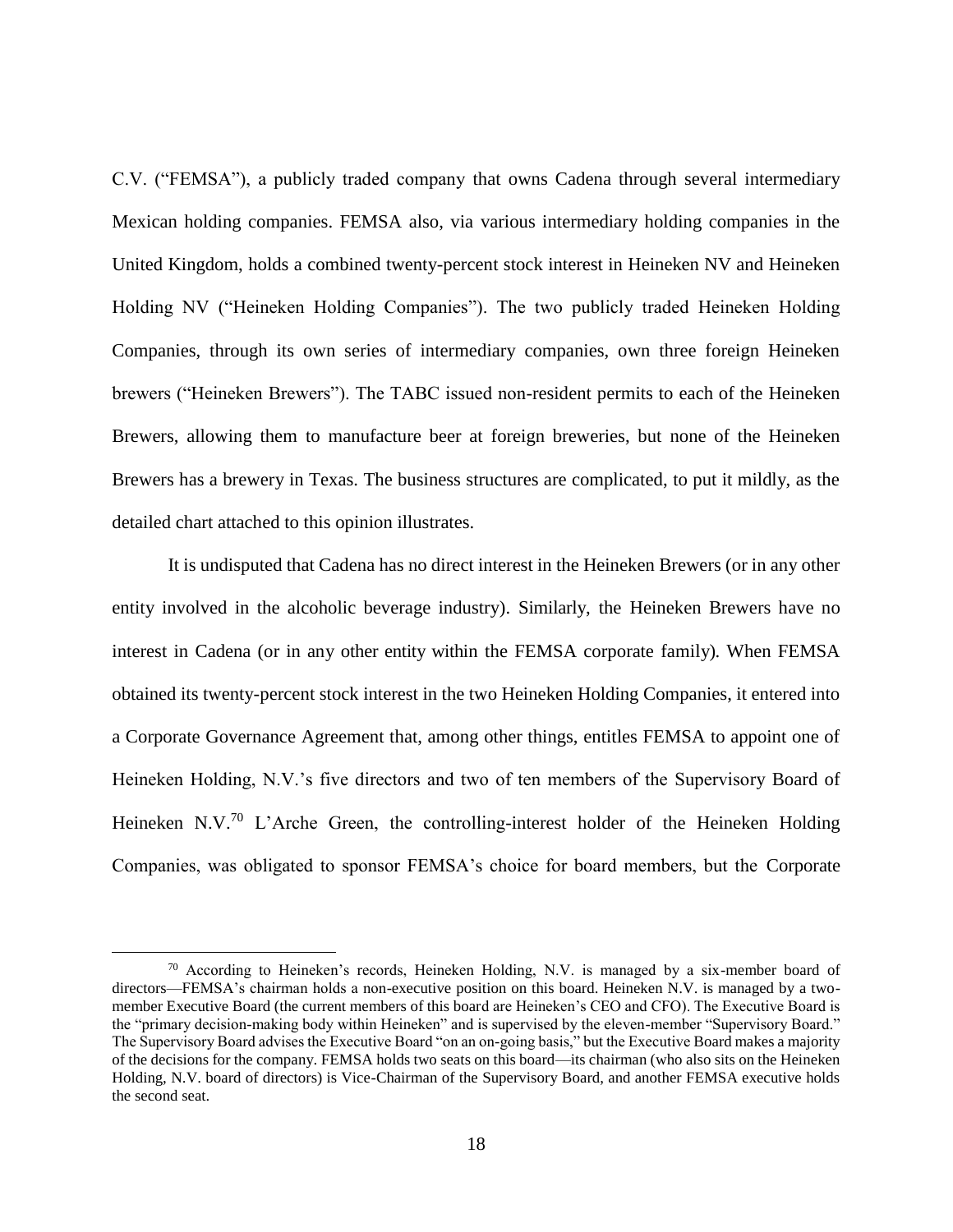Governance Agreement specifies that FEMSA is not given "any right or control or influence or consultation right or other form of cooperation" relating to the Heineken Holding Companies.<sup>71</sup> Similarly, L'Arche Green and Heineken Holding reserved all rights to make decisions in its management of the Heineken Holding Companies, "independently and at their sole discretion and without any requirement to consult or cooperate with . . . FEMSA."<sup>72</sup> The Agreement also bars Heineken from acquiring any stock in FEMSA.

FEMSA's stores under the OXXO brand must be authorized to sell beer and wine in order to thrive in the convenience-store market. Consequently, Cadena applied for a wine and beer retailer's off-premises permit from TABC. In applying the tied-house provisions, TABC disregarded the legal separateness among the various entities in both the FEMSA and Heineken corporate families. For example, TABC collapsed the elaborate corporate structure separating Cadena from its parent, FEMSA, and considered them a single business enterprise. TABC then collapsed the corporate structure separating the Heineken Brewers from their parent holding companies, and considered them a single enterprise, also. TABC's expert testified that corporate separateness can be disregarded in the regulatory area, arguing "the layers of entities here ought to be disregarded for regulatory purposes." According to TABC, any FEMSA shareholder would have an interest in a Heineken brewer. TABC's licensing director testified that a tied-house violation would exist if someone owned FEMSA stock and also stock in a TABC-permitted retailer. Indeed, TABC interprets the Code to bar overlapping ownership of even one share of permittees at different tiers, notwithstanding multiple layers of intervening ownership. TABC then

<sup>71</sup> Corporate Governance Agreement § 19.10(a).

<sup>72</sup> *Id.* at § 19.10(b).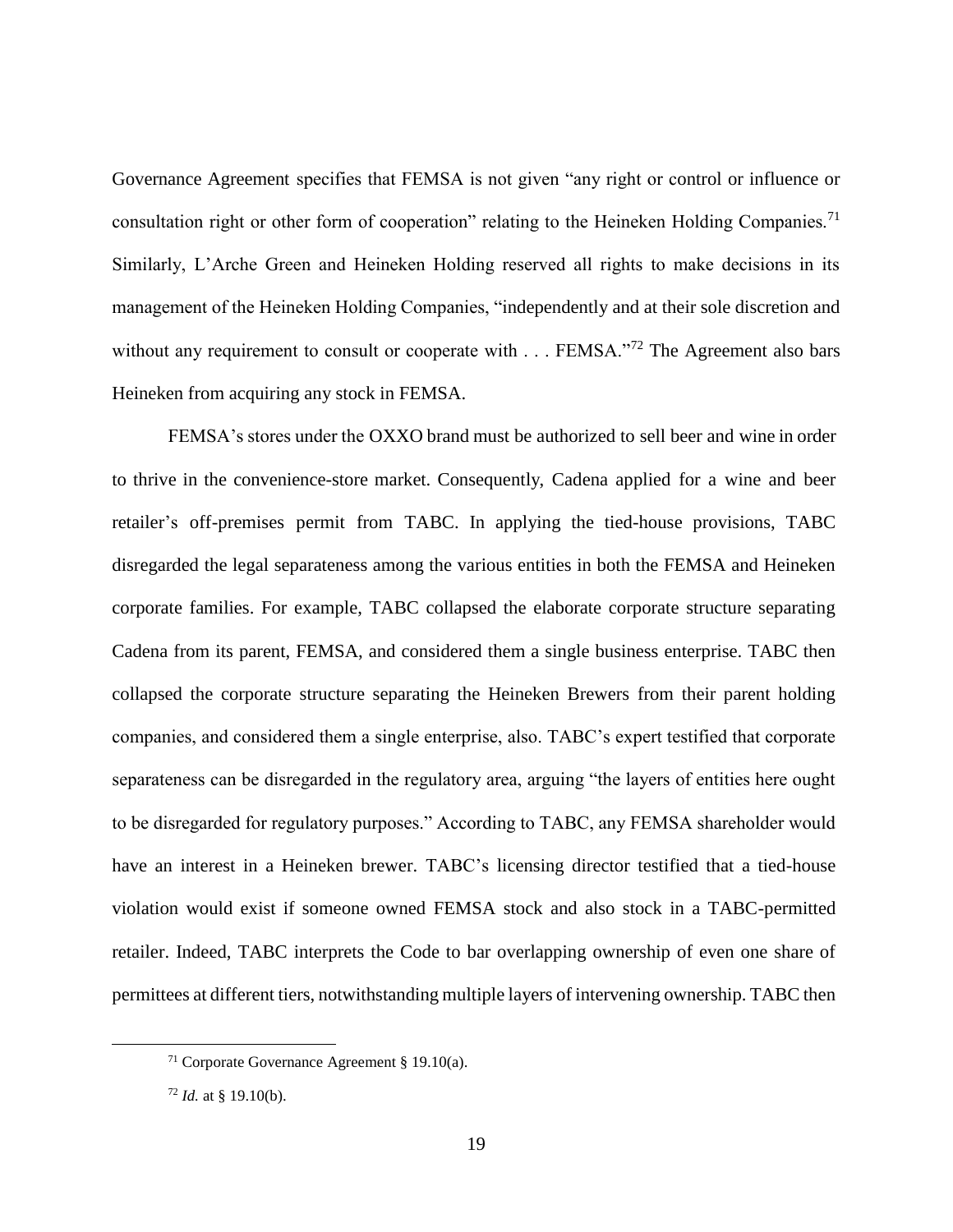reviewed the relationship between FEMSA and the Heineken Holding Companies and determined there was a forbidden retailer-brewer overlap that violated five different tied-house statutes.

FEMSA refused to divest itself of its indirect shareholder's interest in the Heineken Brewers, and TABC's denial proceeded to an administrative hearing. At the hearing, the parties stipulated to the corporate relationships between Cadena, FEMSA, and the Heineken companies.<sup>73</sup> During the hearing, a witness—TABC's licensing director and an expert in alcoholic-beverage industry laws—testified that even one overlapping share of stock ownership would violate the statutory tied-house prohibitions. TABC argued that FEMSA's overlapping interest in Cadena and the Heineken Brewers was sufficient to be considered a prohibited "interest" under the Texas Alcoholic Beverage Code under any interpretation. TABC disputed that actual control is required to implicate the pertinent tied-house restrictions, but asserted FEMSA *could* control the Heineken Brewers because of its ability to appoint directors to the Heineken Companies' boards. It also argued the court should impute this connection to Cadena for purposes of regulation.

Conversely, Cadena argued that the only "interest" sufficient to violate tied-house prohibitions is one that would allow actual financial or administrative control among at least two of the three tiers. Under Cadena's interpretation, its permit application should have been granted as a matter of law because FEMSA has no ability to manage or control either the Heineken Holding Companies or the Heineken Brewers. As a result, Cadena argued, granting its application would not violate the purpose of the tied-house statute because no company within the business

<sup>73</sup> *Cadena*, 449 S.W.3d at 161.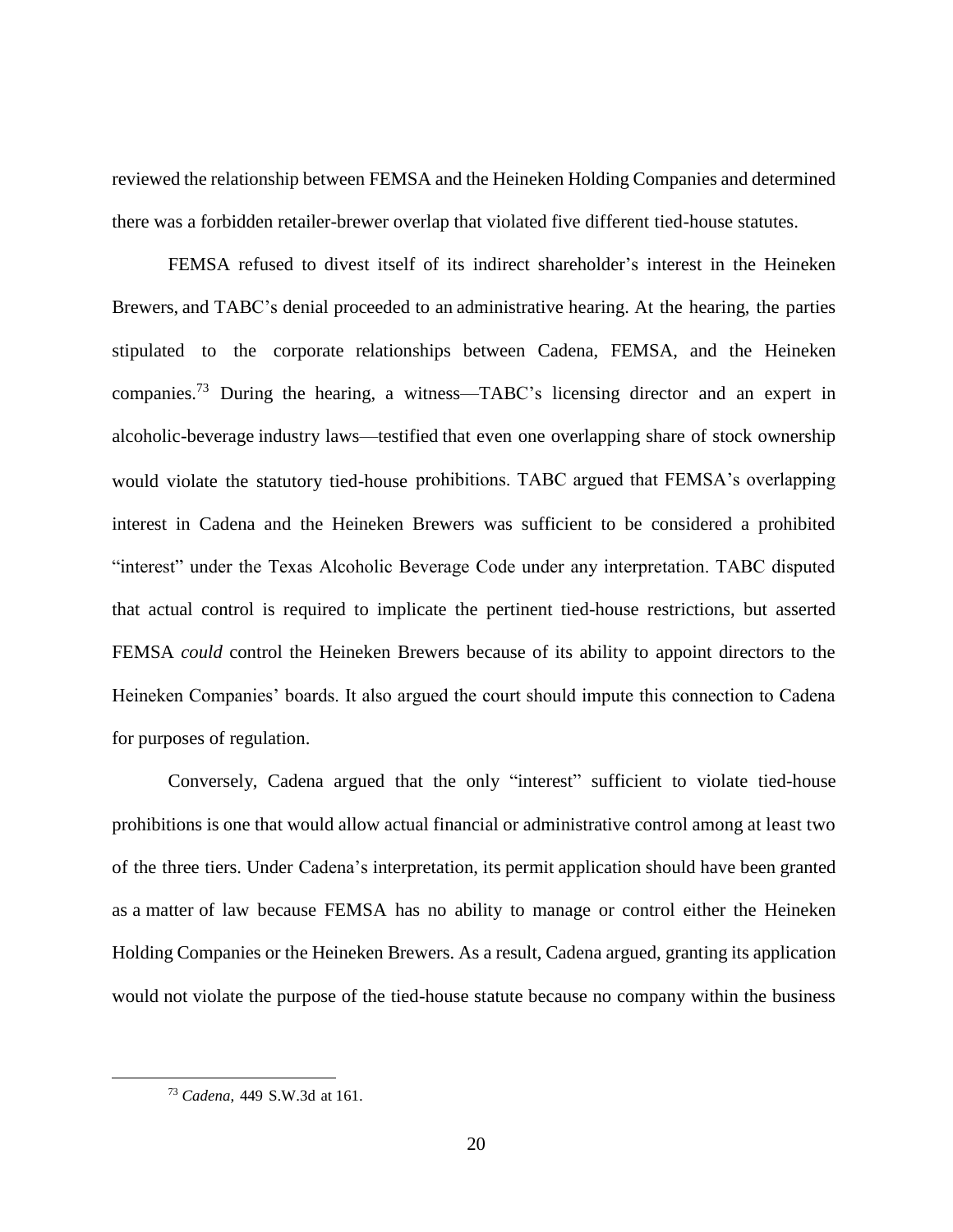structure would have managing control over more than one tier. Cadena further argued that FEMSA's connection with the Heineken Brewers was remote and far too attenuated to implicate historical tied-house concerns and that this interest could not be imputed to Cadena without piercing the corporate veils of all the entities involved.

At the administrative hearing, the judge denied Cadena's application based on the statutory grounds cited by TABC, finding: (1) Cadena "has a real interest in the business or premises of the holder of a manufacturer's or distributor's license"; (2) "[f]or licensing purposes, as a subsidiary of FEMSA, [Cadena] is a manufacturer"; (3) "for licensing purposes, as a subsidiary of FEMSA, [Cadena] has an interest in the business of a brewer"; and (4) issuing "the requested permit would violate Sections 102.01(c), (h), 102.07(a)(1), and 102.11(1) of the Code.<sup>"74</sup> Cadena appealed to the trial court, which affirmed the administrative order denying Cadena's permit.<sup>75</sup>

The court of appeals noted it could affirm on any of the grounds cited in the administrative order, but focused specifically on section  $102.07(a)(1)$ , which provides that "no person who owns or has an interest in the business of a . . . brewer . . . may . . . own or have a direct or indirect interest in the business  $\dots$  of a retailer."<sup>76</sup> In analyzing this section of the Code, the court defined several terms and phrases within the statute, including, "person," "brewer," "retailer," "owns or has an interest in the business," and "own or have a direct or indirect interest in the business."<sup>77</sup> The Code provides a definition for "person," so the court then held that all parties—FEMSA,

<sup>74</sup> Order Den. Orig. App. for Permit, Nov. 1, 2012.

<sup>75</sup> Pursuant to TEX. GOV'T CODE § 2001.174 (Texas Administrative Procedure Act) and TEX. ALCO. BEV. CODE §§ 61.31 and 11.67.

<sup>76</sup> TEX.ALCO.BEV.CODE § 102.07(a)(1).

<sup>77</sup> *Cadena*, 449 S.W.3d at 163.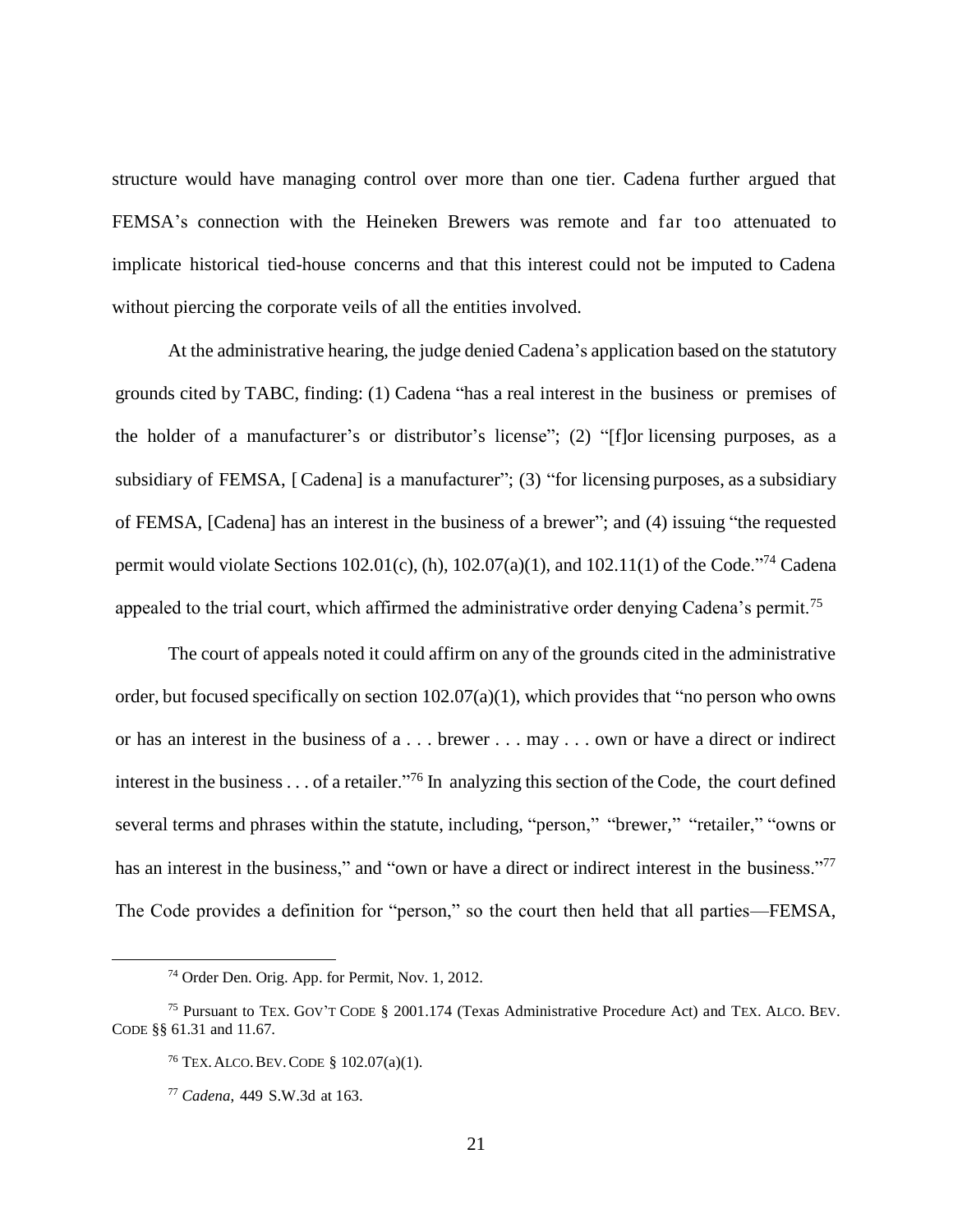Cadena, and the Heineken Brewers—were "persons" under the statute.<sup>78</sup> The court also held the Heineken Brewers fell into the category of "brewer," just as Cadena would qualify as a "retailer" if its permit were granted.<sup>79</sup> Thus, the court's main point of analysis became, "whether FEMSA owns or has an interest in the business of the Heineken Brewers and also owns or has a direct or indirect interest in the business of Cadena."<sup>80</sup>

According to the court of appeals, the issue was "the extent to which section 102.07(a)(1) implies a requirement that a disqualifying 'interest' carry with it some degree of cross-tier control and whether implying such a requirement is essential to avoid rendering the statute unconstitutionally vague.<sup>381</sup> Observing the Code failed to define the terms "own," "interest," and "business," the court of appeals attempted to "apply [the terms'] common meaning to the extent consistent with the context in which they are used and the statute's objective."<sup>82</sup>

The court of appeals, like TABC, *contracted* the entities' corporate separateness, then *expanded* the definition of "interest," concluding it "broadly encompasses any commercial or economic interest that provides a stake in the financial performance of an entity engaged in the manufacture, distribution, or sale of alcoholic beverages."<sup>83</sup> The court rejected Cadena's argument for a control-focused test, stating it lacked a "foundation in the statutory text" and held

<sup>81</sup> *Id.*

 $\overline{a}$ 

<sup>82</sup> *Id.*

<sup>78</sup> *Id.*; *see also* TEX.ALCO.BEV.CODE § 104.01(6).

<sup>79</sup> *Cadena*, 449 S.W.3d at 163–64.

<sup>80</sup> *Id.* at 164 (cleaned up).

<sup>83</sup> *Id.* at 166.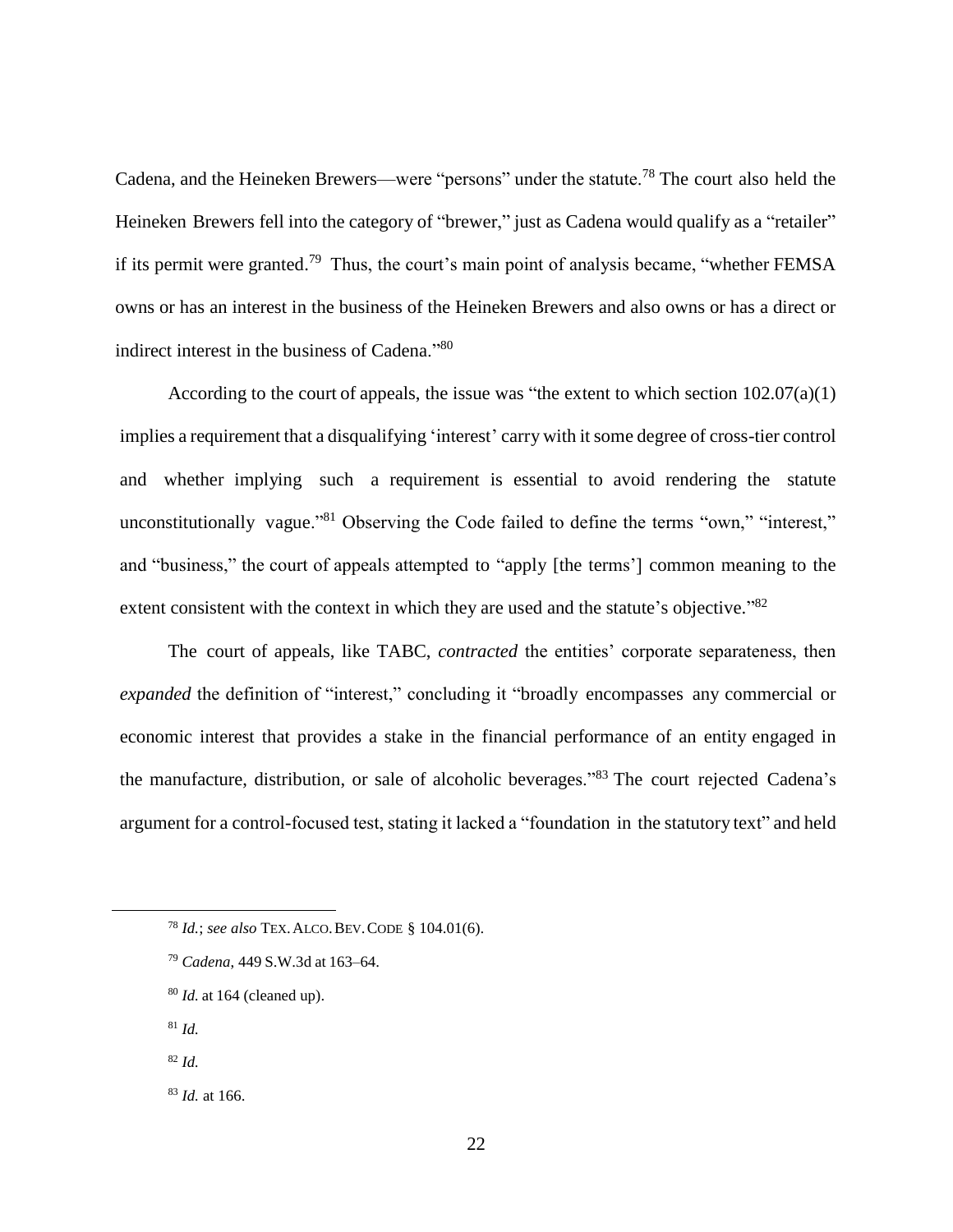FEMSA's financial and economic interests in both the Heineken Brewers and Cadena qualified as "interests" for the purposes of section  $102.07(a)(1)$ .<sup>84</sup>

The court then turned to the term "business," deciding its use in section  $102.07(a)(1)$  was intended to be broad and include any "commercial enterprise carried on for profit."<sup>85</sup> Under these sweeping definitions of "interest" and "business," the court held that section  $102.07(a)(1)$ 's "plain language applie[d] to FEMSA's own relationships, not relationships . . . imputed to FEMSA."<sup>86</sup> The court then addressed Cadena's veil-piercing arguments, but held even if the principles of corporate law applied "in some regulatory contexts . . . those principles are not implicated by the broad language the legislature employed in section  $102.07(a)(1)$ ."<sup>87</sup> Because it determined TABC granting Cadena's permit would result in FEMSA having an interest in the business of a brewer and a direct or indirect interest in the business of a retailer, the court affirmed the order denying Cadena's permit.<sup>88</sup>

## **III. ANALYSIS**

*no person who owns or has an interest in the business of a . . . brewer . . . may . . . own or have a direct or indirect interest in the business ... of a retailer*<sup>89</sup>

The parties agree that the Heineken Brewers are "brewer[s]," and that Cadena would be a "retailer" if granted a permit. They disagree, however, over (1) whether FEMSA is a "person," and

- <sup>87</sup> *Id.* at 169.
- <sup>88</sup> *Id.* at 172.

<sup>84</sup> *Id.* at 167–69.

<sup>85</sup> *Id.* at 169.

<sup>86</sup> *Id.* at 169–70.

<sup>89</sup> TEX. ALCO. BEV. CODE § 102.07(a)(1).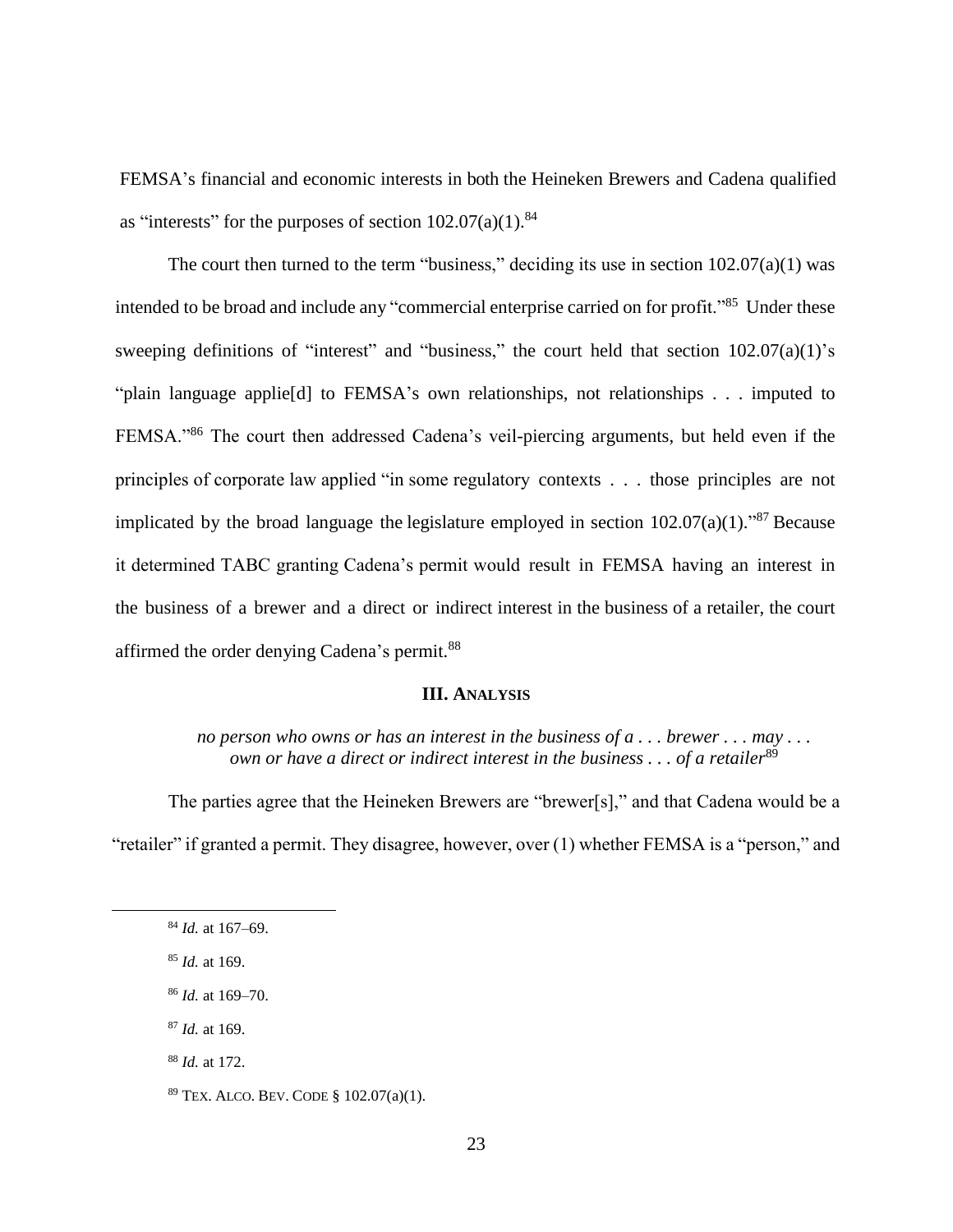even if so, (2) what "the business of a . . . brewer" encompasses, and (3) whether FEMSA has an "interest" in the business of a brewer. For purposes of this dispute, I assume without deciding that FEMSA is a "person" and that "brewer" covers the Heineken Holding Companies that own the Heineken Brewers. The interpretive focus is thus narrow: What is a prohibited "interest" under section 102.07(a), and does FEMSA have such an "interest" in the Heineken Brewers' business?

The parties' arguments are straightforward. Cadena insists the word "interest" connotes a sense of control—*i.e.*, FEMSA must exert control over the Brewers' business. TABC rejects a control-based test and endorses the court of appeals' view that "interest" in section 102.07(a) "broadly encompasses any commercial or economic interest that provides a stake in the financial performance of an entity engaged in the manufacture, distribution, or sale of alcoholic beverages."<sup>90</sup>

Two significant points merit mention at the outset. First, TABC reaffirmed both at oral argument and in a post-argument letter to the Court that the Code recognizes "no *de minimis* exception," a Latinized locution of the single-share theory—that even one overlapping share of stock constitutes a tied-house violation. There is no practical difference between "no *de minimis* exception" and the "single-share theory." The terms are functionally indistinguishable. Second, the Corporate Governance Agreement makes clear that FEMSA lacks the ability to control or manage, either directly or indirectly, any aspect of any Heineken entity.

As explained below, a contextual reading of section 102.07(a)(1) forecloses TABC's crabbed "one share" interpretation, which by including all excludes all. This hyperliteral

<sup>90</sup> *Cadena*, 449 S.W.3d at 166.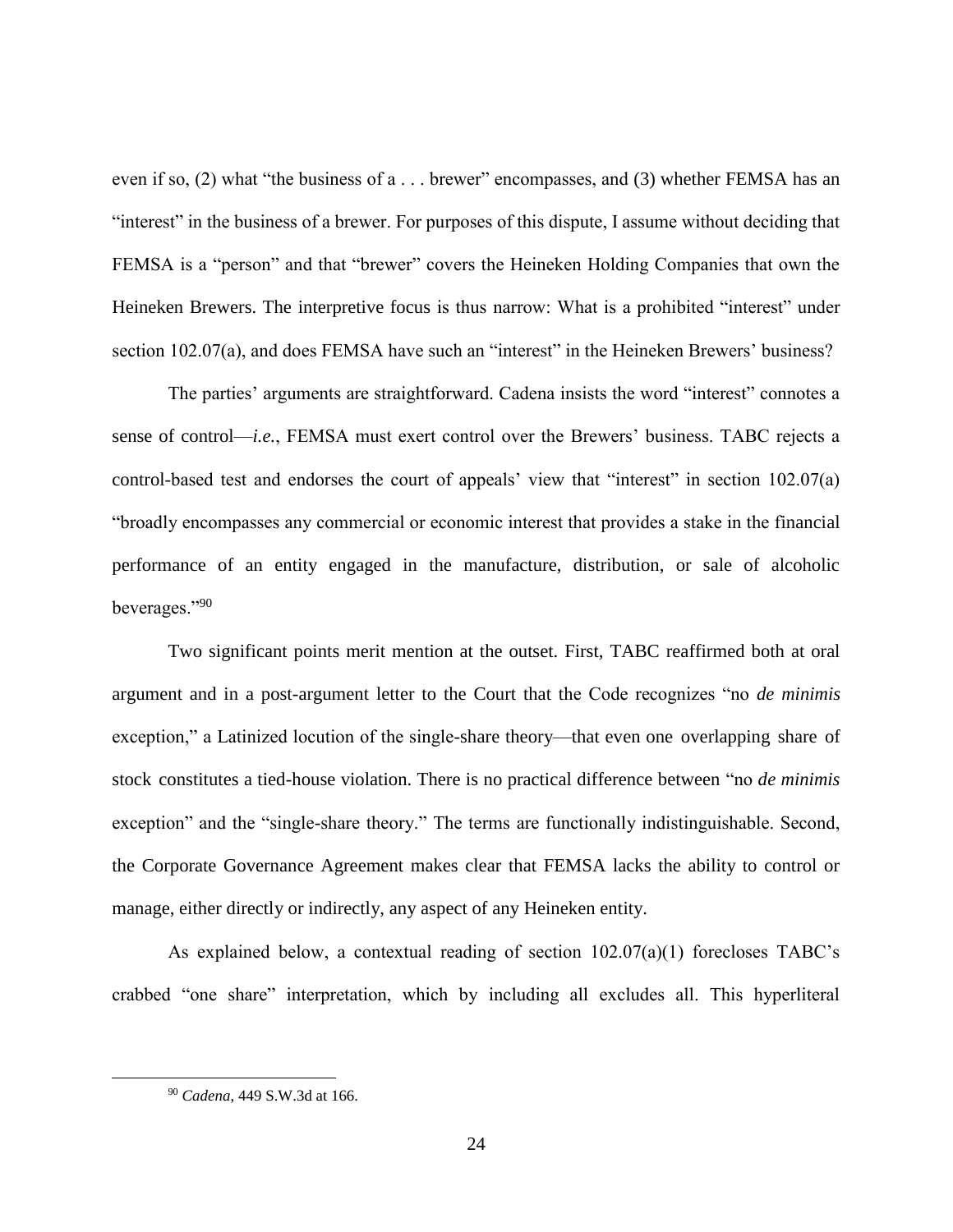construction is not fair-reading textualism, which is not allergic to interpretive aids like context. In short, the court of appeals rejected a test it says lacks a textual basis in favor of one lacking a contextual basis, a zero-tolerance test divorced from the reality of existing permittees who, as TABC concedes, hold billions of dollars in cross-tier holdings. The State of Texas, for example, through its public universities, is a retail permittee that sells alcohol at certain sporting events and mixed beverages at other university events. It also owns billions of dollars in cross-tier investments. Had TABC treated the State's application as it treated Cadena's, it would have rejected it. In other words, the State of Texas (as regulator) says the State of Texas (as regulated), is operating illegally and thus at risk of forfeiting its permit.<sup>91</sup>

A rational, fair-reading test cannot arbitrarily depend on who is being tested—strict for some, loose for others. Laws must be applied consistently, giving fair notice to what conduct is prescribed and proscribed. The Court's interpretation vests TABC with enormous power rewriting statutes, collapsing separate corporate entities without an evidence-based veil-piercing inquiry, selectively applying standardless criteria in a manner that treats similarly situated applicants dissimilarly, thus picking winners and losers in the marketplace. Virtually all applicants are implicated by such a sweeping reading of "interest," a reading that bans any indirect interest of any degree—except when it doesn't. Such an arbitrary and selective permitting regime cannot be squared with Texas law, particularly the Legislature's explicitly stated public purpose of ensuring "independence," *i.e.*, the absence of outsized cross-tier influence or coercion.<sup>92</sup>

<sup>91</sup> *See, e.g.*, TEX. ALCO. BEV. CODE § 102.01(j) (setting the penalty for a tied-house violation at suspension or cancellation of a permit and ineligibility to reapply for one year).

<sup>92</sup> *Id.* § 102.75(c).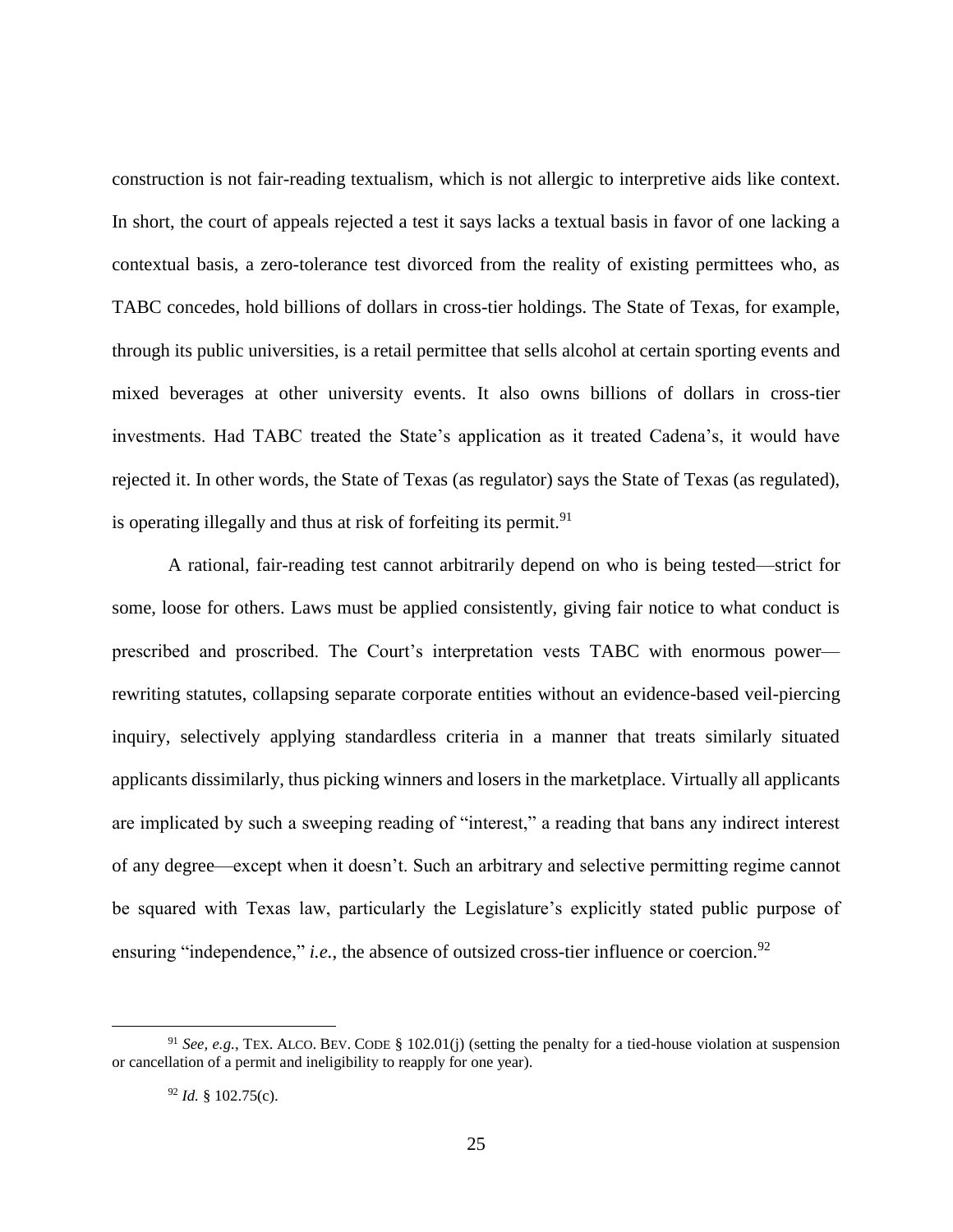The most reasonable interpretation is this: A forbidden "interest" under section 102.07(a) connotes control, coercion, or influence over business activities in another tier, participation that imperils the Legislature's codified objective of no vertical strong-arming. No such interest is present here.

## **A. Judges Must Read Statutes Neither Literally Nor Liberally, But Commonsensibly, Discerning Words' Accepted Contextual Meaning**

First things first. In statutory-interpretation cases, we are to begin (and almost always end) with the Legislature's chosen text, the surest index of lawmakers' collective will.<sup>93</sup> Interpreting statutes is the bread and butter of modern appellate judging, and this Court has stated its view simply: The truest manifestation of what lawmakers intended is what they enacted.<sup>94</sup> As an interpretive method, textualism has a singular objective: ascertaining words' accepted contextual meaning when they were enacted. No concern with abstract (and thus manipulable) purposes. No concern with wished-for (and thus preference-imposing) consequences. Just an unremitting focus on giving words their contextual meaning—not literal and not liberal, but commonsensible.

And by *commonsensible*, I mean *communal*, what the enacting *community* understood their words to mean. This is the second point: "Words must be given the meaning they had when the text was adopted."<sup>95</sup> On this important principle, we recently quoted Justice Frankfurter: "Words

<sup>93</sup> *See Fitzgerald v. Advanced Spine Fixation Sys., Inc.*, 996 S.W.2d 864, 866 (Tex. 1999) ("[I]t is a fair assumption that the Legislature tries to say what it means, and therefore the words it chooses should be the surest guide to legislative intent.").

<sup>94</sup> *Tex. Mut. Ins. Co. v. Ruttiger*, 381 S.W.3d 430, 454 (Tex. 2012) (citing *Alex Sheshunoff Mgmt. Servs., L.P. v. Johnson*, 209 S.W.3d 644, 651 (Tex. 2006)).

<sup>95</sup> ANTONIN SCALIA & BRYAN A. GARNER, READING LAW: THE INTERPRETATION OF LEGAL TEXTS 78 (2012) [hereinafter READING LAW].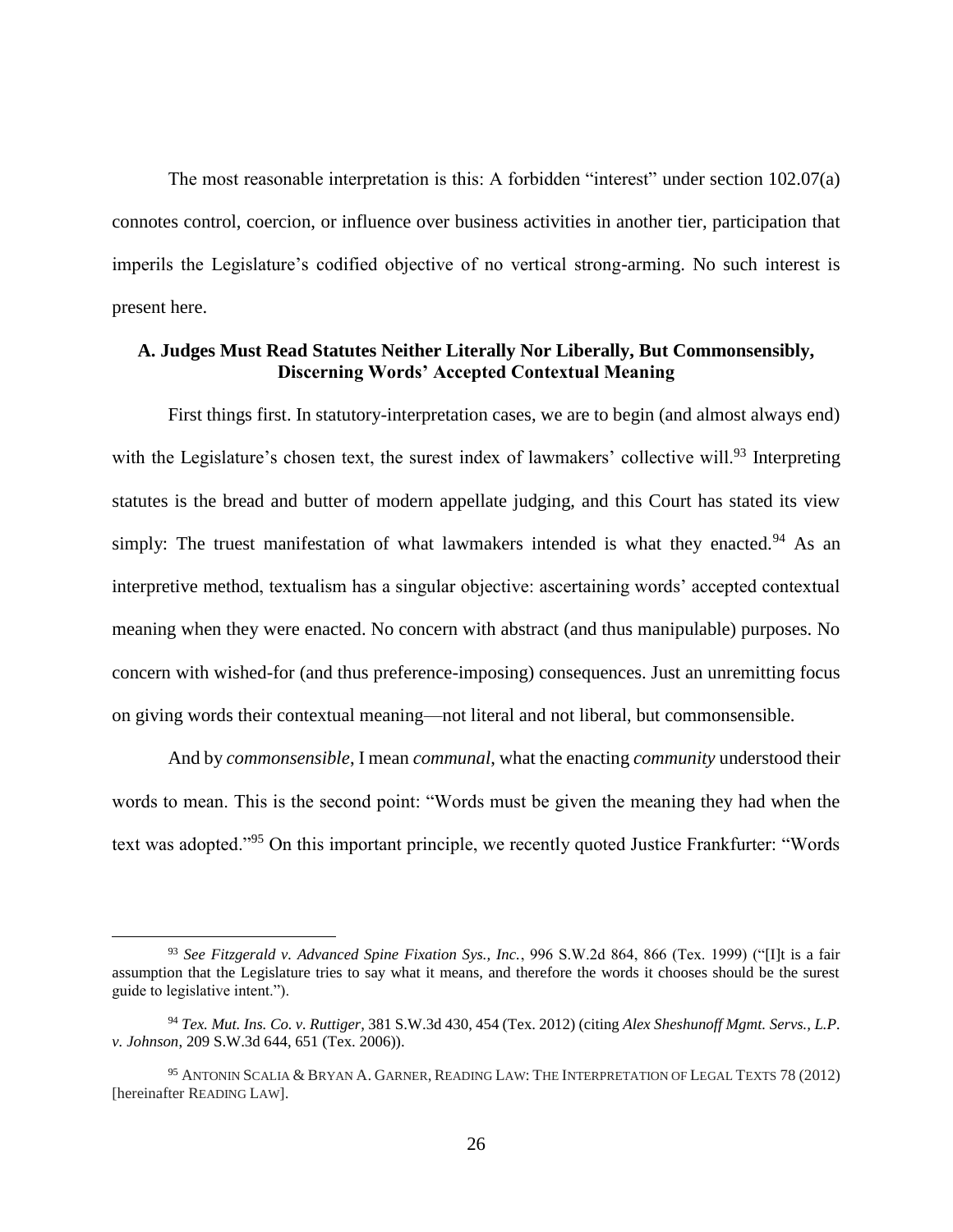must be read with the gloss of the experience of those who framed them."<sup>96</sup> Our cases agree. When interpreting language, both statutory and constitutional, we aim to determine original public meaning, what the words meant to those who wrote and ratified them.<sup>97</sup>

Third, text cannot be divorced from context. It is said that text without context is pretext. This is a straightforward, well-defined interpretive principle, one we have asserted frequently and applied assiduously. The law, after all, begins with language, and one cardinal rule of language not just *legal* language but *all* language—is this: "Language cannot be interpreted apart from context."<sup>98</sup> For judges to play their lexicographic role in the legislative project, we must be attentive not just to words standing alone, but to structure and historical architecture. On this fateful point, our precedent is clear: A judge scrupulously concerned with giving legal texts their honest meaning must always consider "the surrounding statutory landscape" and welcome, not resist, interpretive context like linguistic usages and sound interpretive conventions that help illuminate meaning.<sup>99</sup> Yes, this case is about the legal interpretation of one word, "interest," but that task requires us to understand the meaning of surrounding words and how they are put together.

The interpretive process recognizes that lawmaker-drafters, not judge-interpreters, enact language. Judges' interpretive role is to discern, not dictate, how the Legislature uses language.

<sup>96</sup> *Union Pac. R.R. Co. v. Nami*, 498 S.W.3d 890, 904 (Tex. 2016) (quoting *United States v. Rabinowitz*, 339 U.S. 56, 70 (1950) (Frankfurter, J., dissenting)).

<sup>97</sup> *Taylor v. Firemen's & Policemen's Civil Serv. Comm'n of City of Lubbock*, 616 S.W.2d 187, 189 (Tex. 1981) (citing *Manry v. Robison*, 56 S.W.2d 438, 447 (Tex. 1932)).

<sup>98</sup> *TGS-NOPEC Geophysical Co. v. Combs*, 340 S.W.3d 432, 441 (Tex. 2011).

<sup>99</sup> *Presidio Ind. Sch. Dist. v. Scott*, 309 S.W.3d 927, 929–30 (Tex. 2010) ("Before parsing the language of § 21.307(a), a brief survey of the surrounding statutory landscape provides a helpful context for that section's use of the term 'party'  $\dots$ ").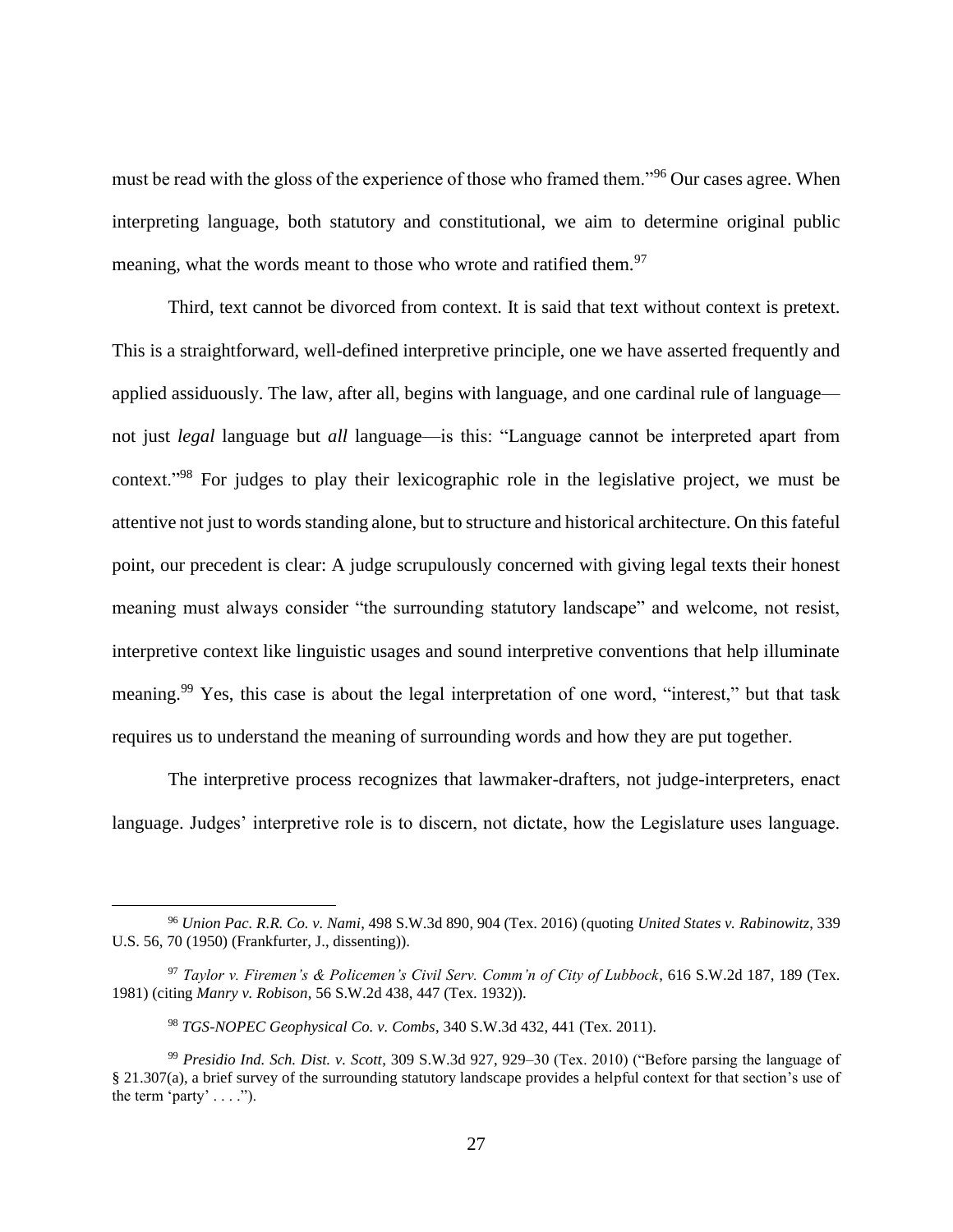The Legislature authors policy and its baked-in political bargains, and the judiciary, to avoid aggrandizing its confined-but-consequential role, must examine *all* the enacted text, not mere snippets. Yes, a statute's words reign supreme, but when seeking statutory meaning, ascetic literal parsing can sometimes cloak rather than clarify. Even when construing an ostensibly clear statute that seems intuitively obvious, we may consider related legislation plus other contextual cues to glean the text's semantic import—not *extra*-statutory materials like legislative history, but the full range of *intra*-statutory aids: grammatical conventions, dictionaries, specialized legal or technical usage, colloquial nuances, and so forth. $100$  Textualism is not literalism, and courts ought not adopt wooden constructions foreclosed by statutory context, as the Court has done here.<sup>101</sup> The import of language, plain or not, must be drawn from its linguistic context, a self-evident rule rooted in common sense,<sup>102</sup> Texas statutory law,<sup>103</sup> and caselaw from both this Court<sup>104</sup> and the United States Supreme Court.<sup>105</sup>

<sup>100</sup> *See, e.g*., *Molinet v. Kimbrell*, 356 S.W.3d 407, 414–15 (Tex. 2011) (rejecting often-unreliable extrinsic aids like legislative history when divining statutory context); *Tex. Lottery Com'n v. First State Bank of DeQueen*, 325 S.W.3d 628, 635–37 (Tex. 2010) (same); *Taylor*, 616 S.W.2d at 189–90 (looking to text-based semantic cues but not external aides).

<sup>101</sup> *See Ojo v. Farmers Grp., Inc.*, 356 S.W.3d 421, 451 (Tex. 2011) (Willett, J., concurring) ("Modern textualism is not allergic to context.").

<sup>&</sup>lt;sup>102</sup> Some words are auto-antonyms that can mean diametrically opposite things depending on the context. For example, the word "cleave" can mean "to adhere" or "to divide." *Cleave*, WEBSTER'S THIRD NEW INT'L DICTIONARY 421 (2002). In my view, the Court's decision today "cleaves" to a myopic approach that "cleaves" literal meaning from plain meaning.

<sup>103</sup> TEX. GOV'T CODE § 311.011(a).

<sup>104</sup> *See, e.g.*, *Tooke v. City of Mexia*, 197 S.W.3d 325, 329 (Tex. 2006) (recognizing that the meaning of words "cannot be ascertained apart from the context in which they occur").

<sup>105</sup> *See Deal v. United States*, 508 U.S. 129, 131–132 (1993).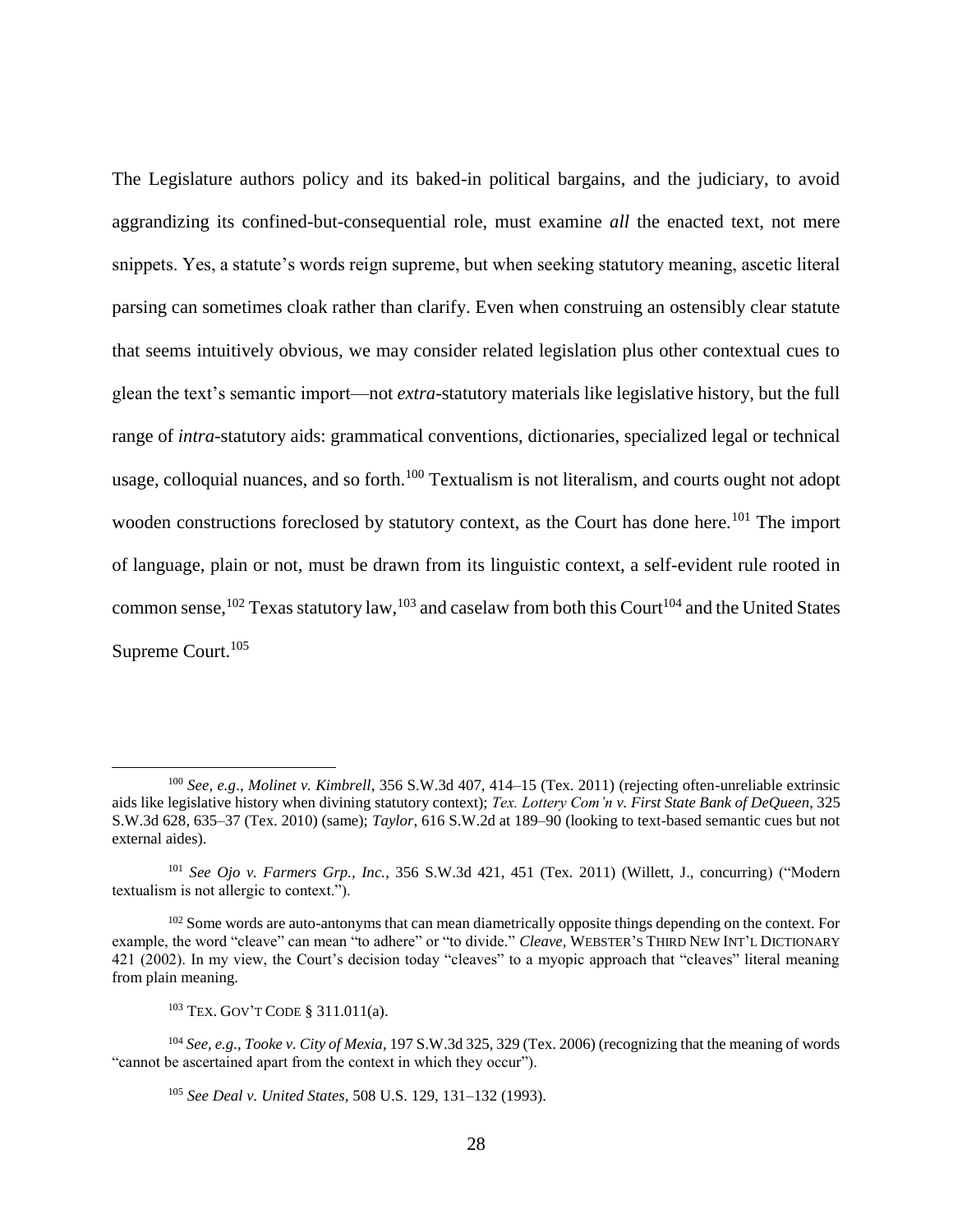# **B. "One Share" Is One Dimensional—"An Interest" Should Not Mean** *Any* **Interest, However Attenuated, But Only an Interest That Threatens Cross-Tier Control or Influence**

# *"Literalness may strangle meaning."*<sup>106</sup>

When divining what enacted law means, the judge-interpreter's aim is not a myopic reading, but a sound one. Reading clinically does not mean reading under a microscope. Today's case concerns "interest," but that term (and its meaning) is found within a larger enactment. Accordingly, we must resist hyperliteralism—"a sterile literalism which loses sight of the forest for the trees"<sup>107</sup>—in favor of "literal meaning in context."<sup>108</sup>

Sometimes the Legislature helpfully defines the terms it uses,  $109$  imbuing even ordinary words with technical (and usually conclusive) meaning.<sup>110</sup> The Alcoholic Beverage Code, for example, has a general definitional provision, defining 28 terms, everything from "minibar" to "wine cooler" $^{111}$ 

<sup>106</sup> *Utah Junk Co. v. Porter*, 328 U.S. 39, 44 (1946).

<sup>107</sup> *New York Trust Co. v. Commissioner*, 68 F.2d 19, 20 (2d Cir. 1933) (Judge Learned Hand writing for the court).

<sup>108</sup> READING LAW, *supra* note 95 at 40.

<sup>109</sup> *In re Ford Motor Co.*, 442 S.W.3d 265, 271 (Tex. 2014).

<sup>110</sup> *See Hernandez v. Ebrom*, 289 S.W.3d 316, 318 (Tex. 2009) ("If the Legislature provides definitions for words it uses in statutes, then we use those definitions in our task."); *City of Rockwall v. Hughes*, 246 S.W.3d 621, 625 (Tex. 2008) ("We use definitions prescribed by the Legislature and any technical or particular meaning the words have acquired.").

<sup>111</sup> TEX. ALCO. BEV. CODE § 1.04 (21), (24).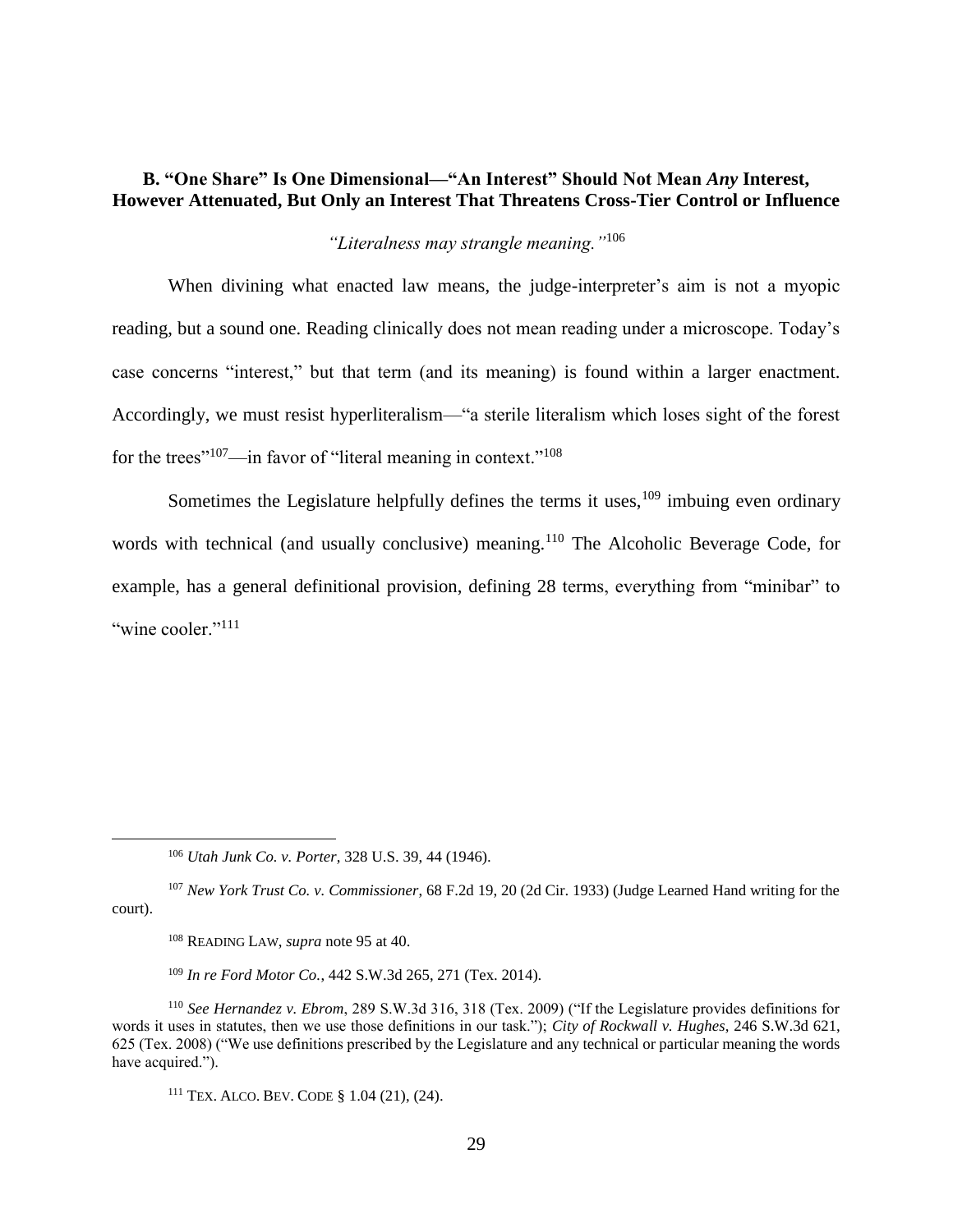# **1. The Legislature's Codified Purpose (to Ensure "Independence") and TABC's Own Internal Guidance Buttress the Determination That "An Interest" Connotes Something More Than** *De Minimis*

Unfortunately, the Code nowhere defines "interest." When a statute is silent, judges often seek guidance in reputable dictionary definitions, particularly legal dictionaries from the enacting era, since semantic usage and nuances can shift over time. Not all dictionaries are created equal, however; some are richer and more explanatory. Unfortunately, the definition of "interest" in the 1910 edition of *Black's Law Dictionary*, available at the time Texas originally adopted its tiedhouse laws, isn't helpful in divining the common, preferred usage.<sup>112</sup> Neither are the early-1900s definitions of "interest" in the *Chambers* and *Oxford* dictionaries, which provide little aid in narrowing the possible definitions relevant here.<sup>113</sup> Unsurprisingly, the word "interest" can mean various things, depending on context. Using a more modern dictionary, "interest" is defined as "the power of influencing," or "persons effectively controlling an enterprise or dominating a field of activity," or "the dominating group of owners in a field of business, industry, or finance."<sup>114</sup>

<sup>112</sup> As to property interests, *Black's* defined "interest" as "[t]he most general term that can be employed to denote a property in lands or chattels." *Interest*, BLACK'S LAW DICTIONARY 647 (2d ed. 1910). It acknowledged that "interest" was "frequently used in connection with the terms 'estate,' 'right,' and 'title," but it cautioned that "[t]he terms 'interest' and 'title' are not synonymous." *Id. Black's* also defined "interest" in the context of the law of evidence. Regarding "a statute that no witness shall be excluded by interest in the event of the suit," *Black's* defined "interest" to mean "concern, advantage, good, share, portion, part, or participation." *Id.* (cleaned up). Thus, "interest" under those definitions could mean anything from a mere concern or advantage to participation, a right, a share, or title.

<sup>113</sup> *Interest*, CHAMBERS'S TWENTIETH CENTURY DICTIONARY 477 (1903) (including only compound interest and vested interests in land as definitions for the term); *Interest*, THE CONCISE OXFORD DICTIONARY 427 (7th ed. 1919) (limiting its definitions to interests in property or land, compound interest, a pecuniary stake, and "the pursuit of one's welfare").

<sup>114</sup> *Interest*, WEBSTER'S THIRD NEW INT'L DICTIONARY 1178 (2002).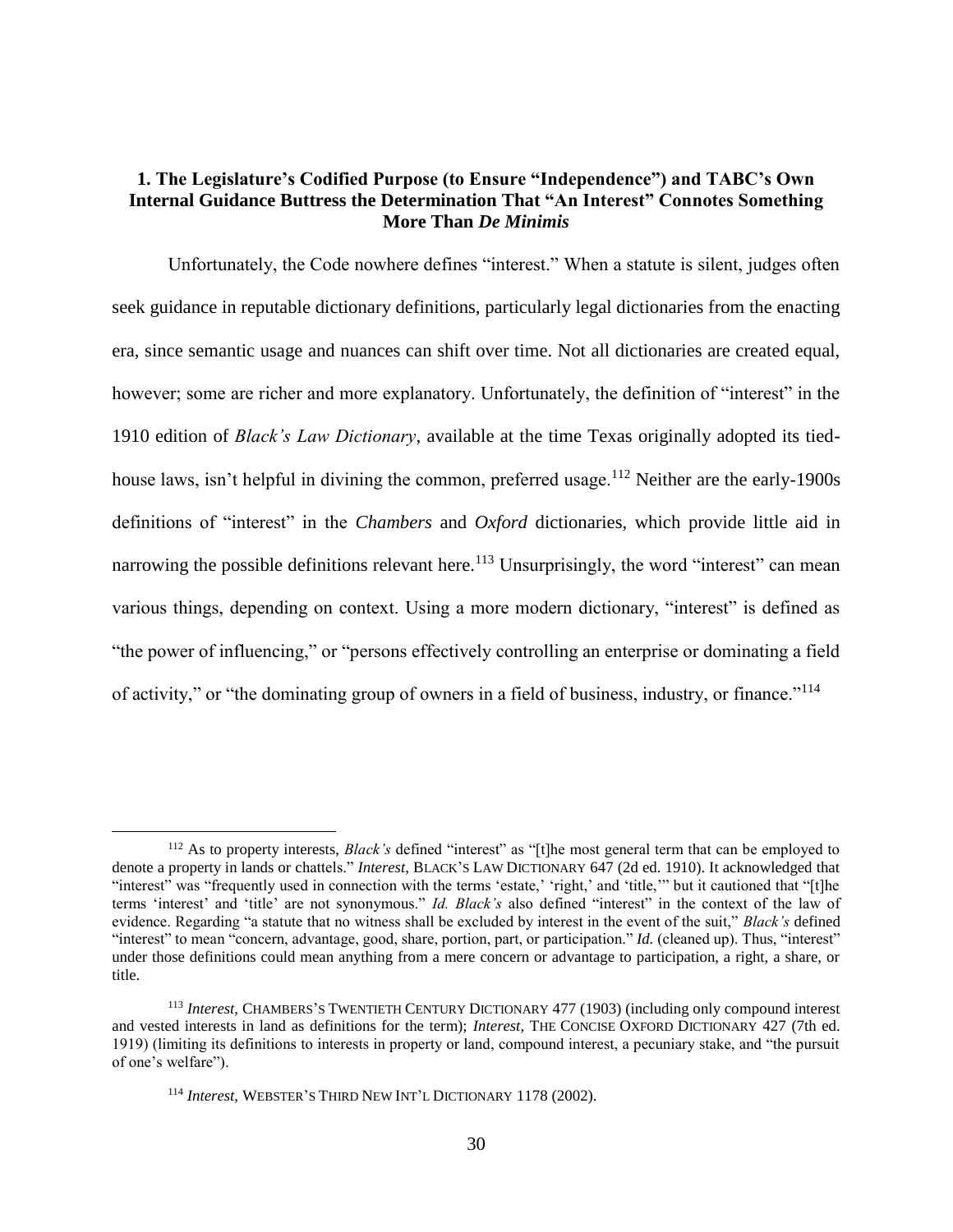In 2013, the Legislature expressly—and helpfully—declared the public policy aim of the three-tier system.<sup>115</sup> When legislators articulate an explicit purpose in the very words of the statute, the Court need not—and should not—speculate.<sup>116</sup> As two eminent legal lexicographers put it, "words are given meaning by their context, and context includes the purpose of the text."<sup>117</sup> Here, the Legislature codified its objective rather plainly: "It is the public policy and in the interest of this state to assure the independence of members of the three-tier system."<sup>118</sup> Maintaining crosstier independence, then, is the manifest object of Texas tied-house laws. Lawmakers defined their purpose precisely, concretely, and succinctly—not to supplant text, but to give it meaning.

By contrast, it makes no interpretive difference that the Code provides, as statutes commonly do, that it should be "liberally construed," here to protect "the welfare, health, peace, temperance, and safety of the people of the state."<sup>119</sup> On this point—whether the legislative branch can command the judicial branch to put a liberal (or nonliberal) gloss on language—I answer no.<sup>120</sup> Yes, the Code's overall aim is legislatively (if nebulously) prescribed: to promote "welfare, health, peace, temperance, and safety,"<sup>121</sup> akin to the Constitution's goal "to form a more perfect Union,

<sup>118</sup> TEX. ALCO. BEV. CODE § 102.75(c).

<sup>119</sup> *Id.* § 1.03.

<sup>115</sup> *See* TEX. ALCO. BEV. CODE § 102.75(c).

<sup>116</sup> *See, e.g.*, *Hebner v. Reddy*, 498 S.W.3d 37, 40 (Tex. 2016) ("The Texas Medical Liability Act aims to 'identify and eliminate frivolous healthcare liability claims expeditiously, while preserving those of potential merit.'") (quoting *Samlowski v. Wooten*, 332 S.W.3d 404, 410 (Tex. 2011)).

<sup>117</sup> READING LAW, *supra* note 95, at 56.

<sup>120</sup> READING LAW, *supra* note 95, at 233 ("We think not.").

<sup>121</sup> TEX. ALCO. BEV. CODE § 1.03.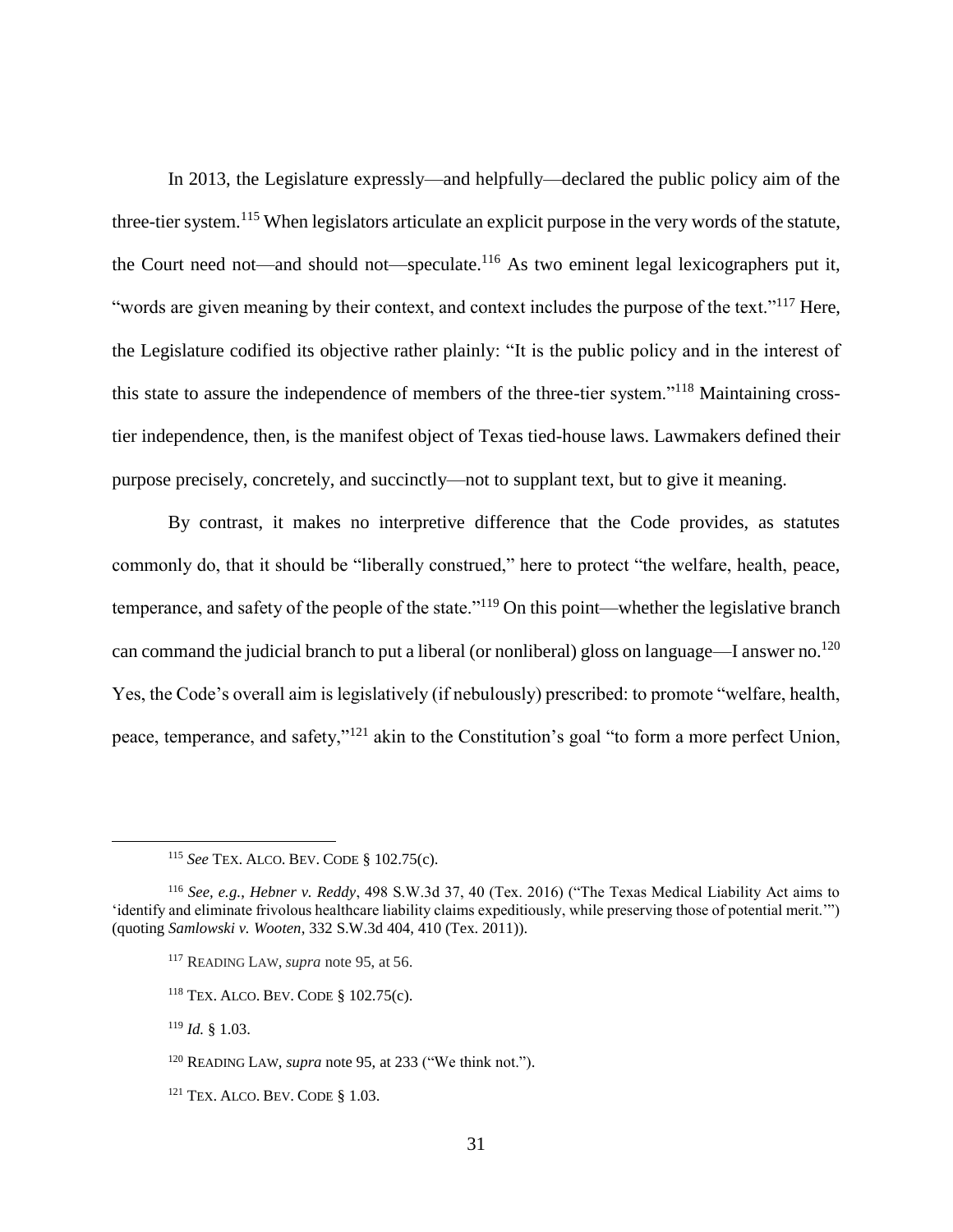establish Justice, insure domestic Tranquility . . . . "<sup>122</sup> But diaphanous, good-government precatory provisions ought not expand text beyond its contextual meaning, lest all gauzy phrases become judicial license to impose wished-for outcomes. The judicial goal must remain fixed—ascertaining fair meaning—"the meaning that causes it to make sense."<sup>123</sup> Legislators can certainly supply textspecific definitions, and a purpose or preamble provision can clarify textual ambiguity, as section 102.75(c) does here, proclaiming cross-tier "independence" (read: no undue control/coercion/influence) as the goal of the three-tier system.<sup>124</sup> But lawmakers, by commanding "liberal construction," cannot "instruct judges to put a thumb on the scale in this fashion."<sup>125</sup> In our system of separated powers, interpreting laws is a quintessential judicial function.

What, then, did legislators mean by "independence"? As with "interest," the Code itself is silent. But the contemporaneous edition of *Black's Law Dictionary* offers on-point guidance, defining "independence" as "[t]he state or condition of being free from dependence, subjection, or control."<sup>126</sup> Similarly, "independent" is described as "not subject to the control or influence of another."<sup>127</sup> The Court contends independence can only be achieved by strict and total separation, but the Code says no such thing, and the Texas alcoholic-trade landscape, replete with TABCpermitted cross-tier investments, punctuates the point. Rather, as the definitions of "interest" and

- <sup>124</sup> TEX. ALCO. BEV. CODE § 102.75(c).
- <sup>125</sup> READING LAW, *supra* note 95, at 233.
- <sup>126</sup> *Independence*, BLACK'S LAW DICTIONARY (http://thelawdictionary.org/independence/).
- <sup>127</sup> *Independent*, BLACK'S LAW DICTIONARY (http://thelawdictionary.org/independent/).

<sup>122</sup> U.S. CONST. pmbl.

<sup>123</sup> READING LAW, *supra* note 95, at 236.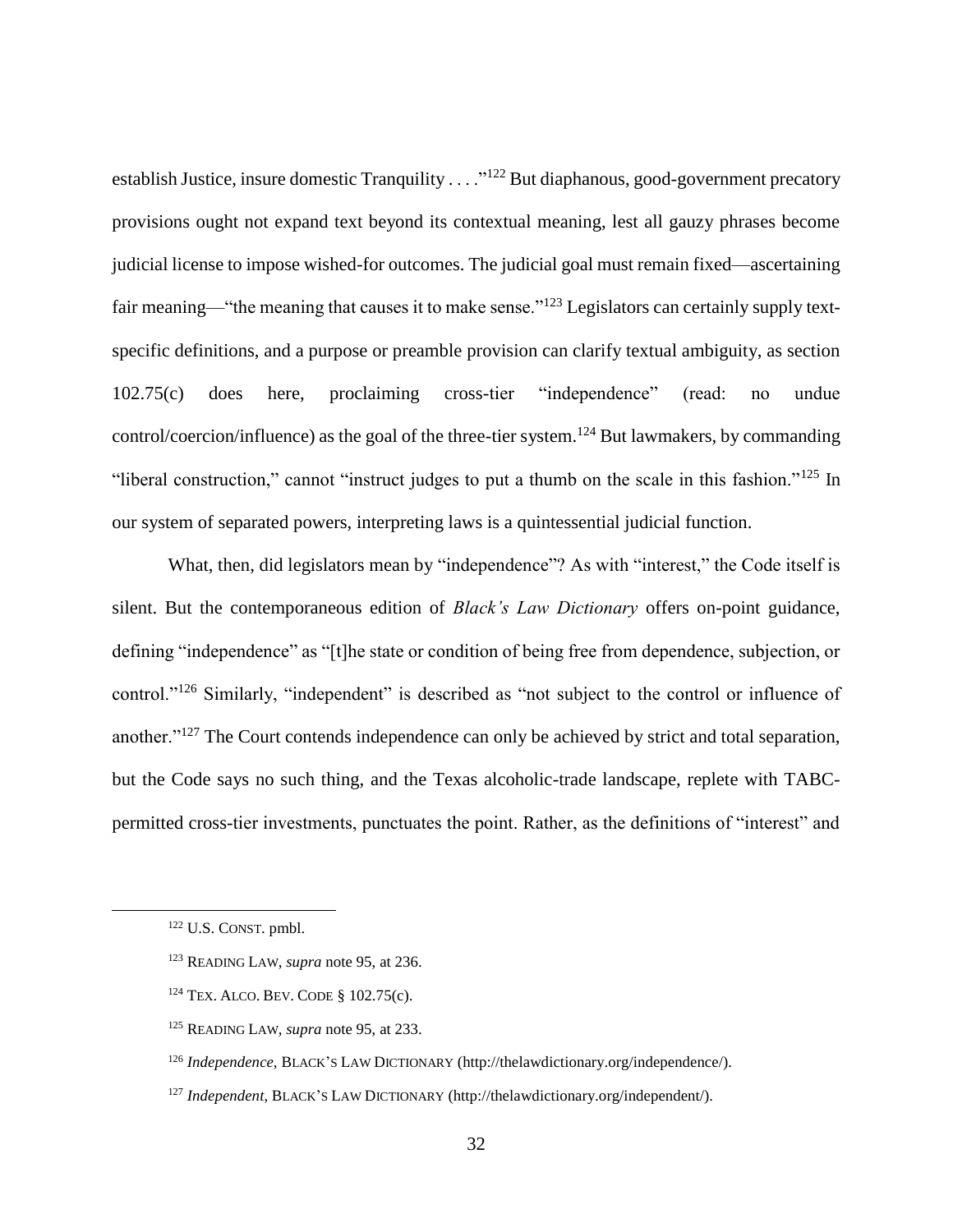"independence" underscore, the Code's tied-house restrictions aim to rein in cross-tier coercion and subjection.

TABC's own regulations actually make this point, stating that under section 102.07(a)(1), a "direct or indirect interest in the business of a retailer" means an interest held by the manufacturer sufficient to "place retailer independence at risk."<sup>128</sup> Likewise, TABC's *Application Guide for Retailers* centers on control, stating that applicants "cannot *control*, in any fashion, the interests of a licensee/permittee at a different level."<sup>129</sup> TABC's license application form for new businesses. when discussing the prohibition of cross-tier interests, explains that applicants "cannot *control* in any fashion the interests of a licensee/permittee at a different level."<sup>130</sup>

Courts have long understood the fundamental purpose of Texas tied-house laws to be prohibiting "vertical integration" in the alcohol industry, to prevent anyone from "controlling" or "dominating" business operations in multiple tiers.<sup>131</sup> This is not an outlier view but rather a

 $\overline{a}$ 

<sup>130</sup> Texas Alcoholic Beverage Commission, Form L-B, at 2, June 2012 (emphasis added).

<sup>&</sup>lt;sup>128</sup> 16 TEX. ADMIN. CODE §  $45.110(c)$ .

<sup>129</sup> Texas Alcoholic Beverage Commission, *Application Guide for Retailers* at 42, Dec. 2009 (emphasis added).

<sup>131</sup> *See, e.g.*, *Neel v. Tex. Liquor Control Bd*., 259 S.W.2d 312, 316–17 (Tex. Civ. App—Austin 1953, writ ref'd n.r.e.) (holding the Texas tied-house statutes were enacted in an attempt "to prevent a recurrence of the evils that were prevalent before prohibition when the large liquor interests *controlled* . . . the productive and distributive channels of the industry") (emphasis added); *S.A. Discount Liquor, Inc. v. Tex. Alcoholic Beverage Comm'n*, 709 F.2d 291, 293 (5th Cir. 1983) (explaining the purpose of the statute as "preventing companies with monopolistic tendencies from dominating all levels of the alcoholic beverage community"); *Dickerson v. Bailey*, 87 F. Supp. 2d 691, 703 (S.D. Tex. 2000) ("A 'tied house' arrangement, common during Prohibition, involved manufacturers who *controlled* the distribution and sale of their products in a vertical monopoly . . . .") (emphasis added), *aff'd*, 336 F.3d 388 (5th Cir. 2003).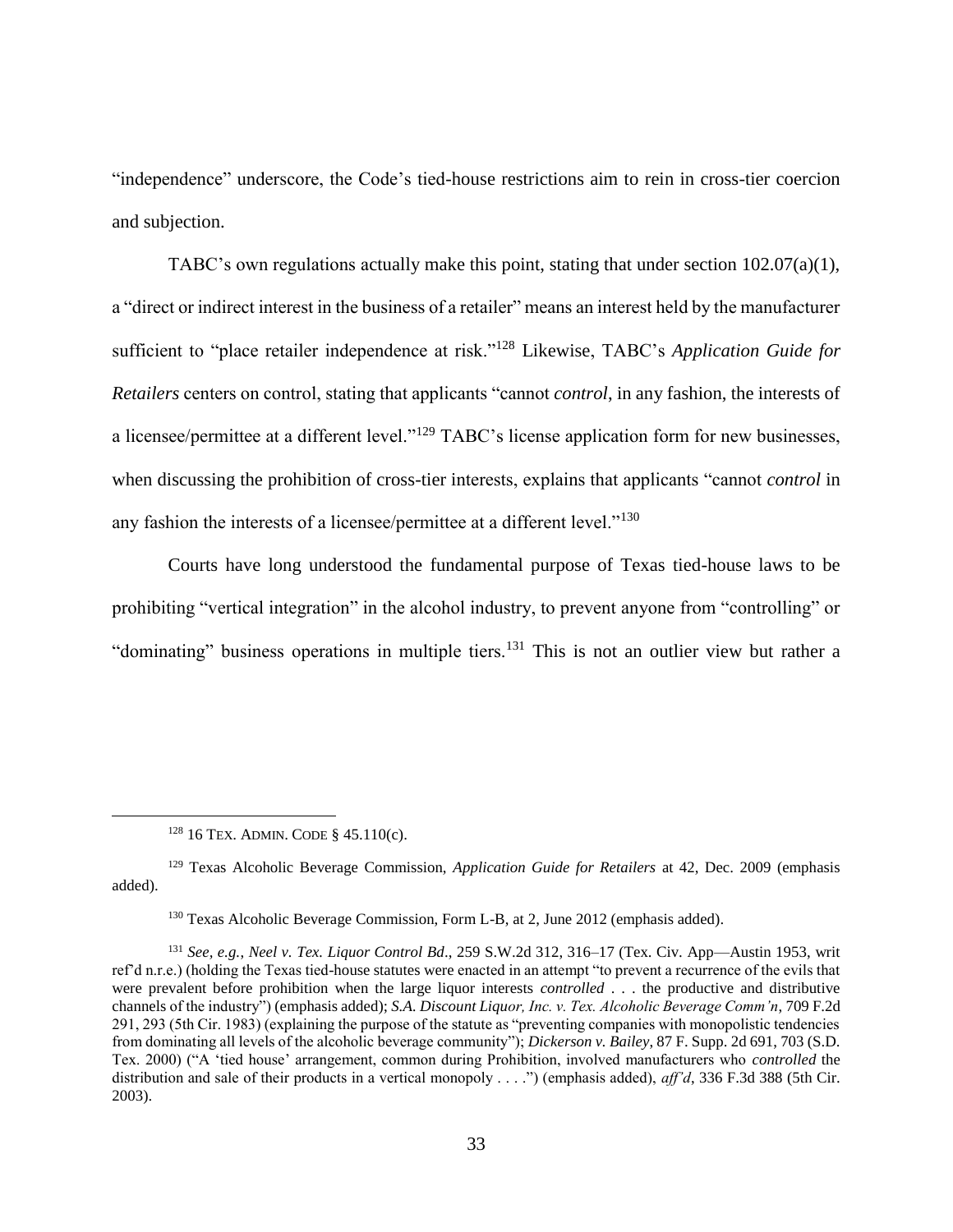familiar one shared by courts<sup>132</sup> and state regulators<sup>133</sup> throughout the nation. The term "interest" in section 102.07 must be construed in light of the legislatively declared purpose of Texas tiedhouse laws: "to assure the independence of members of the three-tier system."<sup>134</sup> And "independence" connotes the absence of control, just as "interest" connotes the presence of control—or at least influence sufficient to portend forbidden cross-tier coercion.

# **2. The Code's Varying Use of "Interest"—Sometimes Narrow, Sometimes Broad— Supports an Interpretation That, As Used Here, the Term Means a Degree of Influence That Imperils Cross-Tier Independence**

Courts must analyze statutes in their entirety—not cherry-picking individual words or phrases to discern meaning. The Court adopts the court of appeals' definition of "interest" as "encompass[ing] any commercial or economic interest that provides a stake in the financial

<sup>132</sup> *See, e.g.*, *Foremost Sales Promotions, Inc. v. Director, Bureau of Alcohol, Tobacco & Firearms*, 860 F.2d 229, 237 (7th Cir. 1988) (explaining the intention of the federal tied-house provision is "to prevent supplier *control* over retail outlets"); *Nat'l Distrib. Co. v. U.S. Treasury Dep't*, 626 F.2d 997, 1008 (D.C. Cir. 1980) (same) ("the [federal] tied house provision was designed to prevent *control* by alcoholic beverage producers and wholesalers over retail outlets.") (emphasis added); *Mayhue's Super Liquor Store, Inc. v. Meiklejohn*, 426 F.2d 142, 147–48 (5th Cir. 1970) (describing Florida's "Tied House Evil Act" as being designed "to prevent monopoly or *control* by manufacturers or distributors of the retail outlets of intoxicating liquors") (emphasis added); *Ted Sharpenter, Inc. v. Ill. Liquor Control Comm'n*, 518 N.E.2d 128, 130–31 (Ill. 1987) (describing the tied house as a system that "allowed the distributor to exercise almost complete *control* over the retailers") (emphasis added); *Tom Boy, Inc. v. Quinn*, 431 S.W.2d 221, 226 (Mo. 1968) (holding the purpose of the statute is to prevent "financial *control* of the retailer by the wholesaler.") (emphasis added); *Pickerill v. Schott*, 55 So. 2d 716, 718 (Fla. 1951) (holding the purpose of Florida's "Tied House Evil Act" "was to prevent monopoly or *control* by manufacturers or distributors of the retail outlets") (emphasis added).

<sup>133</sup> *See, e.g.*, *In the Matter of GameWorks*, Ken. Dep't of Alcoholic Beverage Control (Sept. 24, 1999) (allowing a retailers' license to be issued to a subsidiary because its parent company, with ties to a distiller, could not *control* or influence the business dealings of the subsidiary); *Licenses—Interpretation of Term "Financial Interest" in Provision of Alcoholic Beverage Law That Prohibits Manufacturers and Wholesalers From Having Financial Interest in Retailers*, 84 Op. Md. Att'y Gen. 21, 23 (Apr. 9, 1999) (explaining the definition of a tied house is a retailer "that is *controlled* by a manufacturer, wholesaler, or other [distributor]") (emphasis added); *In the Matter of GameWorks*, Liquor Control Comm'n, MICH. DEP'T OF CONSUMER & INDUS., (Dec. 17, 1997) (concluding that MICH. COMP. LAWS § 436.31 (The Michigan Liquor Control Act) did not prohibit a subsidiary from obtaining a retailers' license because the parent company could not "attain *control*" of the subsidiary or its management board.) (emphasis added); Ark. Alcohol Beverage Control Rules and Regulations § 2.28(1) (construing ARK. CODE ANN. § 3-3-212 (The Arkansas Alcoholic Control Act) to prohibit an interest that "may tend to influence [a] licensee.").

<sup>134</sup> TEX. ALCO. BEV. CODE § 102.75(c).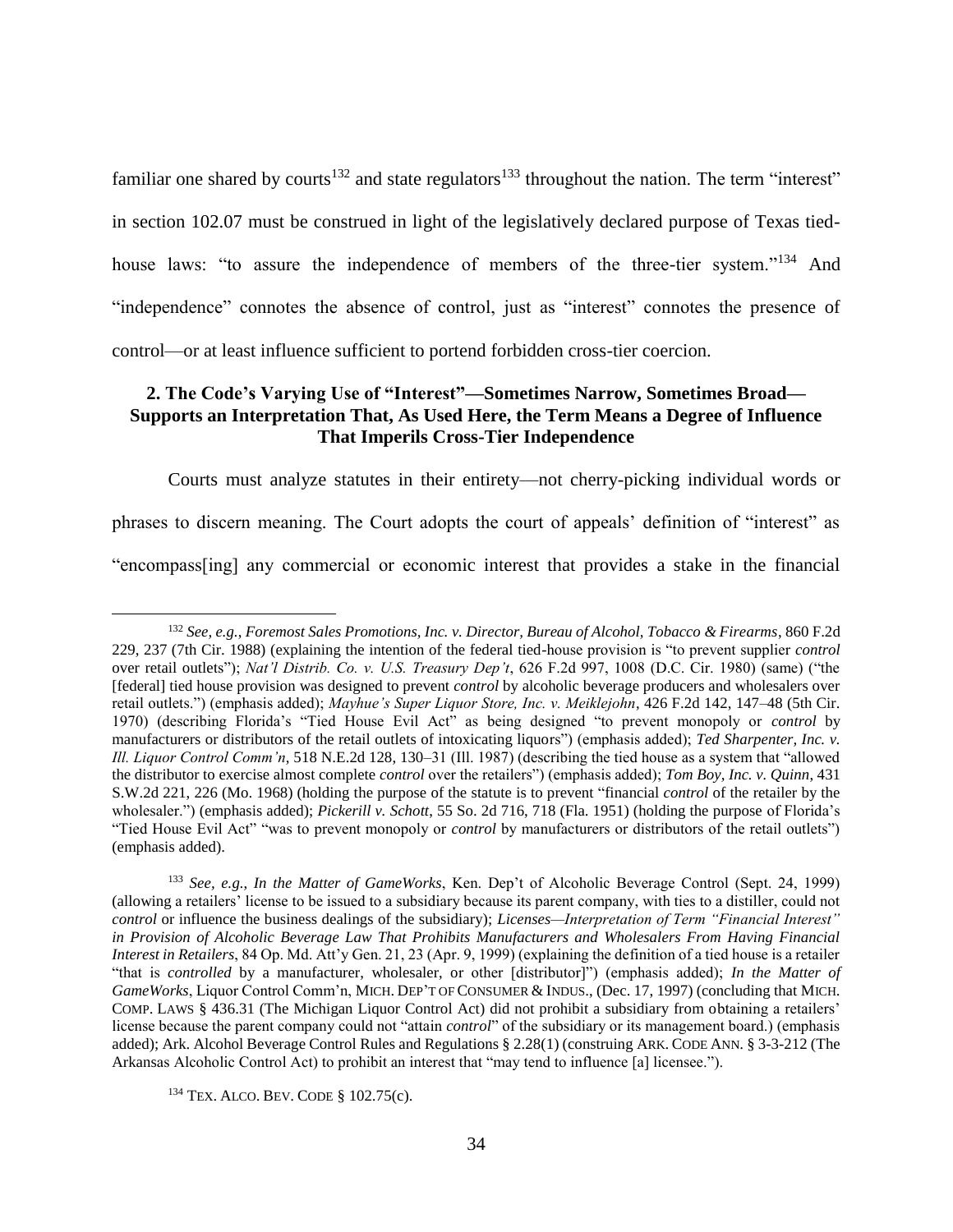performance of [a brewer]."<sup>135</sup> But this considers the provision in a vacuum rather than in context, and adopts in practice TABC's "no *de minimis* exception" standard—a standard so broad as to be no standard at all. In doing so, the Court disregards the entirety of the text, separately defining discrete words and then cobbling together those separate definitions. The provision must be defined as a contextual whole, however, not merely as a sum of its stand-alone parts.<sup>136</sup>

The tied-house provisions focus intently on prohibiting certain relationships (and allowing others), using the word "interest" many times,<sup>137</sup> and usually preceding "interest" with a modifier:

 $\bullet$  any interest<sup>138</sup>

 $\overline{a}$ 

- a real interest<sup>139</sup>
- a financial interest<sup>140</sup>
- a pecuniary interest<sup>141</sup>
- an ownership interest<sup>142</sup>
- an interest of any kind $143$

Section 102.07 is structured differently. Again, here's the relevant text:

<sup>139</sup> *See id.* § 61.44(b)(1).

<sup>&</sup>lt;sup>135</sup> *Ante* at (citing *Cadena*, 449 S.W.3d at 166).

<sup>136</sup> *See In re Office of the Attorney General*, 456 S.W.3d 153, 155 (Tex. 2015); *see also* READING LAW, *supra* note 95, at 167–69.

<sup>137</sup> *See* TEX. ALCO. BEV. CODE §§ 5.05(b), 11.10, 11.70(a), 22.04(a), 22.04(b)(1)–(2), 22.04(c), 22.06(a), 24.05(a), 28.16(2), 32.21(2), 37.04, 37.07(1), 50.003, 51.06, 61.02(b), 61.43(a)(6), 61.45(a)(1)–(2), 61.45(b)(1)–(2), 61.71(15), 61.71(27)–(28), 61.74(a)(10), 74.01(d), 102.01(c), 102.01(j), 102.04(a), 102.04(b)(1), 102.06, 102.07(a), 102.07(c), 102.11(2), 109.59(c).

<sup>138</sup> *See id.* §§ 102.10(b), 102.11(1), 102.18(b).

<sup>140</sup> *See id.* §§ 11.47, 11.61(b)(17), 28.03(8), 54.03(5), 61.44(a), 61.71(a)(28), 102.06.

<sup>141</sup> *See id.* § 5.05(a)(3).

<sup>142</sup> *See id.* §§ 6.05, 22.16(b)(2), 102.01(c).

<sup>143</sup> *See id.* §§ 11.48(a)–(b), 28.03(8), 61.71(a)(21), 61.71(a)(26), 102.03(b).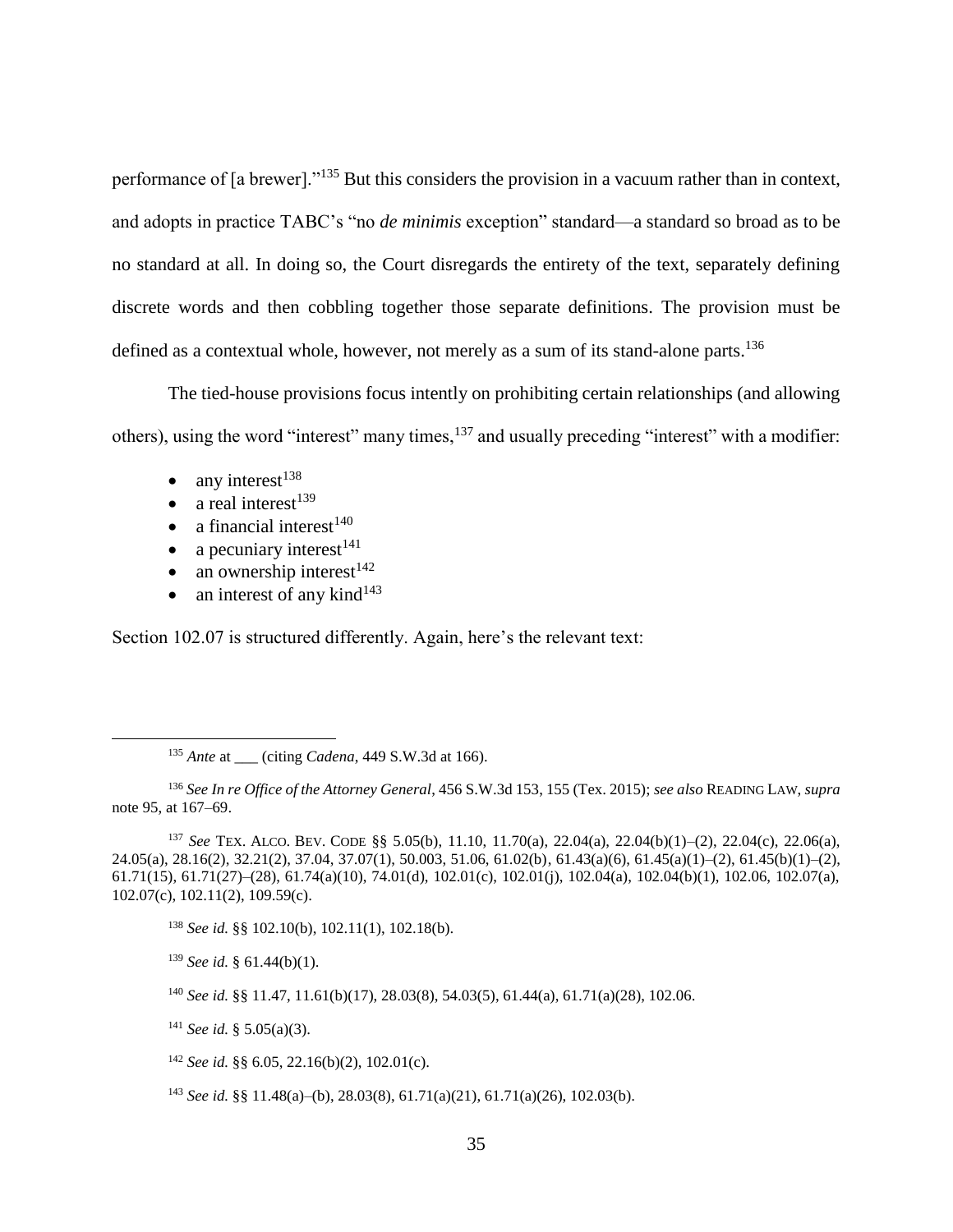(a)  $\ldots$  no person who owns or has an interest in the business of a  $\ldots$  brewer  $\ldots$ may . . . (1) own or have a direct or indirect interest in the business of  $a \ldots$ retailer.<sup>144</sup>

It bars a person who has "an interest" in the business of a brewer from having "a direct or indirect interest" in the business of a retailer. The latter phrase, with its "direct or indirect" modifier, indicates that "interestedness" with a retailer invites a broader examination than with a brewer. The Code bars someone with an interest in a brewer from having not merely an "interest" in a retailer but something more expansive, "a direct or indirect interest." This looser "direct or indirect" formulation casts a wider net, expanding the scope of "interest" to thwart the classic tiedhouse arrangement of brewers controlling retailers.

The Court goes another route, holding that "interest" standing alone and unmodified necessarily includes *every* modifier sprinkled throughout the Code and "broadly encompasses any commercial or economic interest that provides a stake in the financial performance of an entity engaged in the manufacture, distribution, or sale of alcoholic beverages."<sup>145</sup> *All* interests. Of *any* type. In *any* degree.

I disagree. This reading is far too broad, because "interest" here (1) is *not* modified by "direct or indirect," and (2) *is* modified by the phrase "in the business of a brewer," thus it cannot mean *any* interest of *any* kind in a brewer, but logically only a *direct* interest in a brewer's business.

Neither Cadena nor its parent FEMSA has any such prohibited interest in the Heineken Brewers. Neither has legal or equitable title to the Heineken Brewers' business or stock in the Heineken Brewers, or any other direct way to exert cross-tier influence or control. Moreover, the

<sup>144</sup> *Id.* § 102.07(a)(1) (emphases added).

<sup>&</sup>lt;sup>145</sup> *Ante* at \_\_\_\_.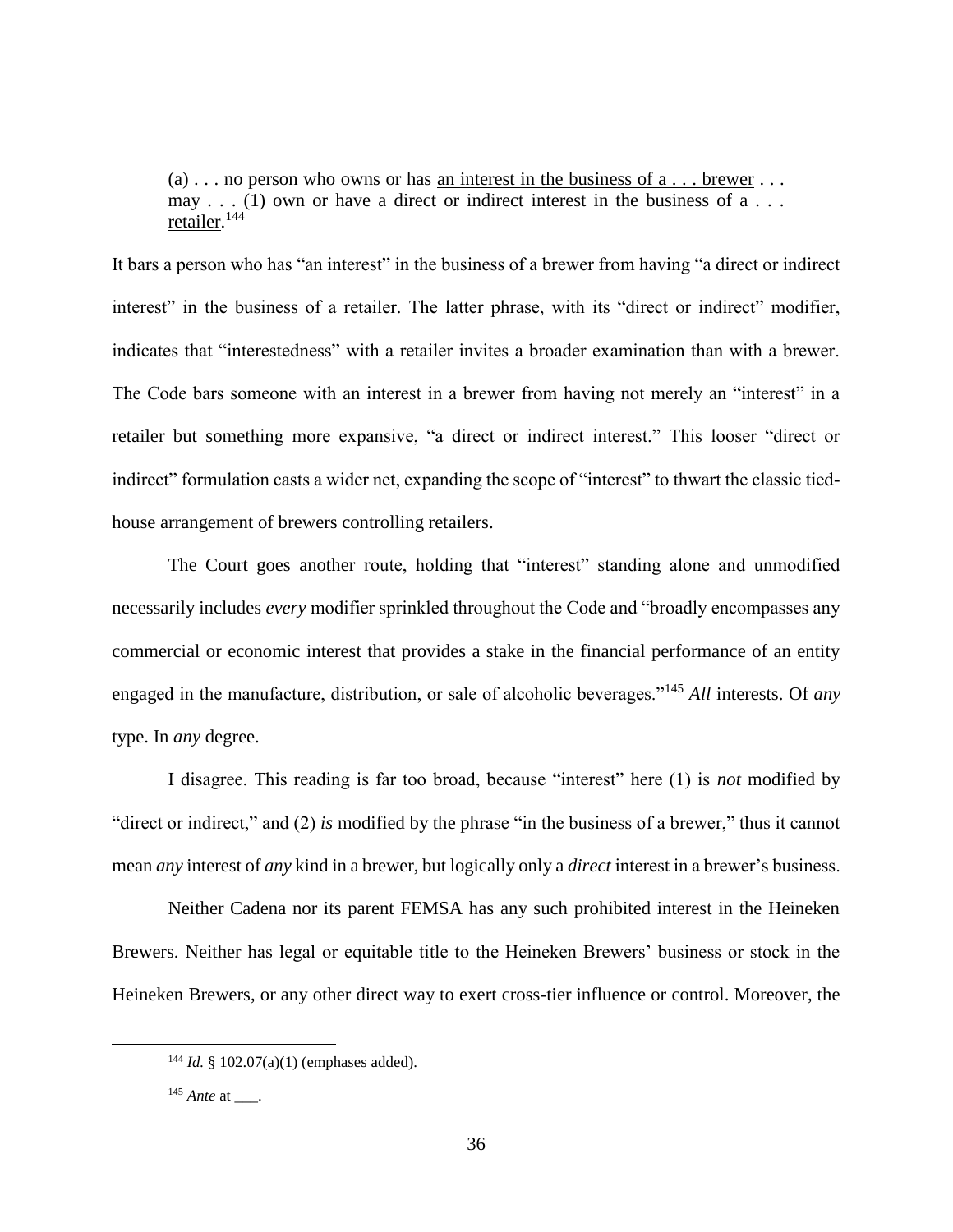Corporate Governance Agreement makes clear that FEMSA lacks any ability to control or manage, either directly or indirectly, the business of the two Heineken Holding Companies, which in turn own the Heineken Brewers. As noted above, the Agreement states explicitly that FEMSA has no "right or control or influence or consultation right or other form of cooperation" relating to the Heineken Holding Companies.<sup>146</sup> Similarly, Heineken Holding reserved all rights to make decisions "independently and at their sole discretion and without any requirement to consult or cooperate with . . . FEMSA."<sup>147</sup> The Code's tied-house provisions aim to promote "independence,"<sup>148</sup> and FEMSA lacks any ability to direct Heineken Brewers.

The Legislature's overarching concern with "independence"—minimizing cross-tier control and coercion—permeates the Code, which bars relationships that exert undue influence. Section 102.07 itself contains several prohibitions to restrict how a manufacturer might strong-arm a retailer. For example, a manufacturer cannot be a retailer's guarantor, pay for a retailer's advertising, give a retailer aggressive discounts, etc.<sup>149</sup> Similarly, section 102.01 restricts various cross-tier incursions. For example, permittees in one tier are prohibited from serving as officers in another tier.<sup>150</sup> Additionally, permittees may not own fixtures or equipment, provide credit security, extend loans, agree to manage, or enter into profit-sharing arrangements with a permittee

<sup>146</sup> Corporate Governance Agreement § 19.10(a).

<sup>&</sup>lt;sup>147</sup> *Id.* at § 19.10(b). Now, if this arrangement were the opposite directionally, and Heineken Holding owned FEMSA stock, or if a Heineken Holding representative served on FEMSA's board, that could be a tied-house violation under provisions that cover stockholders of permittees. TEX. ALCO. BEV. CODE § 102.03(b). But the converse, governed by section 102.07(a), is not true.

<sup>148</sup> TEX. ALCO. BEV. CODE § 102.75(c).

<sup>149</sup> *Id.* § 102.07(a).

<sup>150</sup> *Id.* § 102.01(d).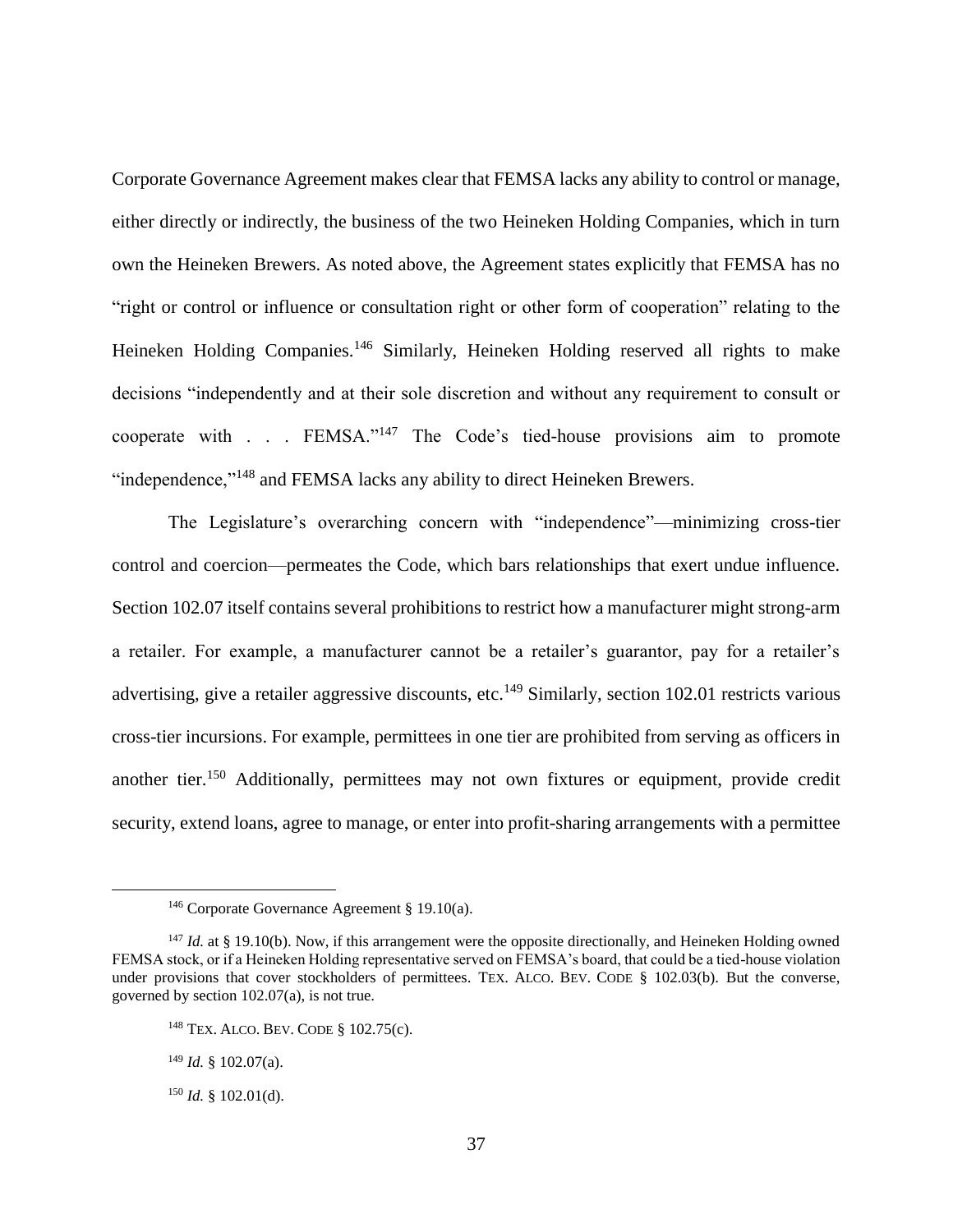in another tier.<sup>151</sup> Such activities are forbidden because they imperil independence and induce monopolistic industry practices, and lawmakers want to blunt manufacturer control/coercion/influence/subjection over retailers. But *all* potential connections are not prohibited; there is no absolute bar on even the most picayune cross-tier affiliations.<sup>152</sup>

The Legislature uses the terms "any interest" and "an interest of any kind" elsewhere in the Code.<sup>153</sup> But not here. If "an interest" captures everything on its own, then why is the broadening "direct or indirect" needed in section 102.07(a)(1)? Why are other scope-expanding modifiers used elsewhere in the Code? The Code forbids a brewer from having a "direct or indirect interest" in a retailer, but does not forbid a retailer from having *any interest whatsoever* in a brewer. Many relationships forbidden by the Code affirmatively encompass "affiliate[s],"<sup>154</sup> "subsidiar[ies],"<sup>155</sup> and majority stockholders.<sup>156</sup> The Legislature included no such language in section 102.07(a)(1).

 $\overline{a}$ 

<sup>153</sup> *See id.* § 11.48.

 $151$  *Id.* § 102.01(e)–(i).

<sup>&</sup>lt;sup>152</sup> Another point merits mention: Section 101.01(a) defines a tied house as any overlapping ownership or other prohibited relationship "*between* those *engaged* in the alcoholic beverage industry at different levels." *Id.* §  $101.01(a)$  (emphases added). Some of those prohibited relationships are statutorily defined, as in section  $102.07(a)$ , barring a brewer from having a direct or indirect interest in the business of a retailer. This provision, read alongside other Code provisions including section 101.01 above, speaks to the relationship *between* permittees. It makes no mention of other corporate entities, or of affiliates and stockholders, as other tied-house restrictions do. In my view, it encompasses active industry participants, not parent companies, affiliates, stockholders, holding companies, or board members. FEMSA, the nonpermitted parent company of a prospective retailer and an indirect minority stockholder with a minority board position on two nonpermitted holding companies, is not "engaged in the alcoholic beverage industry." The Heineken Brewers are manufacturers, not FEMSA and not Cadena. In other words, FEMSA is not engaged in the Heineken's Brewers' business of brewing beer. And the Heineken Brewers have zero interest, direct or indirect, in Cadena's retailer application.

<sup>154</sup> *See id.* §§ 11.48(a)–(b), 37.07, 74.01(d), 101.41(a), 101.43(a), 102.03(b), 102.11–13, 102.14(a), 102.15(a), 102.18(a)(3), 102.22(a), 102.31(b), 108.01(a), 108.05–.06, 109.08.

<sup>155</sup> *See id.* §§ 11.48(a)–(b), 74.01(d), 101.41(a), 101.43(a), 102.03(b), 102.11–13, 102.14(a), 102.15(a), 102.31(b), 108.01(a), 108.05–.06.

<sup>156</sup> *See id.* §§ 11.13(d), 11.45–.46, 11.61(a), 22.05–.06, 61.71(c), 61.74(b).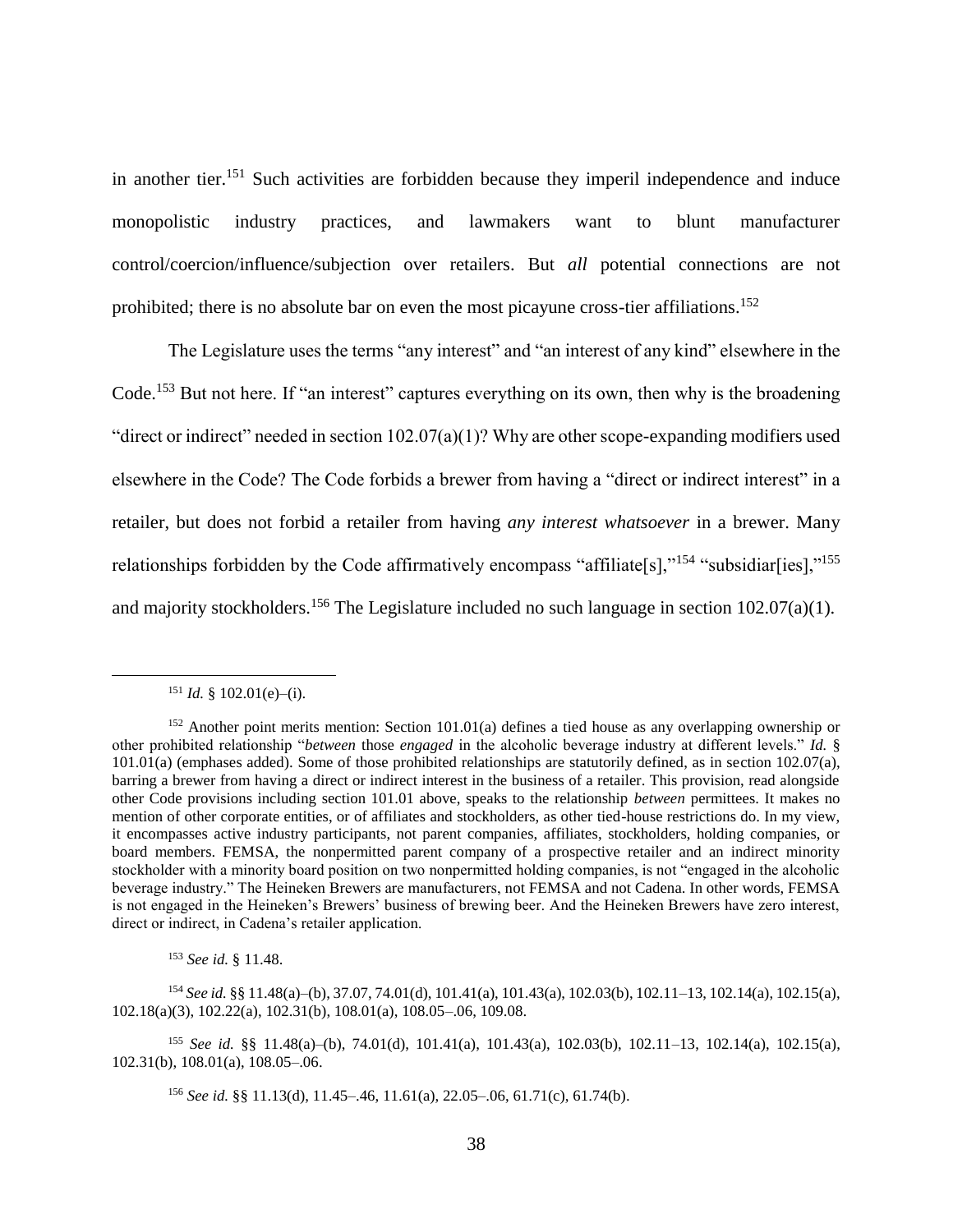"Interest" must, then, mean something less than *any* interest, as TABC maintains. The Court holds the definition of "tied house" in section 102.01(a) is applicable here, because the definition includes "any overlapping ownership."<sup>157</sup> But this reading is too broad in relation to section  $102.07(a)(1)$  because the phrase "interest in the business of a brewer" is narrower than the breadth of the Code as a whole.<sup>158</sup> The independence of the three tiers was the Legislature's explicit objective, and tied houses were originally formed because of the intersection of retailers' financial pressures and brewers' corresponding financial benevolence. The prohibition of cross-tier interests, then, affects financial interests.

FEMSA's twenty-percent stock ownership in the Heineken Holding Companies does not mean it can step into the shoes of the Heineken Brewers or even flex influence to the point of affecting the Brewers' business. The publicly traded FEMSA is separated by at least three parent or holding companies from the Heineken Brewers. Two of these intermediate companies are internationally publicly traded companies. Additionally, though FEMSA's officers hold positions on the board of directors and a "supervisory board," these positions relate only to the Heineken Holding Companies, not the Heineken Brewers. Insofar as the holding companies control the actions of the Brewers, the Corporate Governance Agreement strips FEMSA of any ability to direct or control any aspect of the Brewers' dealings. FEMSA is both legally (by the Corporate Governance Agreement) and practically (by nature of its attenuation from the Brewers) barred from any attempt to act in place of or exert control over the Heineken Brewers.

<sup>&</sup>lt;sup>157</sup> *Ante* at \_\_\_; *see also* TEX. ALCO. BEV. CODE § 102.01(a).

<sup>158</sup> *See* TEX. ALCO. BEV. CODE § 102.07(a)(1).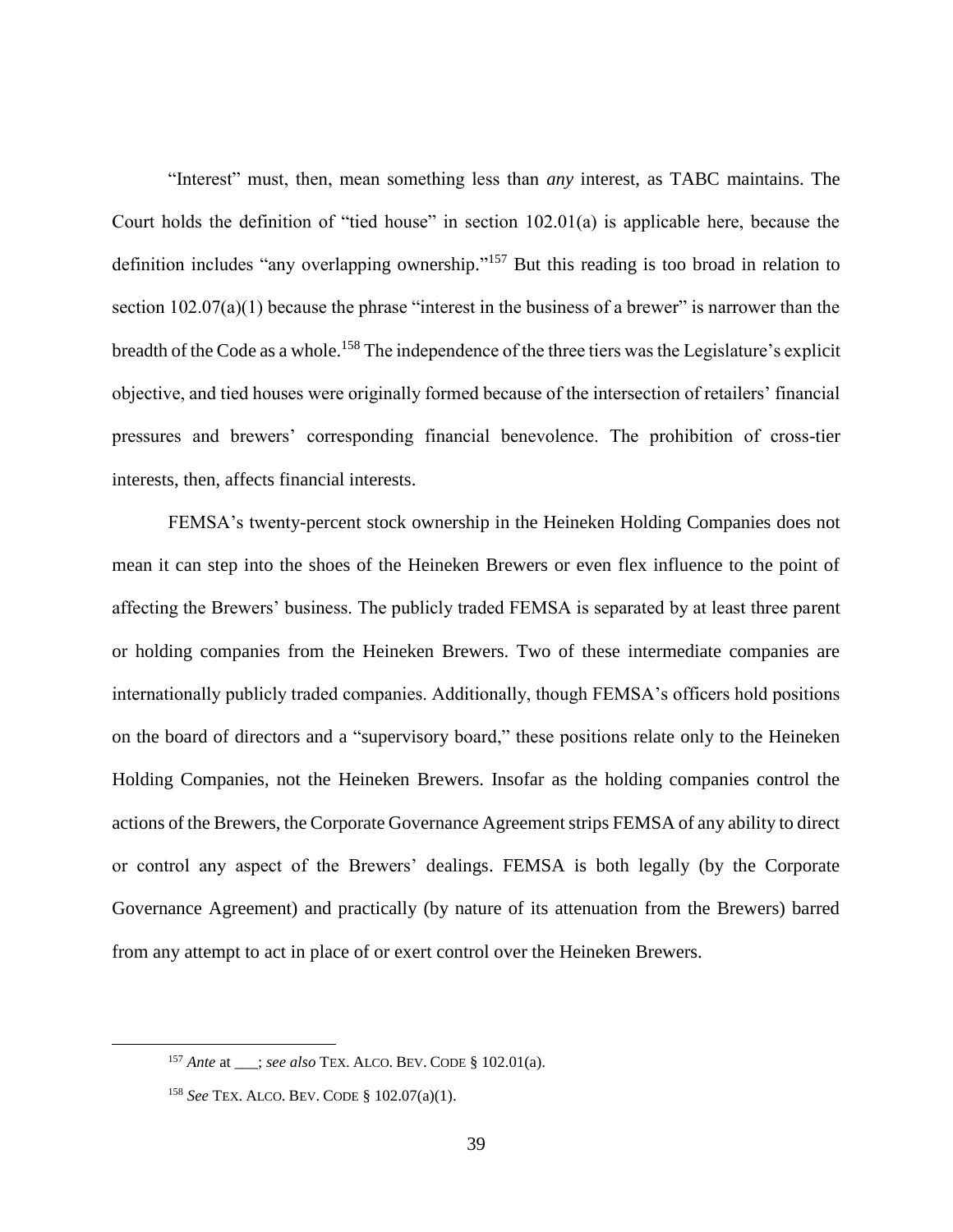The statutory context of section 102.07 strongly indicates that an "interest" must involve more than mere stock ownership. Elsewhere in section 102, for example, the Legislature expressly—and repeatedly—refers to interests in "corporate stock":

- Section 102.01(c) discusses an "ownership interest in the business *or* corporate stocks."<sup>159</sup>
- Section 102.10(b) includes "any interest in the permit, *business*, assets, or *corporate stock*."<sup>160</sup>
- Section 102.18(b) refers to "any interest in the license, *business*, assets, or *corporate stock*."<sup>161</sup>

This treatment is not unique to section 102. Indeed, throughout the Alcoholic Beverage

Code references to interests in corporate stock appear frequently and—at least three times—are

distinguished from interests in a business:

- Section 37.04 states that "[a] person who holds a nonresident seller's permit may have an interest in the *business*, assets, *corporate stock*, or permit of a person who holds a brewer's permit."<sup>162</sup>
- Section 37.07 refers to "an interest in the permit, *business*, assets, or *corporate stock*."<sup>163</sup>
- Section 5.05 distinguishes between "hold[ing] stocks or bonds in an alcoholic beverage business" on one hand,<sup>164</sup> and "hav[ing] any financial connection with a person engaged in an alcoholic beverage business" and "hav[ing] a pecuniary interest in an alcoholic beverage business" on the other hand.<sup>165</sup>

- <sup>161</sup> *Id.* § 102.18(b) (emphases added).
- <sup>162</sup> *Id.* § 37.04 (emphases added).
- <sup>163</sup> *Id.* § 37.07 (emphases added).
- $164$  *Id.* § 5.05(a)(2).

 $\overline{a}$ 

<sup>165</sup> *Id.* § 5.05(a)(1), (3).

<sup>159</sup> *Id.* § 102.01(c) (emphasis added).

<sup>160</sup> *Id.* § 102.10(b) (emphases added).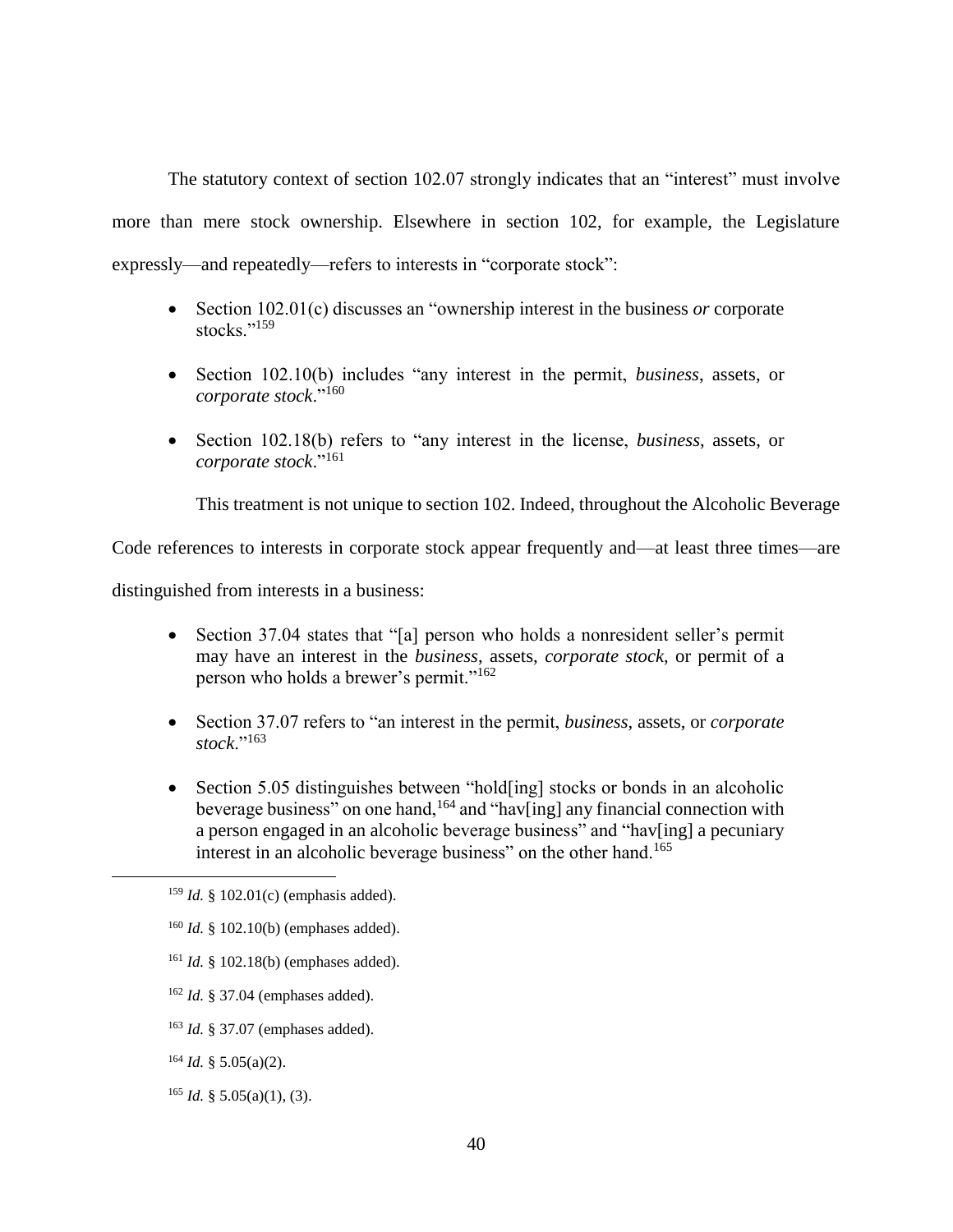This distinction is also true for statutes *outside* the Alcoholic Beverage Code; in many other instances "interest" encompasses even the ownership of a small percentage of stock.<sup>166</sup> Nevertheless, and as articulated above, section 102.07(a) does not define interest as stock ownership and does not contemplate that even a small percentage of stock qualifies as an "interest." Texas law recognizes corporate separateness, the principle that subsidiaries have distinct legal identities from their holding or parent corporations.<sup>167</sup> It is a fundamental principle that different corporate entities must be treated as legally distinct, even if one is owned by another. Thus a shareholder, as an investor, has a financial interest in a company's monetary value. But the shareholder has no cognizable legal interest in the company's assets.<sup>168</sup>

There is not even the assertion here that the complicated FEMSA/Heineken corporate structure, specifically the intermediate entities between FEMSA and the Heineken Holding Companies, are being finagled to circumvent Texas tied-house laws.<sup>169</sup> Nevertheless, the Court disregards the entities' corporate separateness, collapsing all distinctions between parent

<sup>&</sup>lt;sup>166</sup> *See* TEX. EDUC. CODE § 51.923(e) (defining "[f]or purposes of this section" the term "substantial interest in a business entity" as, among other things, owning "10 percent or more of the voting stock or shares of the business entity"); *id.* § 66.08(k) (defining "[f]or purposes of this section" the term "interest in a business entity" as, among other things, owning five percent or more of the voting stock or shares of the business entity); TEX. LOC. GOV'T CODE § 171.002(a) (defining "[f]or purposes of this chapter" the term "substantial interest in a business entity" as, among other things, owning "10 percent or more of the voting stock or shares of the business entity"); TEX. GOV'T CODE § 572.005 (defining "a substantial interest in a business entity" as, among other things, "a controlling interest in the business entity" and owning "more than 10 percent of the voting interest in the business entity").

<sup>167</sup> *See Gentry v. Credit Plan Corp. of Hous.*, 528 S.W.2d 571, 575 (Tex. 1975); *Bell Oil & Gas Co. v. Allied Chem. Corp.*, 431 S.W.2d 336, 340 (Tex. 1968) (citing *Drye v. Eagle Rock Ranch, Inc.*, 364 S.W.2d 196, 202 (Tex. 1962)).

<sup>168</sup> *See, e.g.*, *Reid Rd. Mun. Util. Dist. No. 2 v. Speedy Stop Food Stores, Ltd.*, 337 S.W.3d 846, 854 (Tex. 2011) ("[S]hareholders of a corporation are not owners of corporate assets.").

<sup>169</sup> *See SSP Partners v. Gladstrong Invs. (USA) Corp.*, 275 S.W.3d 444, 450–51 (Tex. 2009); *Castleberry v. Branscum*, 721 S.W.2d 270, 271–72 (Tex. 1987) (holding corporate separateness will not be observed when the separation is used as a means to "perpetrat[e] fraud," a monopoly, or evade legal obligations).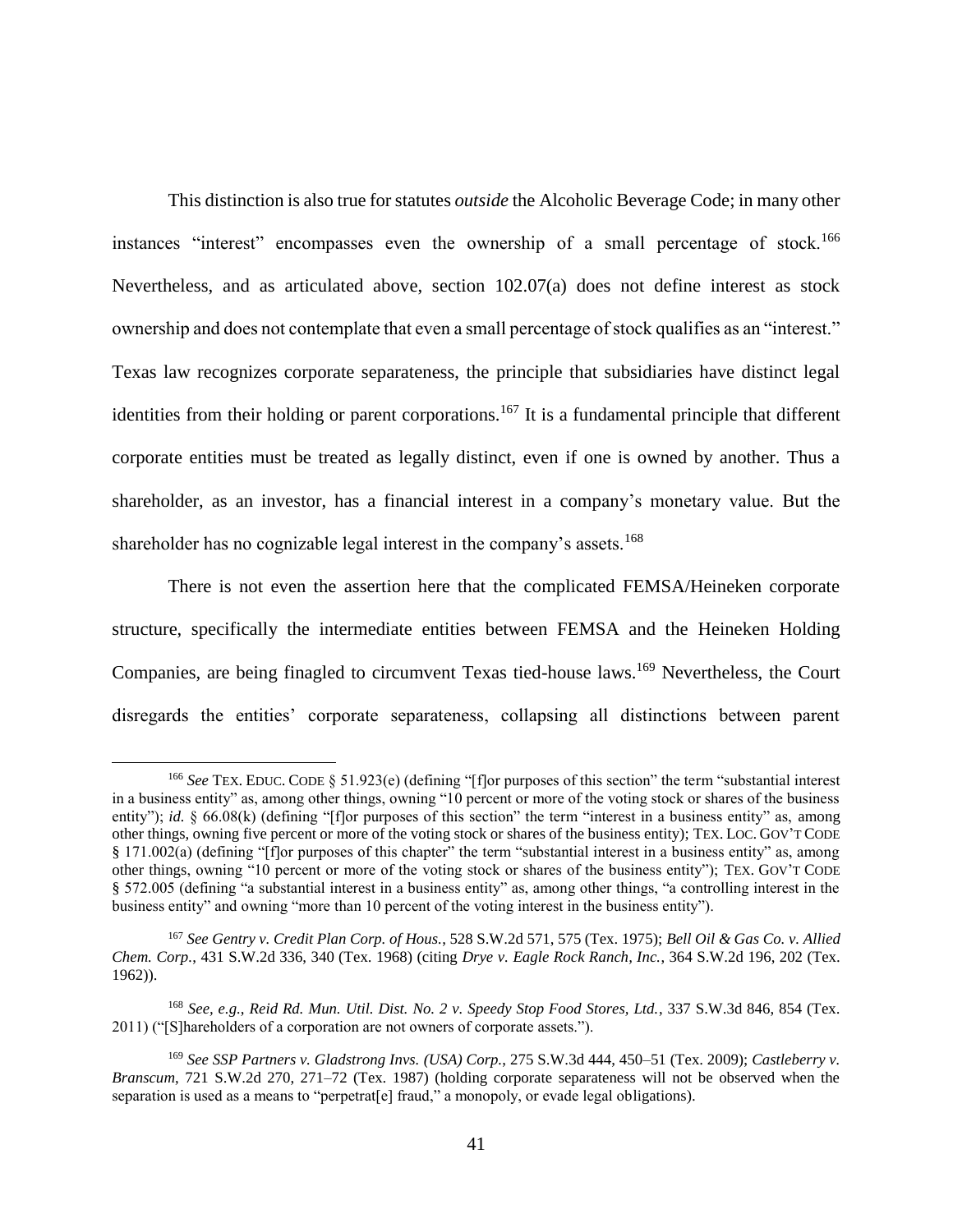companies, holding companies, and subsidiaries. I disagree that veil-piercing principles do not apply "in the regulatory context," absent evidence of furtiveness. Cadena and FEMSA are distinct corporate entities, separated by multiple layers of intermediate corporations. Likewise, the Heineken Holding Companies and Heineken Brewers are distinct corporate entities, separated by multiple layers of intermediate corporations. The burden should have rested on TABC to make the case for disregarding distinct corporate identities. But, despite TABC offering no evidentiary basis for ignoring corporate separateness, the Court adopts TABC's reasoning as its own.

Again, the Legislature knows well how to forbid specific relationships. If lawmakers had wished for section  $102.07(a)(1)$  to disrespect corporate separateness, paying no mind to distinct legal identities, they could have done so, as they did in other Code provisions.<sup>170</sup> Chapter 102 of the Code indeed specifies certain prohibited intra-industry relationships and different degrees of acceptable inter-tier connectedness. Some sections within Chapter 102 explicitly include "affiliates" and "subsidiaries" of a permittee when listing prohibited relationships.<sup>171</sup> Other sections, like section  $102.07(a)(1)$ , do not.<sup>172</sup> Some sections within the Code broadly define prohibited relationships and forbid "an interest of any kind," including stock ownership.<sup>173</sup> Others, like section 102.07(a)(1), do not.<sup>174</sup> All to say, the Legislature is adept at prohibiting specific

<sup>170</sup> *See* TEX. ALCO. BEV. CODE. §§ 11.48(a)–(b), 37.07, 74.01(d), 101.41(a), 101.43(a), 108.01(a), 108.05– .06, 109.08.

<sup>171</sup> *Id.* §§ 102.03(b), 102.11–13, 102.14(a), 102.15(a), 102.18(a)(3), 102.22(a), 102.31(b).

 $172$  *Id.* § 102.07(a)(1).

<sup>173</sup> *See id.* §§ 11.48(a)–(b), 28.03(8), 61.71(a)(21), 61.71(a)(26), 102.03(b).

<sup>174</sup> *See id.* § 102.07(a)(1).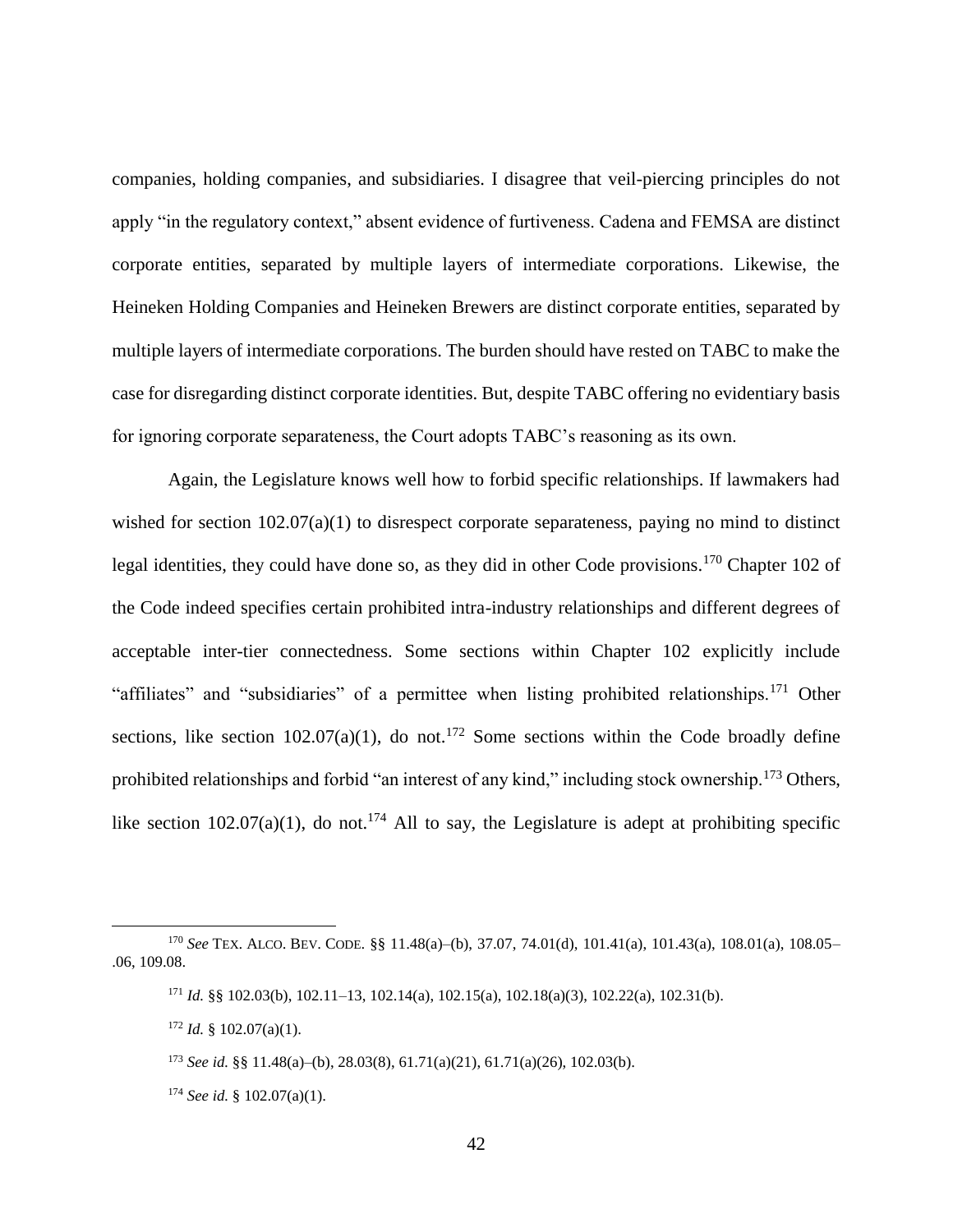relationships when it wishes to, and vice versa. We should presume the Legislature included words it wanted to include and excluded words it wanted to exclude.<sup>175</sup>

The Court should have rejected TABC's contention that corporate separateness can be blithely disregarded in the regulatory context. Our cases are precisely the opposite, resisting regulators' attempts to treat distinct legal entities as one, unless the record shows the parent controls the internal business operations and affairs of the subsidiary.<sup>176</sup> In this case, TABC has never produced evidence of (or even *alleged*) "subterfuge ownership" or other abuse or circumvention that would justify veil-piercing.<sup>177</sup> Cadena fully disclosed the complicated FEMSAand Heineken-related corporate relationships, complexity driven by tax and corporate laws, and TABC never alleged, much less demonstrated, that these entities were anything other than distinct legal identities. The Legislature has repeatedly drafted language to forbid specific corporate relationships involving parents, subsidiaries, affiliates, etc. It did not so do in section 102.07, presumably on purpose.

The Court's error here is two-fold: (1) it improperly ignores corporate separateness (collapsing distinct legal entities across multiple levels throughout the FEMSA and Heineken corporate families based solely on stock ownership), and then (2) interprets "interest" so openendedly that it prohibits nonprohibited relationships. TABC erred in treating far-removed entities as one interconnected business enterprise and the Court compounds that error here. Cadena and

<sup>175</sup> *See Wasson Interests, Ltd. v. City of Jacksonville*, 489 S.W.3d 427, 438 (Tex. 2016) (citing *Ruttiger*, 381 S.W.3d at 452).

<sup>176</sup> *See BMC Software Belgium, N.V. v. Marchand*, 83 S.W.3d 789, 799 (Tex. 2002) (requiring evidence of parental control to "fuse" the parent and subsidiary for jurisdictional purposes).

<sup>177</sup> *See* TEX. ALCO. BEV. CODE § 109.53; *see also SSP Partners*, 275 S.W.3d at 455 (holding "there must be evidence of abuse, injustice, or inequity" to disregard corporate separateness) (cleaned up).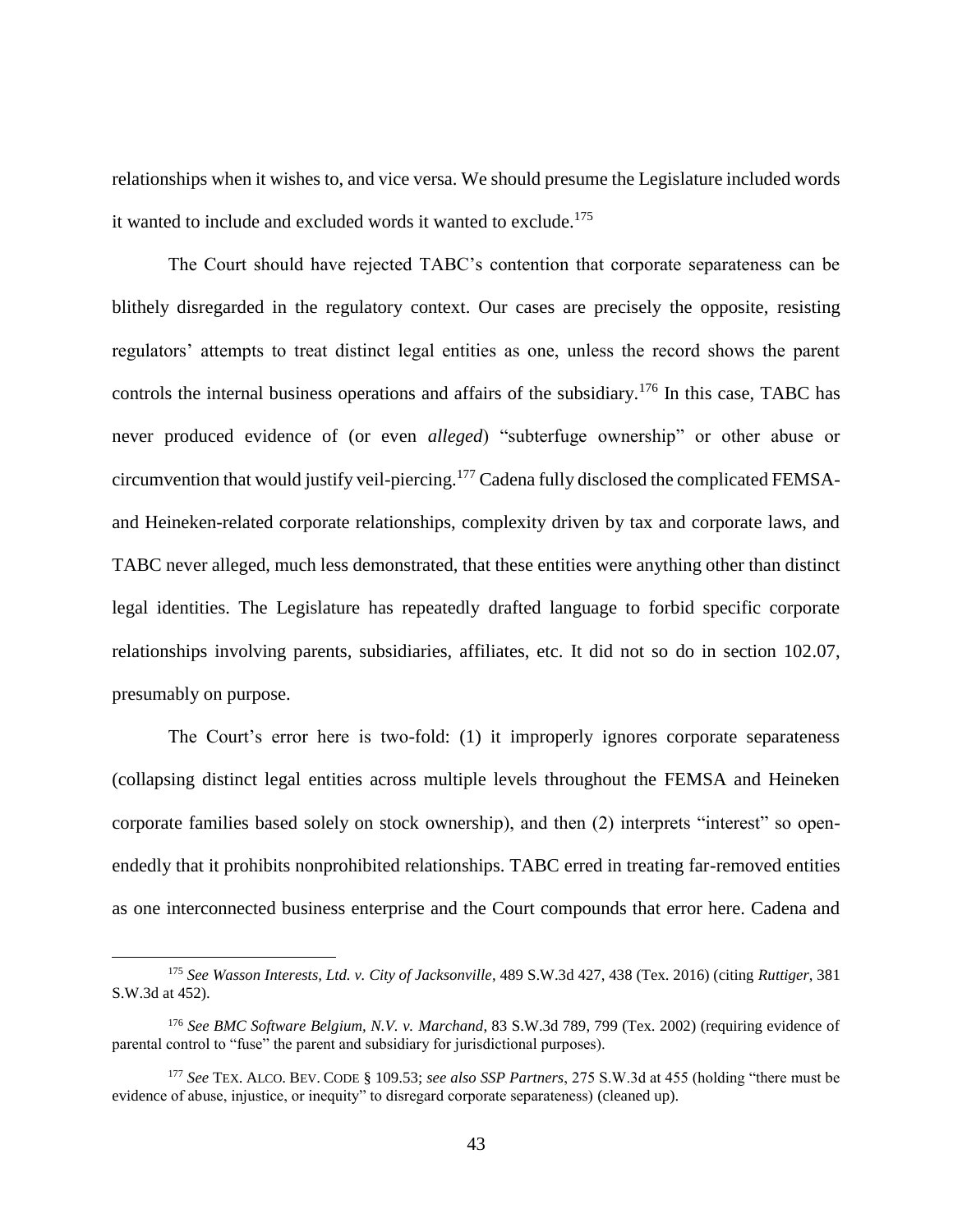FEMSA are not a single retailer entity, nor are the Heineken Brewers and Heineken Holding Companies a single brewer entity. The majority's free-wheeling interpretation, disregarding distinct legal identities, confers limitless power upon TABC. Unanchored in statutory text, the Court's interpretation grants TABC the authority to selectively and arbitrarily permit similar applicants dissimilarly.

## **3. TABC's Ascetic View That the Code Allows "No** *De Minimis* **Exception"—aka the Single-Share Theory—Invites Absurd and Arbitrary Results**

The Court today adopts TABC's view that section 102.07(a)(1) covers not only every *type* of interest, but also every *quantum* of interest, however slight and trifling. The Court offers assurances that we aren't dealing with a single-share issue here, concluding we need not decide the issue.<sup>178</sup> But the logically inescapable extension of interpreting "interest" to mean *any* financial interest *is*the so-called single-share theory, an interpretation that would yield nonsensical results not just odd results, but preposterous ones. A single-share interpretation, as opposed to asking whether an entity in one tier exerts control or influence over an entity in another tier, is neither rational nor practical. No reasonable person could have intended it, which is the very definition of absurdity. Indeed, changing "an interest" to "any interest"—and applying it across the board would require the revocation of many currently issued alcohol permits (those granted to brewers

<sup>&</sup>lt;sup>178</sup> *Ante* at \_\_\_\_.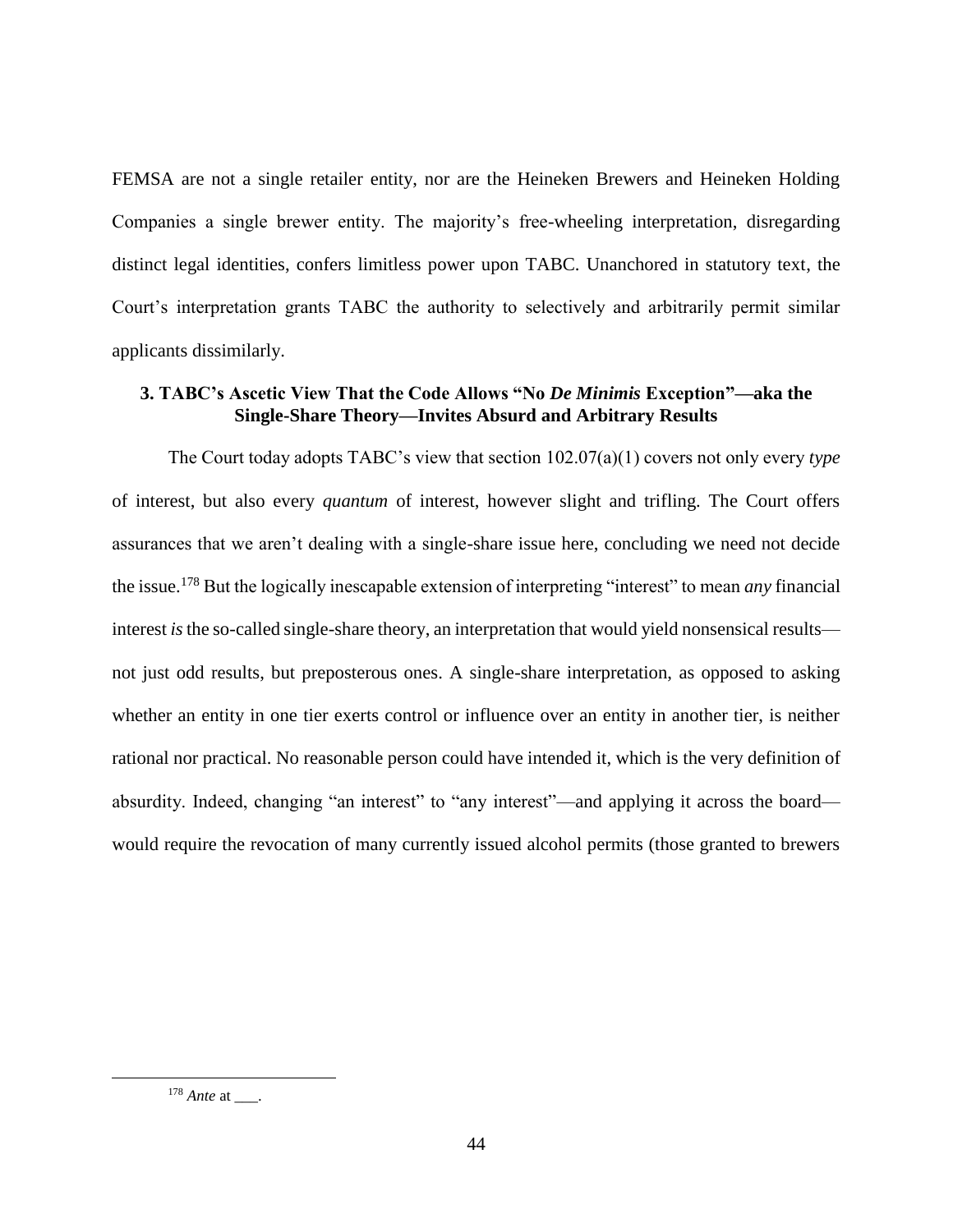and retailers alike).<sup>179</sup> The absurdity bar in this Court is a high one,<sup>180</sup> but the single-share theory scales it—easily.

Under the Court's hyperliteral interpretation of section  $102.07(a)(1)$ , an individual or special-interest group could easily manipulate and potentially wreak havoc on the permitting system. Everyone could be affected—from the mom-and-pop general stores that dot our rural counties to the large retail chains with locations across the state and nation. Without the ability to provide alcohol to their guests and customers, many of these establishments would be run out of business. Under the Court's restrictive view—a practical application of the single-share theory any person can unilaterally imperil the permit of a Texas business. How? Buy a share of stock in that company. Then buy a share in another company permitted within another tier. According to the Court and TABC, both companies are now in violation of section 102.07(a)(1) and must lose their permits.<sup>181</sup> A disgruntled employee could potentially buy shares in a retailer and a manufacturer and ensure both will lose their permits. Motivated competitors could buy crossshares of both up-and-coming and long-standing industry rivals and end their quests for economic success. The consequences of the Eighteenth Amendment could again be realized if modern-day teetotalers obtained interests in different tiers of the industry in order to shut down the Texas

<sup>&</sup>lt;sup>179</sup> The Court insists we need not address the single-share theory, asserting, and eventually holding, that it need only decide whether FEMSA has a prohibited interest without deciding what "interest" really means. But litigants come to this Court seeking concrete guidance, not coy Magic 8 Ball responses like, "Ask again later" or "Better not tell you now." How can we apply a statutory term without knowing what it means? More to the point, TABC presented its single-share theory at trial in this case to explain its legal basis for denying Cadena's permit. TABC then continued to defend the single-share theory before the court of appeals. Here, TABC says application of the theory is simply not present. I disagree.

<sup>180</sup> *Jaster v. Comet II Constr., Inc.*, 438 S.W.3d 556, 569 (Tex. 2014) (plurality) (holding the absurd-result bar is "high, [as] it should be.") (quoting *Combs v. Health Care Serv. Corp.*, 401 S.W.3d 623, 630 (Tex. 2013)).

<sup>181</sup> *See, e.g.*, TEX. ALCO. BEV. CODE § 102.01(j) (setting the penalty for a tied-house violation at suspension or cancellation of a permit and ineligibility to reapply for one year).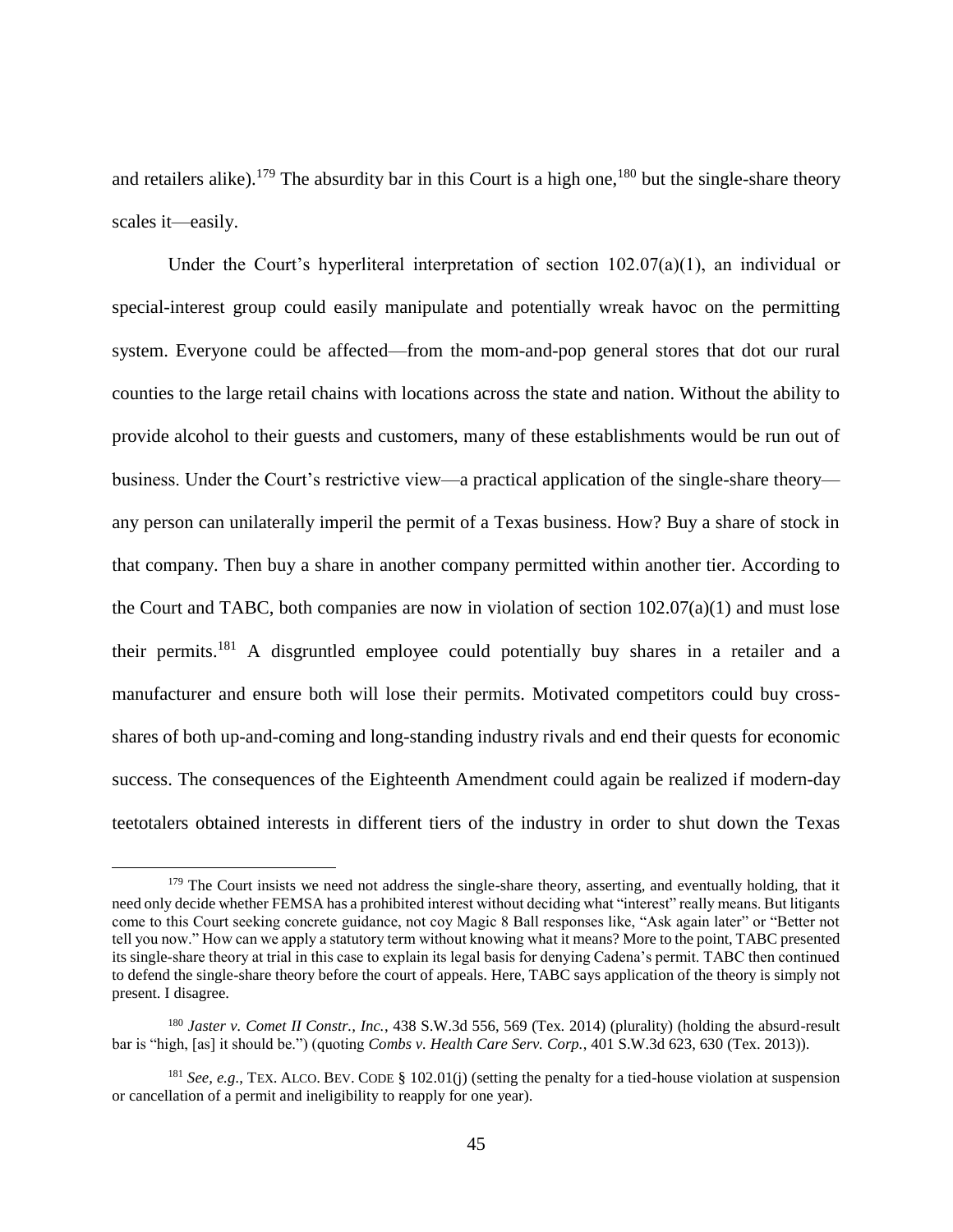alcohol trade. A lone citizen convinced of the evils of alcohol could use today's holding to ensure his neighborhood grocery store was alcohol-free. This is a ridiculous interpretation. And it not compelled by a fair, contextual reading of section 102.07(a)(1).

Even without a bad actor spurred by malicious intent, the single-share theory will still affect the management of mutual funds, insurance agreements, retirement plans, and nearly anyone with a diversified portfolio.<sup>182</sup> If section 102.07(a)(1) applies to *any* financial interest, then:

- Section  $102.07(a)(2)$  prohibits a father who owns stock in a brewery from giving a Christmas present to his son who owns stock in a retailer.<sup>183</sup>
- A neighbor who owns stock in one tier is forbidden from housesitting for a neighbor with an interest in another tier.<sup>184</sup>
- A child with an investment account for college tuition can no longer receive his allowance from parents who own even a single stock in a different tier of the industry.<sup>185</sup>
- A bank cannot loan money to both a local brewer and a local retailer.<sup>186</sup>

If these situations seem impossible or far-fetched, it bears repeating: TABC insists there is

"no *de minimis* exception." Their position, baked into today's holding, inevitably leads to the

single-share rule, which, given the nature of modern stock ownership, mutual funds, and pension

 $\overline{a}$ <sup>182</sup> TABC argues mutual funds should (and would) be treated differently, much like the rules governing the recusal of judges contemplate and except most mutual funds from consideration. But as TABC is quick to point out no exception exists in section 102.07 for *de minimis* ownership or interest. So, too, the statute does not contain an exception for participation in mutual funds. Instead it's an all-or-nothing argument. If an interest means "any interest," then, absent an explicit exception, it necessarily includes mutual funds and the like.

<sup>183</sup> *See* TEX. ALCO. BEV. CODE § 102.07(a)(2) (prohibiting cross-tier gifts of any "thing of value").

<sup>&</sup>lt;sup>184</sup> *See id.* (prohibiting cross-tier furnishing or lending of "services").

<sup>&</sup>lt;sup>185</sup> *See id.* (prohibiting cross-tier furnishing of money).

<sup>186</sup> *See id.*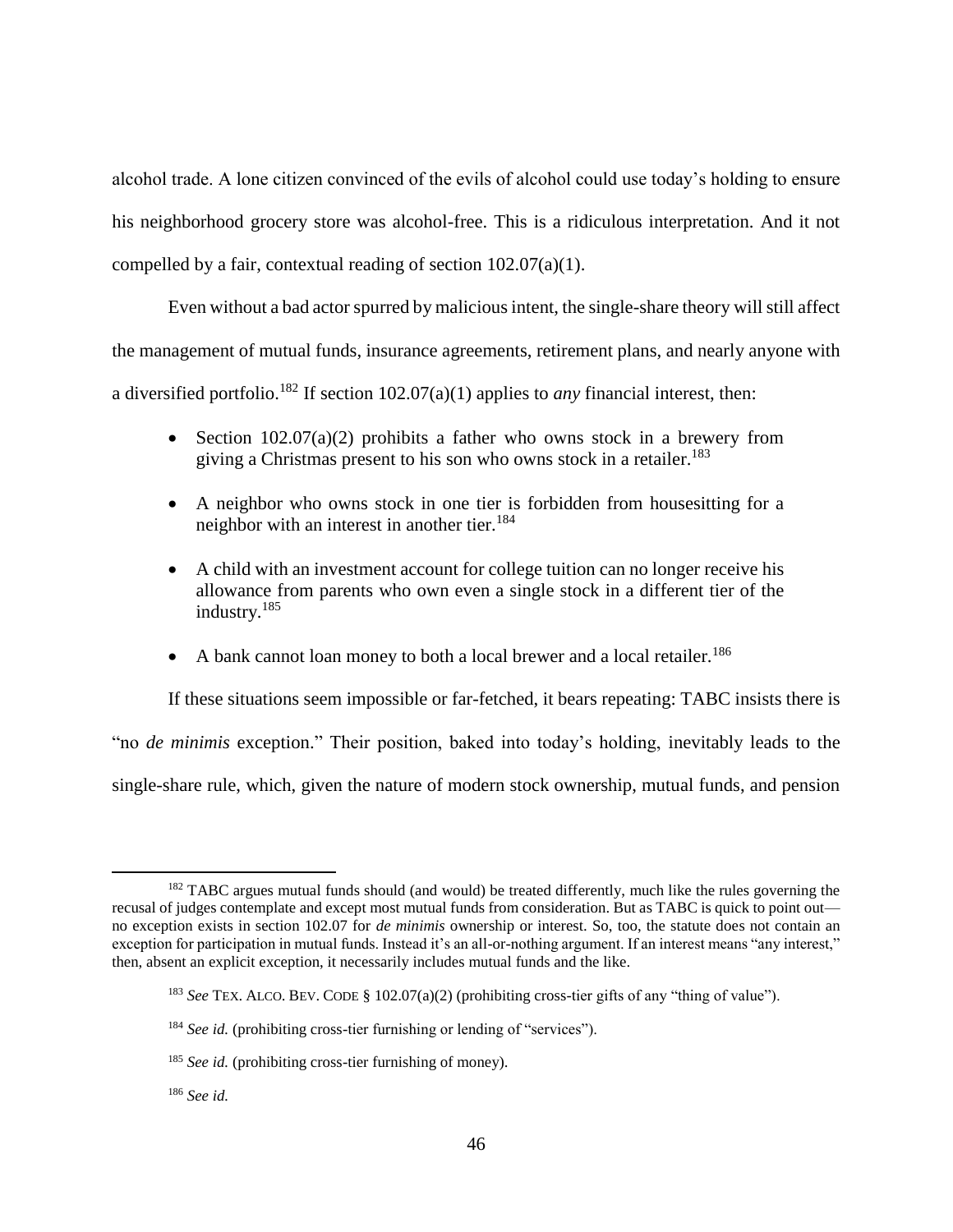plans, would be tantamount to *de facto* Prohibition if enforced. TABC counsel agreed that under a single-share rule, "a large number of current permit holders . . . are violating the statute." And "if the statute does impose share . . . prohibition," that would "cause[] a lot of problems and would result in a lot of cancellations and revocations." Nonetheless, the Court, while acknowledging TABC's post-argument view that there is no *de minimis* exception, adopts an expansive interpretation indistinguishable from the "one-share rule" and dictates a disquieting result: Countless current permittees, including State permittees, are operating illegally by TABC's own admission.

TABC says regardless of whether the Code prohibits *de minimis* cross-tier interests, "TABC need not enforce that prohibition against a *de minimis* interest." Today's case, though, is about selective permitting, not selective enforcement. This is a permitting case, not an enforcement case. The Legislature sets the permitting criteria, not TABC. The question is simply stated: Does Cadena meet the objective statutory criteria? Either Cadena qualifies for a retailer permit or it doesn't. And if Cadena qualifies, TABC has no discretion to deny the permit. Courts, including the U.S. Supreme Court, have repeatedly recognized that selective permitting, unlike prosecutorial discretion, is impermissible where someone is "treated differently from others similarly situated" with "no rational basis for the difference in treatment."<sup>187</sup>

TABC contends, "it is one thing to *interpret* a statute as being applicable to a certain factual scenario, and quite another to *enforce* it in that scenario," adding, "just because an agency interprets a statute to apply in a particular situation does not mean the agency must always enforce

<sup>187</sup> *Village of Willowbrook v. Olech*, 528 U.S. 562, 564 (2000); *see also Lindquist v. City of Pasadena, Tex.*, 525 F.3d 383, 387 (5th Cir. 2008).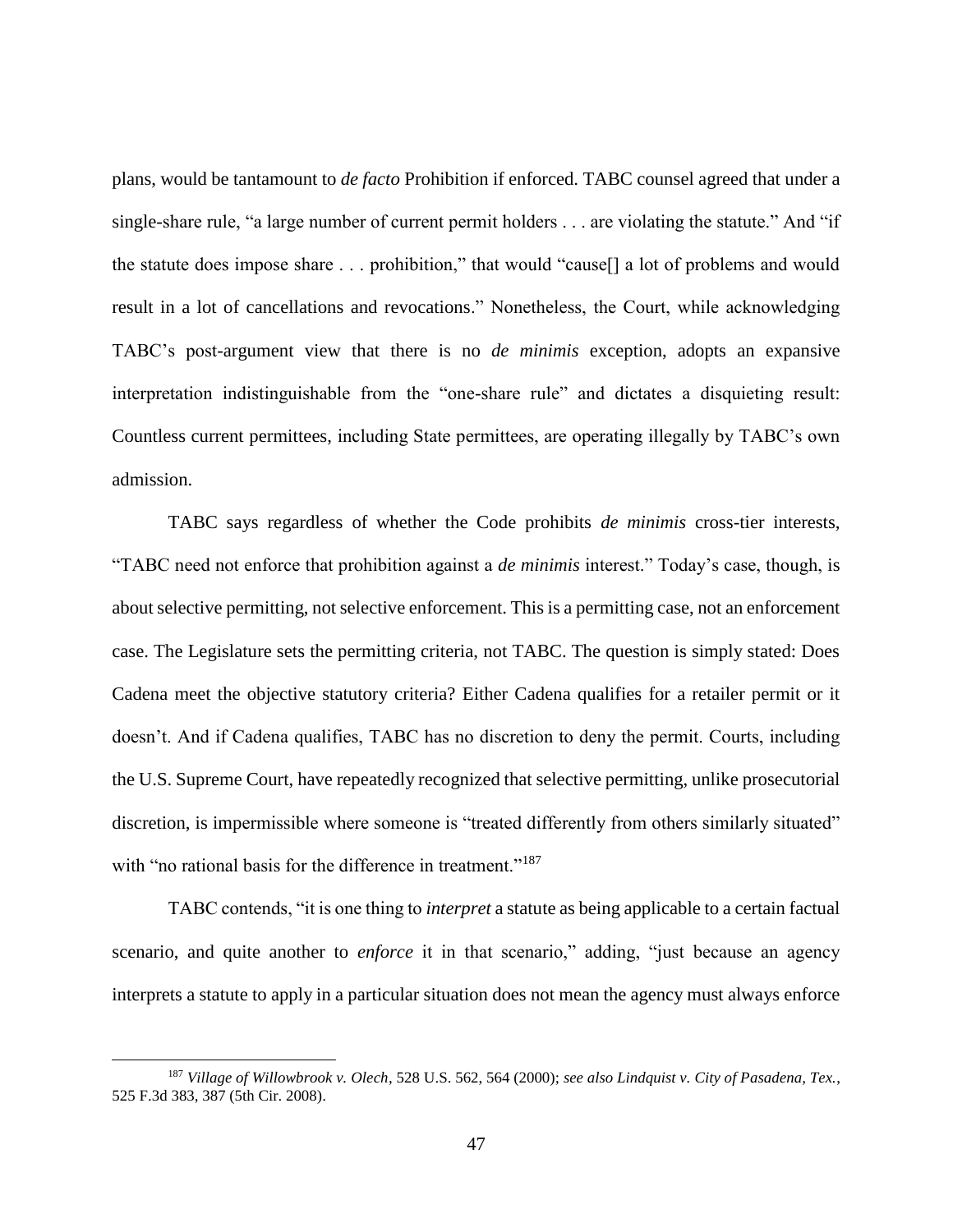it in that situation." The rules are the rules, and I am unaware of any principled basis, certainly none required by the Code, for applying them differently to different companies. Alcohol laws are complex, but the Rule of Law requires uniformity, not selective enforcement and anticompetitive favoritism benefitting preferred permittees.

Every industry actor has an "interest" in knowing what Texas law does and does not require. Every industry actor has an "interest" in TABC adopting a consistent permitting approach that applies the law uniformly to incumbents and newcomers alike. It is not enough to cast the single-share situation as a purely hypothetical scenario and insist that TABC would refrain from expending its enforcement resources in such an audacious way. In this Court, TABC was unwilling to defend the single-share theory yet also unwilling to disavow it. It dismisses the single-share standard as a fictitious stalking horse that it refuses to dismount.

At oral argument, the State reaffirmed its view that the statute contains no *de minimis* exception and that numerous current permittees are in violation of Texas tied-house laws:

JUSTICE BROWN: But under the interpretation that the agency favors, aren't there already a large number of current permit holders who are violating the statute?

ATTORNEY: There are, there are. And this gets through to the distinctions between interpretation of the statute and enforcing it.

\* \* \*

JUSTICE BROWN: But it's the agency's position that there is not a *de minimis* exception, correct?

ATTORNEY: There is no *de minimis* exception.

\* \* \*

CHIEF JUSTICE HECHT: I take your point about the difference between enforcement and licensing. But if the statute does impose a single-share prohibition, can it practically be enforced?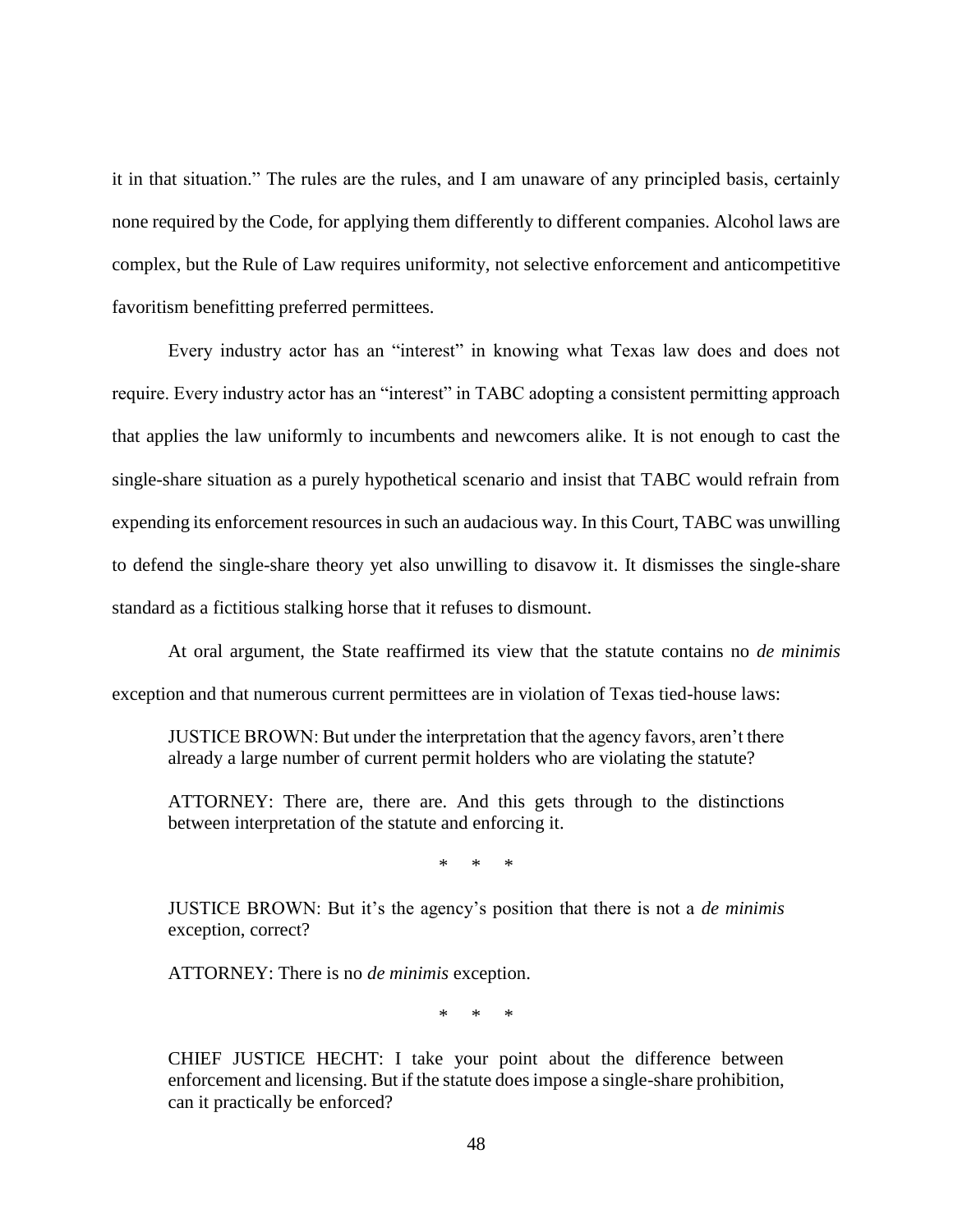ATTORNEY: Probably not or at least in the way that causes a lot of problems and would result in a lot of cancellation or revocations. But again, we don't have any evidence that that's happening.

TABC asserts it is "not trying to walk away from" the one-share rule; it will just never enforce it. Startlingly, the Court seems untroubled by TABC's insistence on an admittedly unenforceable standard that arbitrarily favors some businesses and disfavors others.

Again, every Texan possesses a legitimate "interest" in knowing what Texas law prescribes and proscribes and that those in power will enforce it evenhandedly. TABC, when pressed for a principled basis for treating similar businesses dissimilarly, responds: fear not—lack of enforcement resources will prevent uniform enforcement of its "no *de minimis* exception" position. This is distressing.

Legal rules must apply consistently to everyone, meaning TABC treatment of industry upstarts must match TABC treatment of industry heavyweights. TABC's enforcement regime today can fairly be described as passive-aggressive: passive for some, aggressive for others. "[N]o *de minimis* exception" is synonymous with "no limit to our discretion." But equal treatment under the law means precisely that, not vesting regulators with standardless power to play legal favorites.

As noted above, TABC promises to exercise prosecutorial discretion in enforcing its expansive interpretation of the statute, partially by admitting its inability to enforce uniformly a single-share rule. Indeed, TABC's denial of Cadena's application clashes with its treatment of other similarly situated permittees. The record shows billions of dollars of cross-tier ownership by permittees at the retail and brewer tiers. Cadena's application was rejected while other retail permittees simultaneously own stock in publicly traded manufacturers.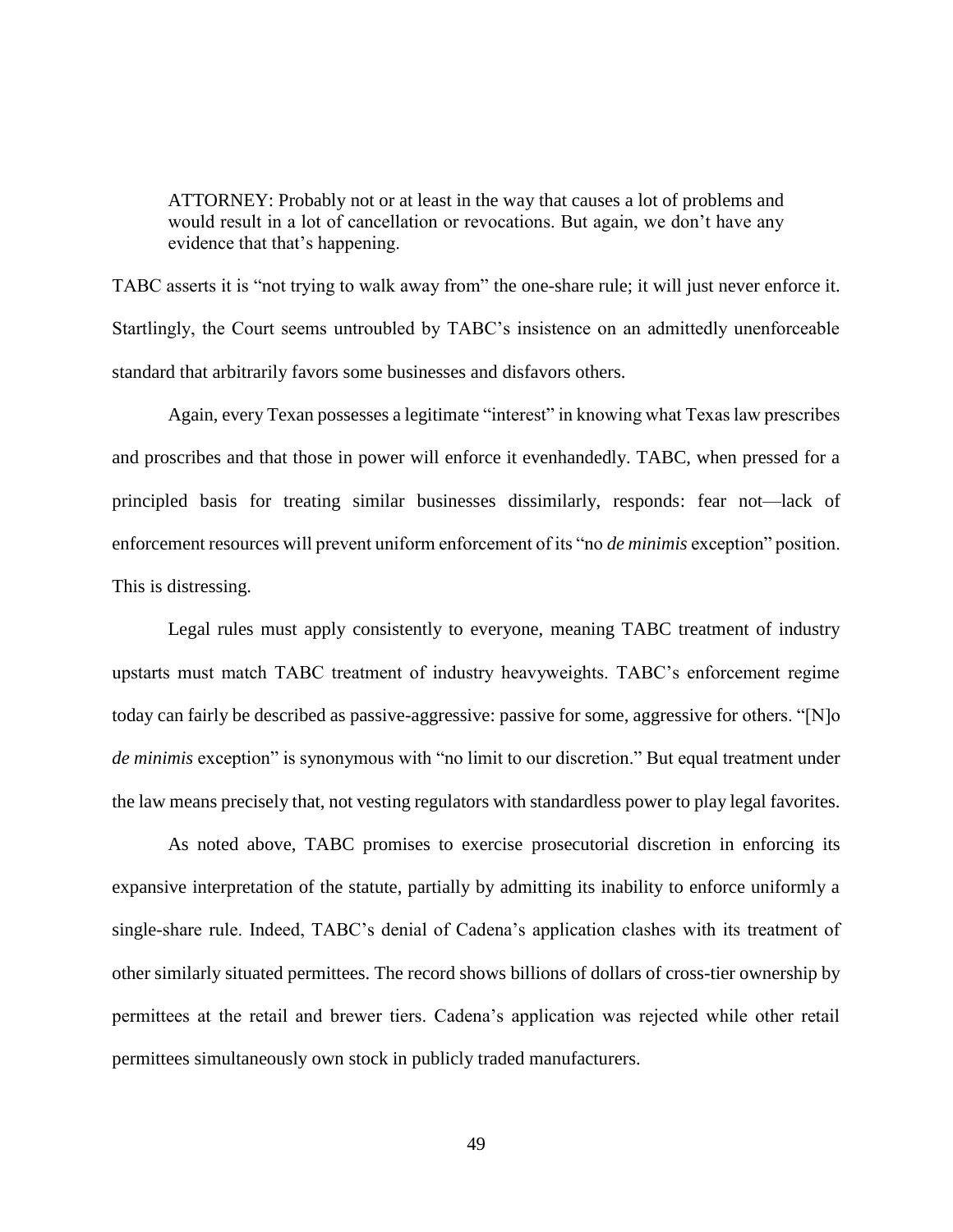Interpreting a statute in a manner that ratifies unequal enforcement is odd. Our focus should not be on line-drawing—isolating the lowest percentage below which ownership interests must fall to satisfy section  $102.07(a)(1)$ . Instead, we should read "interest" in the context of related statutes, particularly the codified purpose of ensuring actors' "independence." This non-ascetic reading yields a more contextual and thorough understanding of "interest": a financial stake sufficient to exert cross-tier influence or coercion.

A common-sense reading of the Code is especially warranted here given the Legislature's express admonitions against "subterfuge and related practices" by industry participants.<sup>188</sup> When it comes to liquor regulation, the path of the law has been a rocky one. Perhaps because of the long, colorful history of liquor regulation and the difficulties governments invariably experience in attempting to regulate alcohol, the Legislature has inserted repeated statutory edicts into the Code that prohibit specific conduct as well as any "subterfuge" whereby industry participants engage in gamesmanship that technically complies with the Code but undermines its goals. In my view, prohibiting subterfuge should cut both ways, by seeing through attempts to avoid compliance but also by avoiding hyper-technical constructions that find violations defying common sense. The Legislature's unease with artifice should dissuade interpretations that invite nonsensical ripple effects that either permit proscribed conduct or proscribe permitted conduct.

<sup>188</sup> *See* TEX. ALCO. BEV. CODE § 102.07(a) (requiring certain payments by cash and further providing that "[n]o holder of either type of license may use a maneuver, device, subterfuge, or shift by which credit is accepted"); *id.* § 102.01(g) ("If a permittee secures a loan from a source outside the state, there is a presumption of a tied house relationship or subterfuge . . . ."); *id.* § 109.53 ("It is the intent of the legislature to prevent subterfuge ownership of or unlawful use of a permit or the premises covered by such permit; and all provisions of this code shall be liberally construed to carry out this intent, and it shall be the duty of the commission or the administrator to provide strict adherence to the general policy of preventing subterfuge and related practices hereinafter declared to constitute unlawful trade practices.").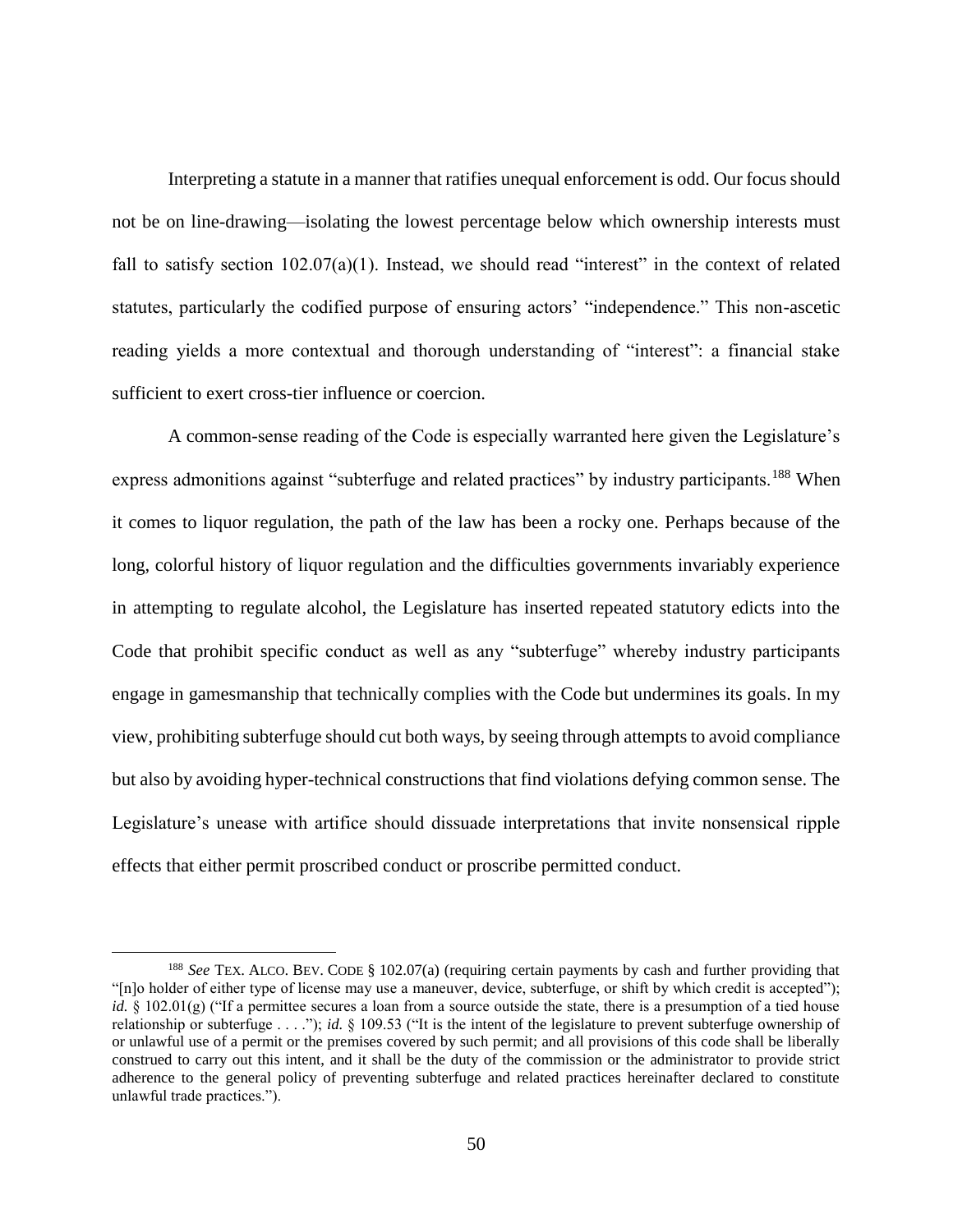## **IV. CONCLUSION**

During Prohibition, Americans seeking alcoholic refreshments scarpered to the black market in mass disobedience. The "noble experiment" (President Hoover's term)<sup>189</sup> had many ignoble consequences, however, and after the Twenty-First Amendment was ratified, states were urged to adopt protective measures to forestall pre-Prohibition licentiousness and lawlessness. President Roosevelt pleaded for temperance, condemning "the curse of excessive use of intoxicating liquors" and imploring states to regulate liquor purchases in a way that avoided the "repugnant conditions" that predated the Eighteenth Amendment: "I ask especially that no state by law or otherwise authorize the return of the saloon in its old form or in some modern guise."<sup>190</sup>

For 80-plus years, Texas's tied-house laws have mandated a three-tiered alcohol industry producers, distributors, and retailers—to guard against the criminal element in alcoholic-beverage trafficking and to prevent cross-tier ownership overlaps that induce coercion, monopolies, and domination. With this in mind, in the tied-house context, "interest" should mean "control."

This Court has a well-earned reputation for textualism, an interpretive mooring that prizes clear interpretive rules, eschews legal dice-loading, and minimizes judicial lawmaking. Policy calls are for the political branches, not adventurist, reform-minded judges. Fidelity to text, by curtailing judicial discretion and prizing well-defined rules consistently applied, best secures certainty and thus the Rule of Law. Unlike other methods of interpretation, like purposivism, scrupulous textualism is politically agnostic, and proudly so—caring not whether a result scratches

<sup>189</sup> Herbert U. Feibelman, *Another Noble Experiment*, 34 COM. L. LEAGUE J. 152 (1929).

<sup>190</sup> Presidential Proclamation, Dec. 5, 1933; *see also* "Prohibition Repeal is Ratified," N.Y. TIMES, Dec. 5, 1933, at A1.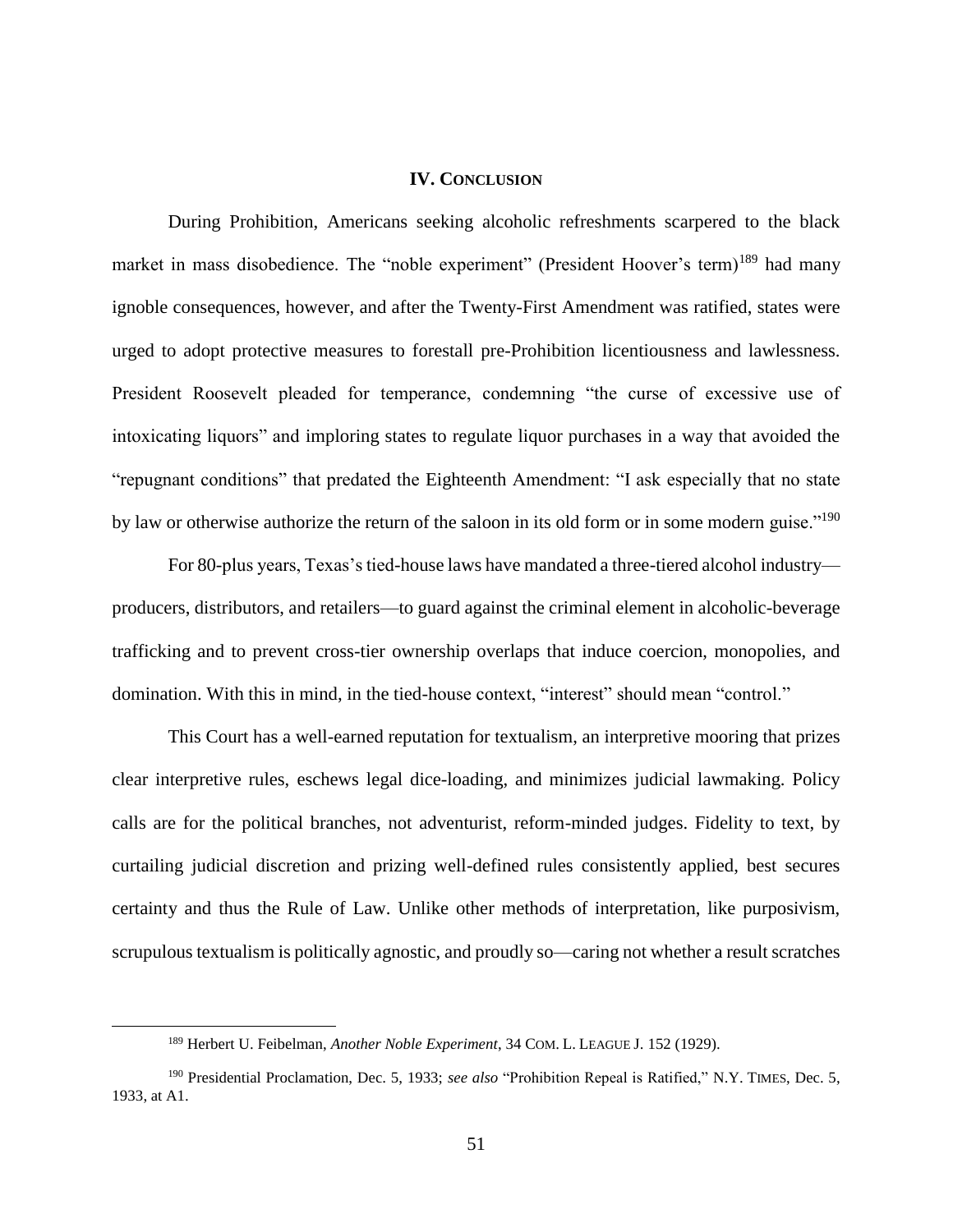an ideological itch, but only whether interpretive principles are applied forthrightly to honor the political bargains of legislators, whatever color their jersey.

That said, interpretation is done by flesh-and-blood people, and as this case shows, textualism does not guarantee unanimity. Some disputes are hard, and avowed textualists will disagree. Chief Justice Marshall observed the slipperiness of words nearly two centuries ago: "Such is the character of human language, that no word conveys to the mind, in all situations, one single definite idea . . . ."<sup>191</sup> Words *are* slippery, and interpreting slippery words eludes robot-like precision. Textualist readers invariably read text variably. Judges seize upon different interpretive clues and balance them differently, not to reach a desired outcome but through earnest grappling. Determinations can be particularly indeterminate when excavating how an original interpretive community, perhaps generations or centuries ago, understood the language they enacted. That's why we're a nine-member Court, in hopes that collaborative (and hopefully collegial) jousting will sharpen our analysis.

The Court doubtless believes its hyperliteral interpretation—reading "*an* interest" as "*any* interest"—is more pragmatic and workable. I disagree with this consequentialist view, which, in any case, does not square with reality, given the irrationality of the single-share theory. Our commitment to judicial textualism and self-abnegation requires us to honor what has been written. Judges ought neither draft laws nor revise them under the guise of interpreting them. Rather, we should seek an *objective* basis for interpretation, namely the semantic, contextual meaning of the

<sup>191</sup> *McCulloch v. Maryland*, 17 U.S. (4 Wheat) 316, 414 (1819).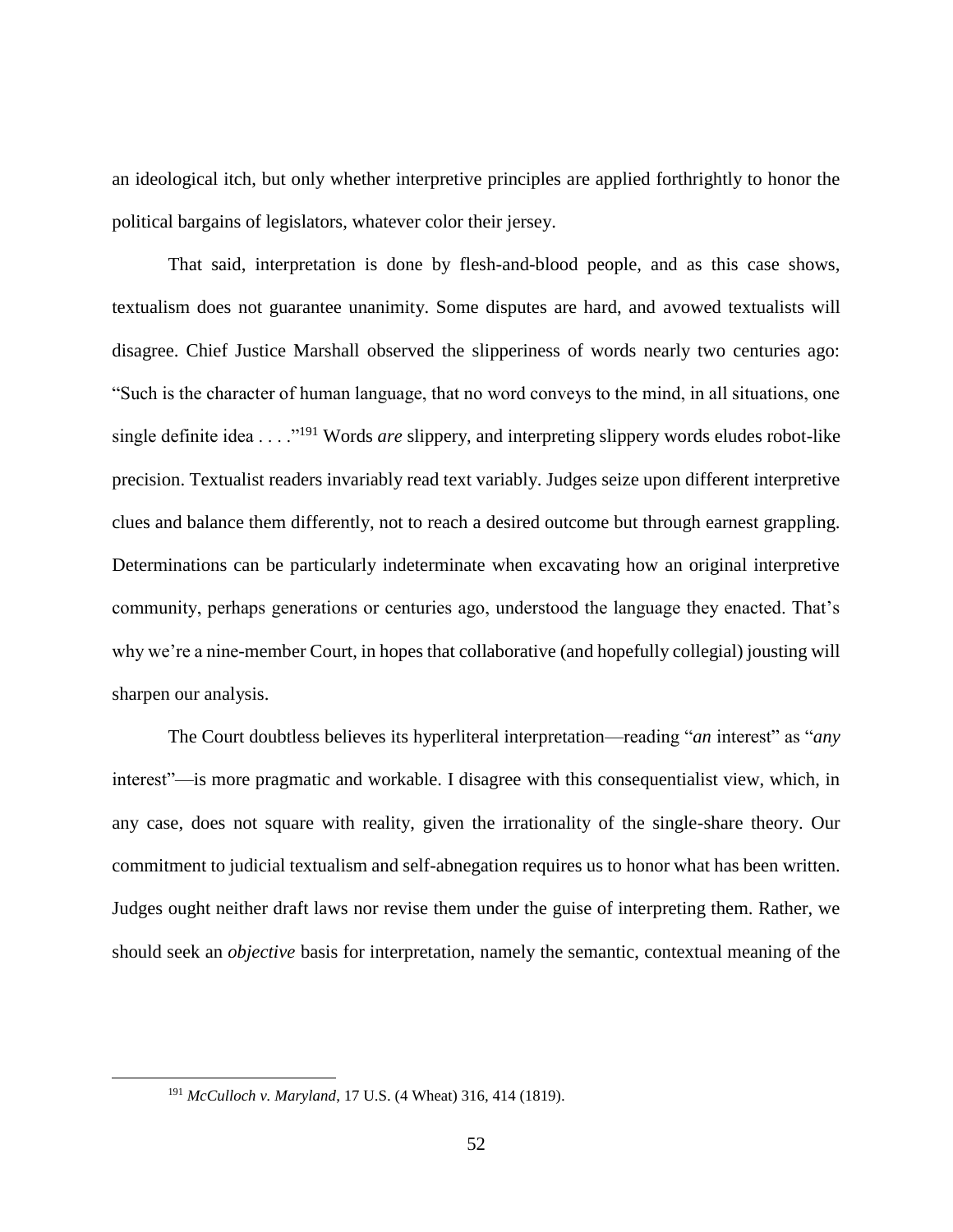words themselves.<sup>192</sup> The term "interest" may seem all-encompassing standing alone, but as explained above, context clarifies content. Courts are tasked every day with assigning meaning to imprecise language. Isolating the exact point when an "interest" becomes unduly influential or coercive resists mathematical certainty. But it is no more blurred as when judges determine under the U.S. Constitution when a search is "unreasonable"<sup>193</sup> or bail "excessive"<sup>194</sup> or cause "probable"<sup>195</sup> or punishment "cruel and unusual."<sup>196</sup> These are vexing, fact-laden inquiries, requiring judges to be judgmental.

Unfortunately, the Court adopts a construction of "interest" so stringent as to deform fair meaning. TABC does not dispute that numerous current permittees hold billions of dollars in socalled cross-tier investments, and nothing like the evils that plagued the classic tied-house paradigm of saloons controlled by breweries has befallen Texas. It blinks reality to grumble that the State's entire regulatory scheme hangs in the balance when TABC countenances scores of overlapping interests that, under its "no *de minimis* exception" position, are illegal and ripe for revocation. If anything threatens functional derailment of the three-tier system, it is strict, nofavorites enforcement of TABC's no-exception standard.

FEMSA's equity stake in the Heineken Holding Companies does not implicate section 102.07(a)(1)'s concern with retailer-manufacturer overlap. The Court seeks to enforce "strict

<sup>&</sup>lt;sup>192</sup> "We do not inquire what the legislature meant; we ask only what the statute means." Oliver Wendell Holmes, *The Theory of Legal Interpretation*, 12 HARV. L. REV. 417, 419 (1899).

<sup>193</sup> U.S CONST. amend. IV.

<sup>194</sup> U.S. CONST. amend. VIII.

<sup>195</sup> U.S. CONST. amend. IV.

<sup>196</sup> U.S. CONST. amend. VIII.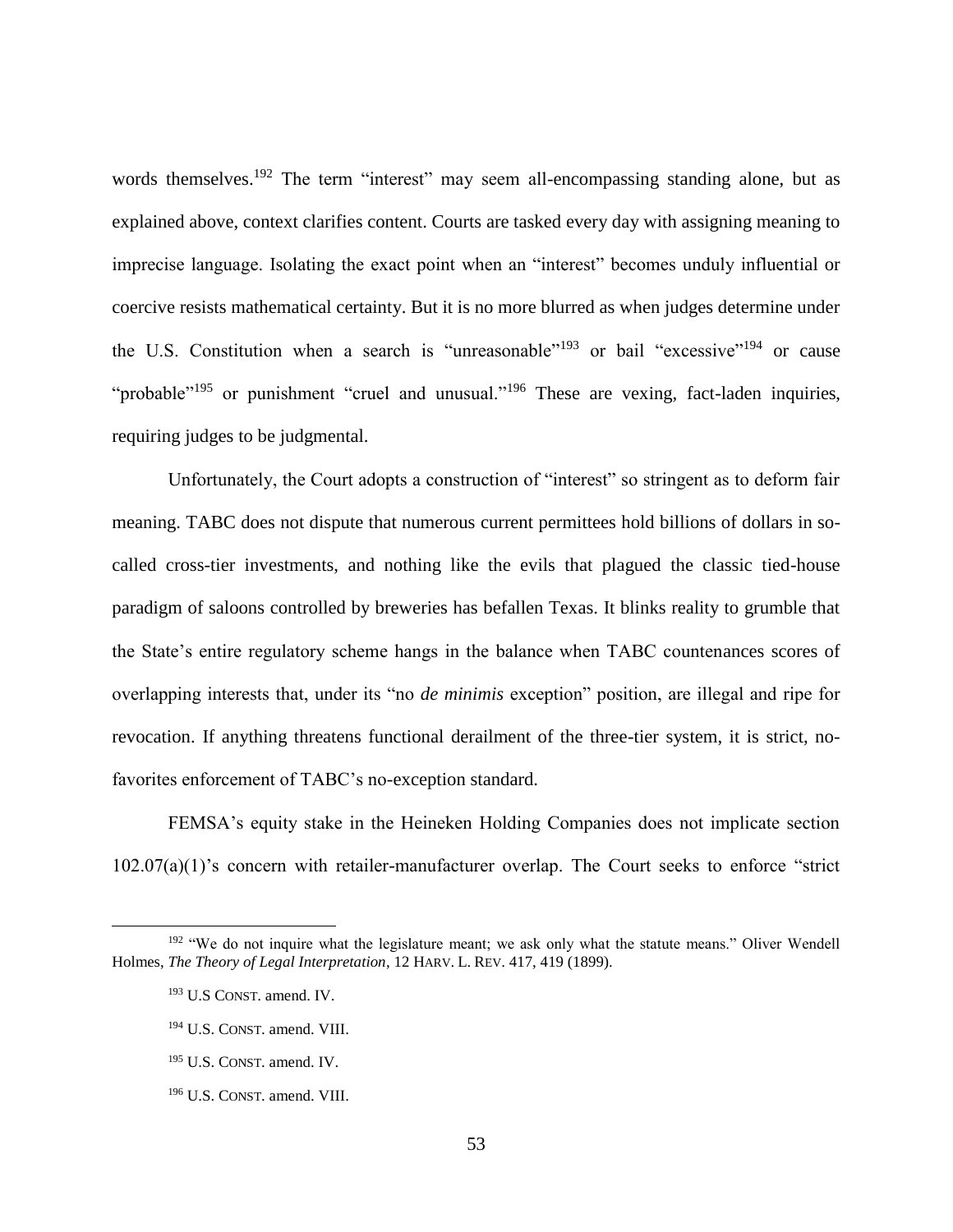separation" between the three tiers, but the Legislature does not proscribe all cross-tier relationships, only specifically enumerated ones. The Code is a hodgepodge of laws enacted since Prohibition's repeal, and lawmakers over time have tweaked the Code, inviting overlap through exceptions to the three-tier system. For example, wineries can operate across all three tiers;<sup>197</sup> brewpubs can sell their product directly to retailers;<sup>198</sup> small brewers and manufacturers can distribute wholesale and sell retail;<sup>199</sup> package stores can also be local distributors.<sup>200</sup> Strict in rhetoric is sometimes lenient in reality. $201$ 

Nothing in section 102.07 addresses, much less forbids, an applicant's parent company from having an indirect minority stock ownership in the parent companies of non-resident brewers. The Code's overriding goal of safeguarding "independence"—the absence of control, coercion, and subjection—is not imperiled by such attenuated, far-removed connectedness that doesn't portend vertical domination, or even trace influence.

The state vested TABC with authority to regulate the alcoholic-beverage industry, and history provides a backdrop for the wisdom of tied-house statutes. But no state agency should be able to discriminate indiscriminately. TABC's "no *de minimis* exception" standard confers vast

<sup>197</sup> TEX. ALCO. BEV. CODE § 16.01.

<sup>198</sup> *Id.* § 74.03(a).

<sup>199</sup> *Id.* § 12.052.

<sup>200</sup> *Id.* § 22.03(a).

<sup>&</sup>lt;sup>201</sup> That said, some Texas liquor restrictions are quite sacrosanct, and unique to the Lone Star State, For example, privately held companies can sell hard liquor in Texas while publicly traded companies cannot. TEX. ALCO. BEV. CODE § 22.16. Another example: the five-permit cap on liquor store ownership. *Id.* § 22.04. Under Texas law, no person can hold more than five "package store" permits, but certain people avoid the cap by consolidating permits "into a single legal entity" with their parents, siblings, and children, a maneuver that frees them to own an uncapped number of liquor stores. *Id.* § 22.05. Consanguinity matters, and so does incumbency—businesses established before May 1, 1949 are exempt from the five-permit limit. *Id.* § 22.04(c).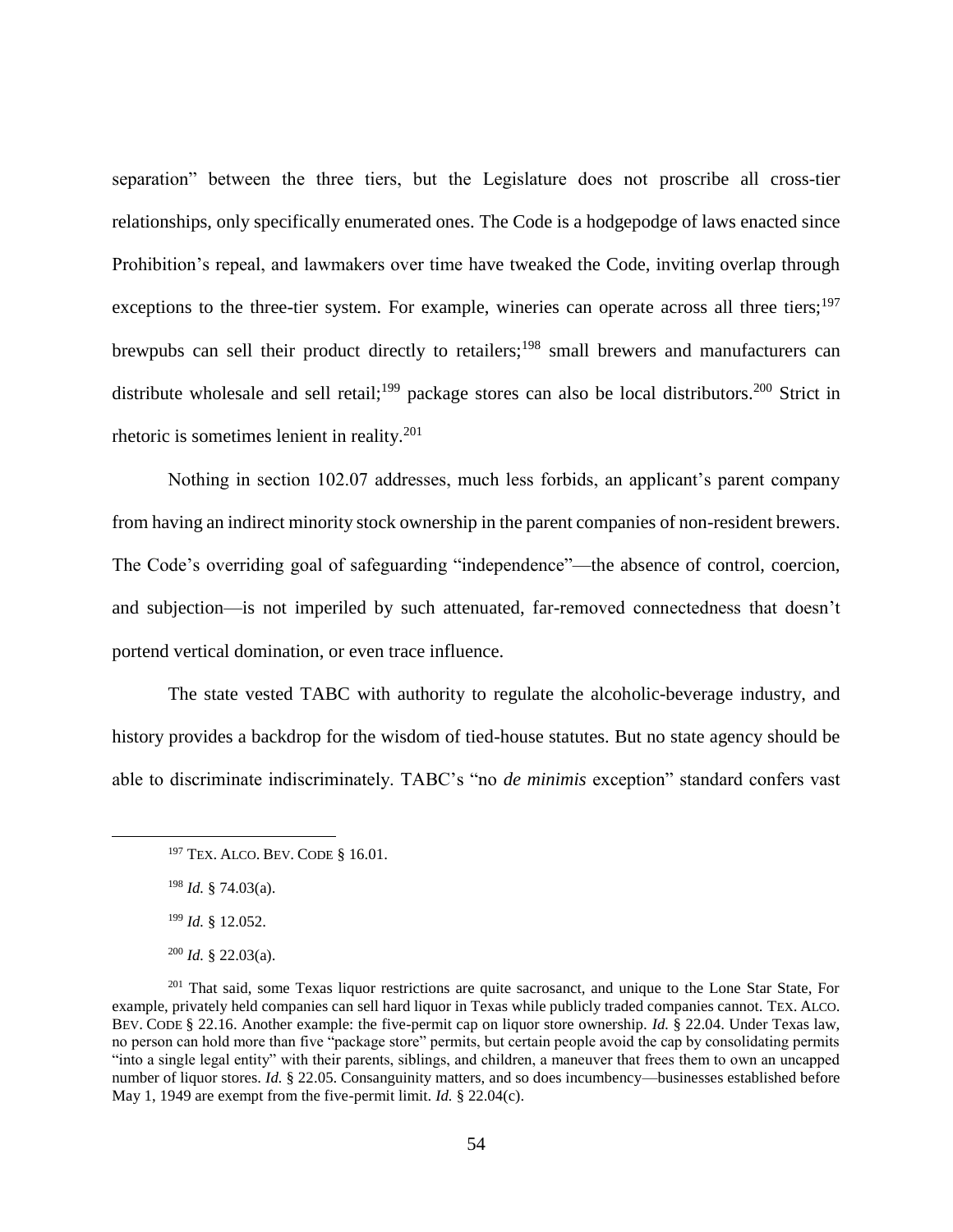autonomy and conjures an erratic system of constantly moving goalposts. Government must not treat similarly situated parties dissimilarly, playing regulatory favorites by applying different standards to different companies.

Such effects were in fact predicted by the authors of *Toward Liquor Control* in 1933:

Any licensing system tends to project the whole question into politics and to keep it there. Indeed, it compels the traffic to be in politics of self-protection. The licensing body becomes a powerful political engine. Every licensee . . . begins to marshal his own political strength to serve his own ends.<sup>202</sup>

Section 102.07(a)(1) prohibits one with an interest in a brewer from having a direct or indirect interest in a retailer. Neither Cadena (the applicant) nor its distant parent FEMSA influences or controls the business of the Heineken Brewers in such a way as to hazard the Brewers' "independence." It is fanciful to contend that Texas tied-house laws, explicitly aimed at preserving actors' independence, are remotely imperiled.

On this record—corporate separateness cemented by a governance agreement that denies FEMSA any form of influence that would imperil the Code's stated goal of "independence" there is no prohibited, cross-tier "interest" under section  $102.07(a)(1)$ . Because the Court holds otherwise, I respectfully dissent.

> \_\_\_\_\_\_\_\_\_\_\_\_\_\_\_\_\_\_\_\_\_\_\_\_\_\_\_\_\_\_\_\_\_\_\_\_\_\_\_\_\_\_ Don R. Willett **Justice**

## **OPINION DELIVERED:** April 28, 2017

<sup>202</sup> FOSDICK, *supra* note 47, at 59.